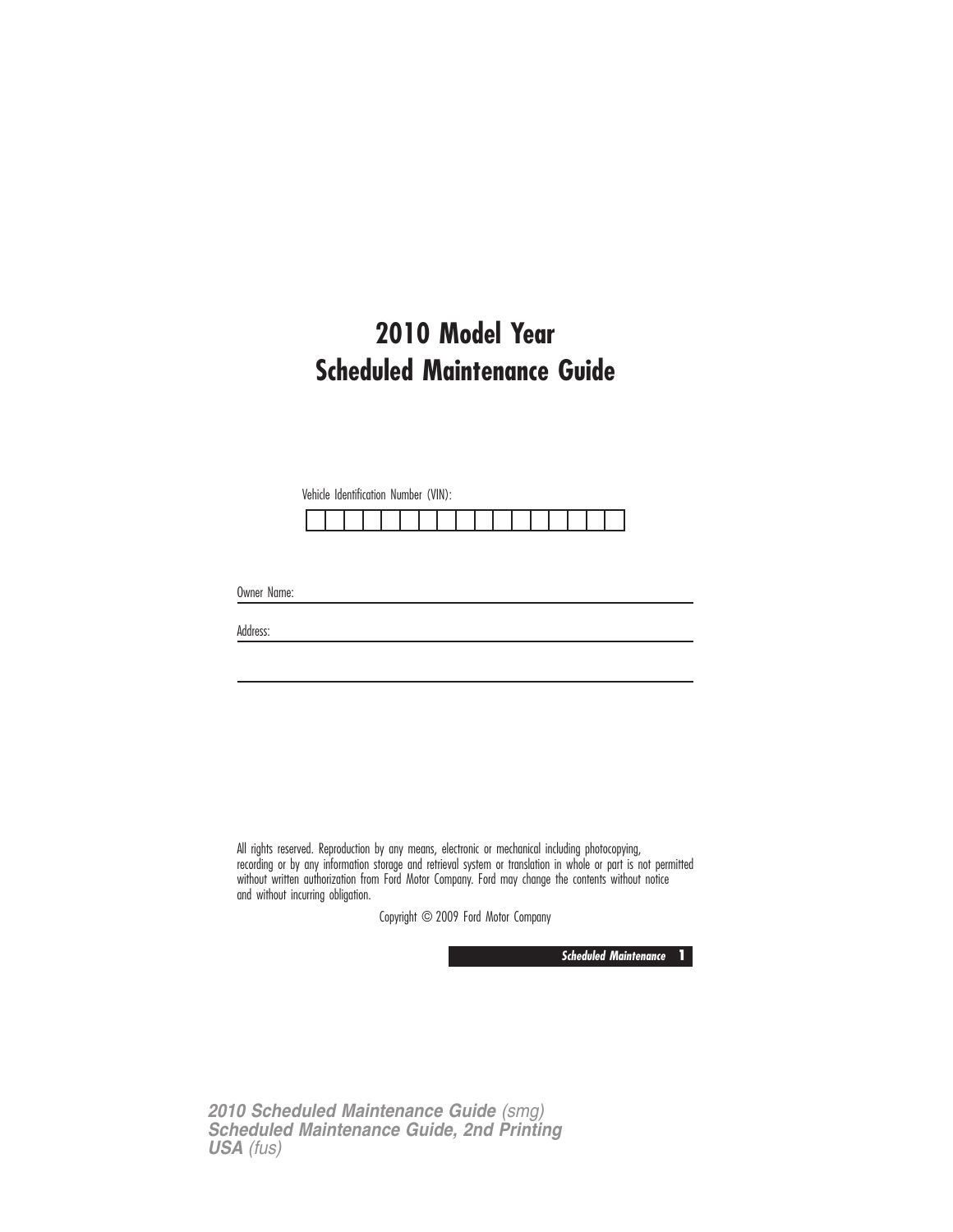



Today's vehicles are more sophisticated than ever and need to be properly maintained to help ensure they operate at the highest level.

## **Additional Information Available on the Web @ www.genuineservice.com**

For lots of helpful tips and information on operating, maintaining, and servicing your Ford, Lincoln, or Mercury vehicle, visit www.genuineservice.com. You'll also find the Ask Ford online expert available 24/7 to answer questions, important warranty information, and resources to record your vehicle's service history online, register with us for important updates and specials, and find out what to do if you need roadside assistance.

**2 Scheduled Maintenance**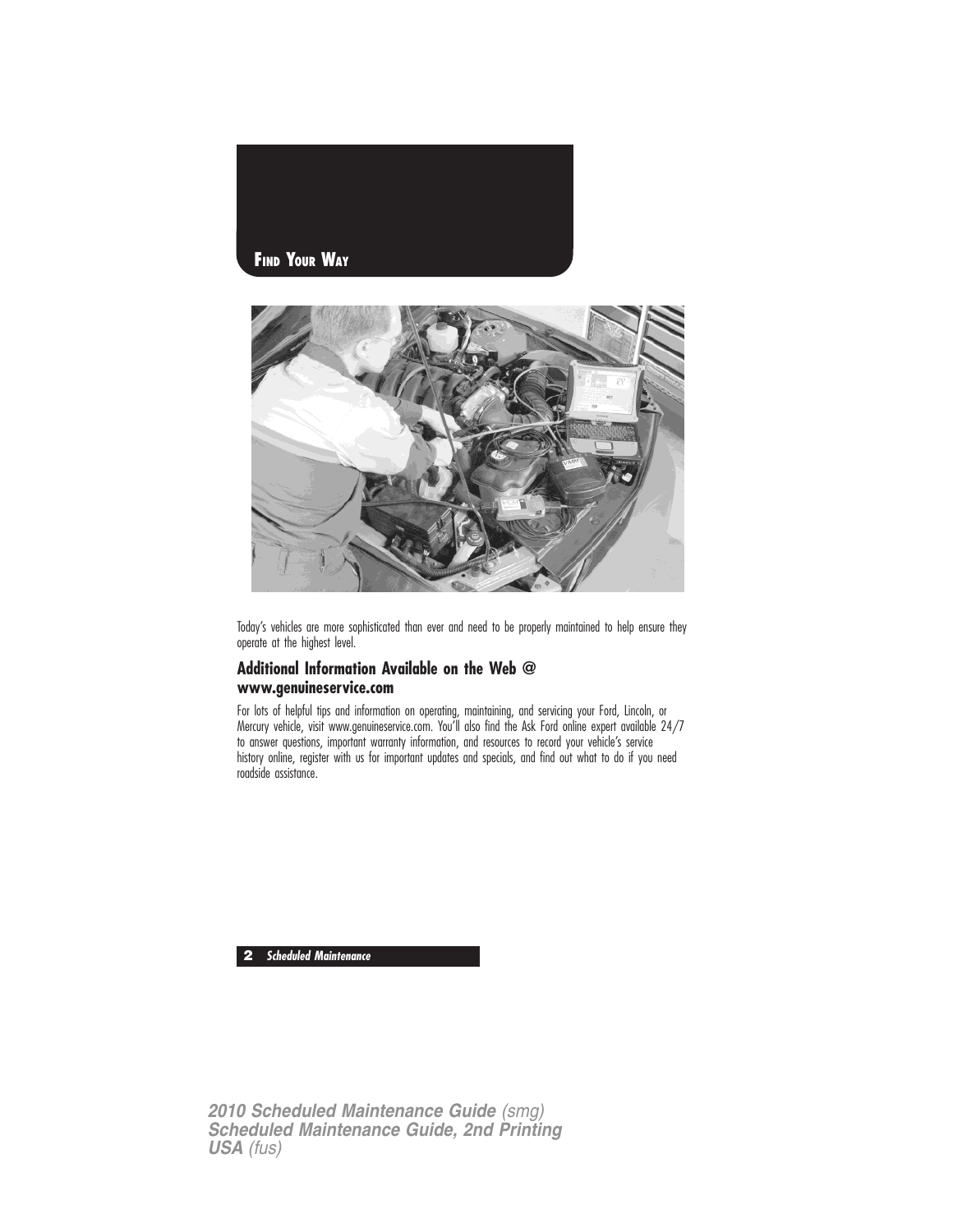| <b>FIND YOUR WAY</b>                                                                                                                                                                                                                                         |                                |
|--------------------------------------------------------------------------------------------------------------------------------------------------------------------------------------------------------------------------------------------------------------|--------------------------------|
| <b>Table of Contents</b><br><b>General Owner's Information</b><br>General Maintenance Information 4<br><b>Owner Checks and Services</b>                                                                                                                      | General Owner's<br>Information |
| <b>Keep It Genuine</b><br><b>Multi-Point Inspection</b>                                                                                                                                                                                                      | Keep It Genuine                |
| $\ldots$ <sup>14</sup><br>Normal Schedule Trucks, Fullsize Vans & SUVs<br>Class A Motorhome, E-Series, Escape, Expedition, Explorer, Explorer<br>Sport Trac, F-150, F-250/350/450/550, Mariner, Mountaineer,<br><b>Navigator, Ranger and Transit Connect</b> | Vans & SUVs                    |
| <b>Normal Schedule Cars &amp; CUVs</b><br>Crown Victoria, Edge, Focus, Flex, Fusion, Grand Marquis, Milan,<br>MKS, MKT, MKX, MKZ, Mustang, Taurus, and Town Car                                                                                              | Cars & CUVs                    |
| <b>Special Operating Conditions</b><br>41<br><b>Exceptions</b><br><b>Engine Coolant Change Record</b><br>.48<br>.                                                                                                                                            | Ê                              |
| <b>Scheduled Maintenance</b><br>$\mathbf{3}$                                                                                                                                                                                                                 |                                |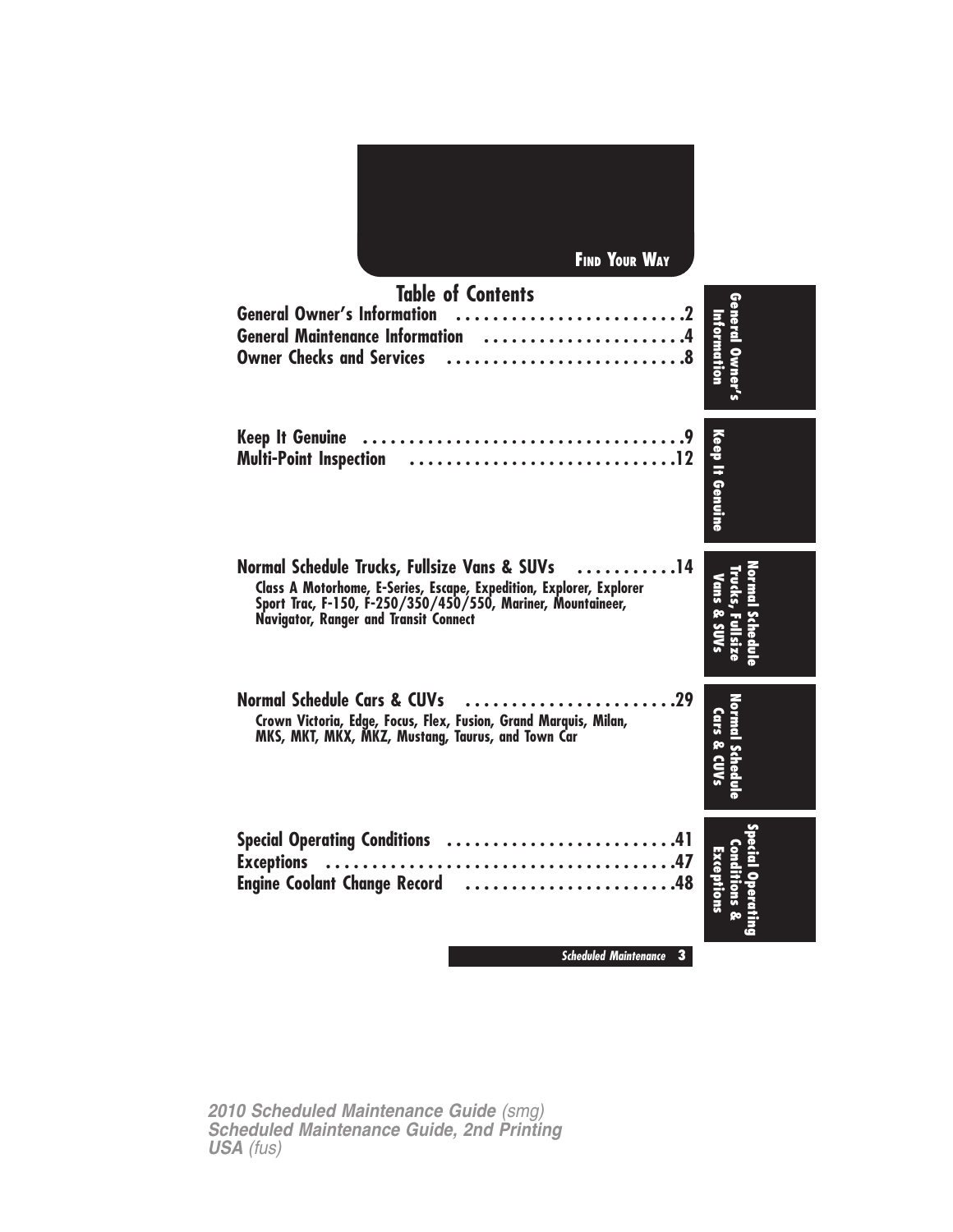

## **Get the most from your vehicle with routine maintenance**

Routine maintenance is the best way to help ensure you get the performance, dependability, long life and resale value you expect from your vehicle. This is exactly why we've put together the Scheduled Maintenance Guide. It outlines the services required to properly maintain your vehicle and when they should be performed. The focus is on maintaining your vehicle while it's running great, which goes a long way toward preventing major repairs and expenses later.

Here are a few suggestions to help you get started on the road to routine maintenance:

- Familiarize yourself with your vehicle by going through your Owner's Guide.
- Take a few minutes to review this handy Scheduled Maintenance Guide.
- Make it a habit to use this guide to record scheduled maintenance.
- Consider your Ford and Lincoln Mercury Dealership for all your vehicle's needs.

### **Protect your warranty!**

Routine maintenance is not only the best way to help keep your vehicle running great, it's also the best way to protect your warranty. While maintenance and repair services may be performed by you or by any automotive service provider you choose, it is your responsibility to see that all scheduled maintenance is performed and that the materials used meet Ford Engineering specifications. Failure to perform scheduled maintenance specified in this guide will invalidate warranty coverage on parts affected by the lack of maintenance. We can't stress enough how important it is to keep records of all maintenance. This guide will help you do just that. Ford Motor Company will not deny a warranty claim simply because there is no documentation. **However, damage or failures due to neglect or a lack of proper maintenance are not covered under warranty.**

## **Keeping maintenance records is easy with the Scheduled Maintenance Guide**

It's important to document the maintenance of your vehicle. Every time you bring your vehicle in for scheduled maintenance, be sure to present this guide and certify the work. Also record the date of service, mileage at the time of service, and attach your receipt. This will make record keeping easy and, should your vehicle ever require warranty coverage, you will have all the documentation to show you've properly maintained it.

## **Maintenance Interval**

Ford Motor Company establishes recommended maintenance intervals based upon engineering testing to determine the most appropriate mileage to perform the various maintenance services. This protects your vehicle at the lowest overall cost to you. Ford Motor Company recommends that you not deviate from the maintenance schedules presented in this Scheduled Maintenance Guide.

**4 Scheduled Maintenance**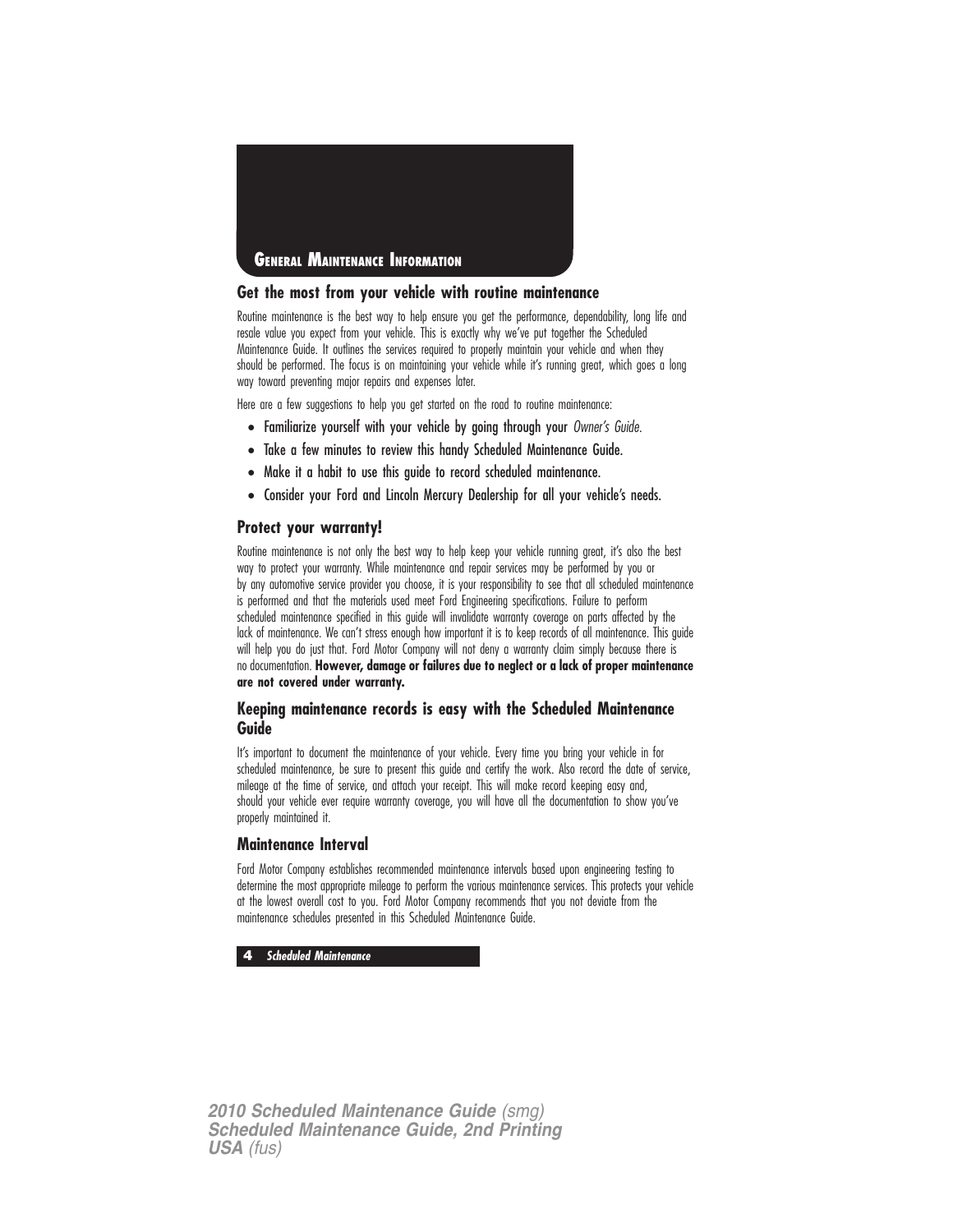

## **Maximum Oil Change Interval**

❑ Normal Schedule: 7,500 miles or 6 months, whichever occurs first.

❑ Special Operating Conditions: 5,000 miles, 6 months, or 200 hours of engine operation, whichever occurs first see appropriate schedule on page 41.

#### **Engine Coolant Change Interval**

❑ 6 years or 105,000 miles - change coolant (whichever comes first). Use coolant specified in the Owner's Guide in the Maintenance and Specifications chapter

❑ After initial change - change coolant every 3 years or 45,000 miles (see page 48)

## **Determine which maintenance schedule to follow**

It's important to follow the maintenance schedule that most closely mirrors your driving habits and the conditions under which you drive. For this reason, the Scheduled Maintenance Guide is divided into two basic maintenance schedules: the Normal Schedule (further segmented into Trucks, Fullsize Vans & SUVs and Cars & CUVs) and Special Operating Conditions.

Determining which maintenance schedule is right for you is easy. For the most part, do you drive your Ford, Lincoln or Mercury vehicle under typical, everyday conditions? If so, follow the Normal Schedule Trucks, Fullsize Vans & SUVs, or Normal Schedule Cars & CUVs.

## **Special Operating Conditions**

However, if one or more of the Special Operating Conditions outlined below better describes how you typically operate your vehicle, you will need to perform some maintenance services more often than the Normal Schedule recommends.

- Towing a trailer or carrying heavy loads
- Extensive idling and/or driving at low-speeds for long distances
- Driving in dusty conditions
- Off-road operation
- Use of E85 fuel 50% of the time or greater (flex fuel vehicles only)

**Important:** For further details and information regarding these Special Operating Conditions see page 41.

**Scheduled Maintenance 5**

*2010 Scheduled Maintenance Guide (smg) Scheduled Maintenance Guide, 2nd Printing USA (fus)*

**General Owner's** Information **Information**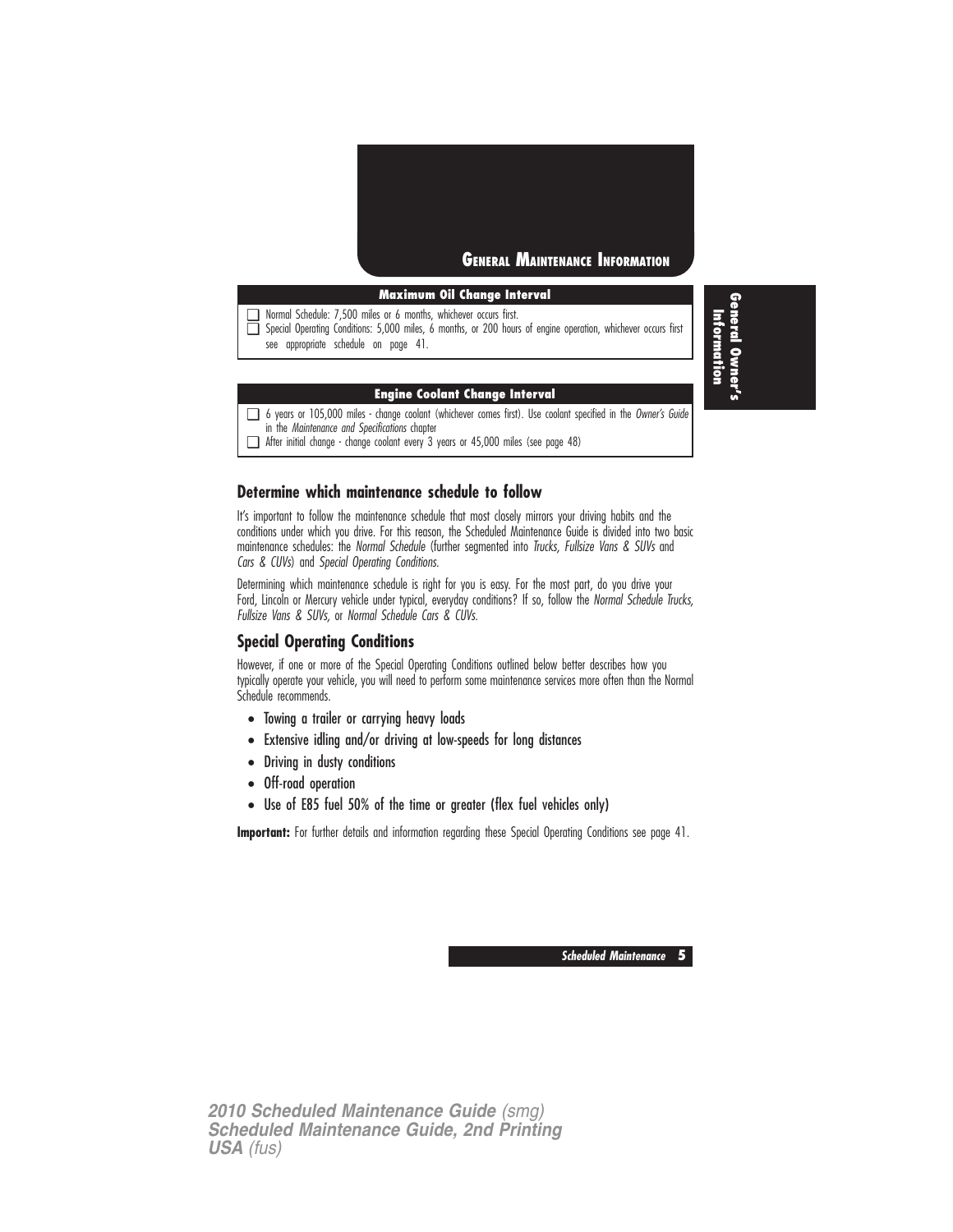

## **Exceptions**

Some exceptions for specific vehicles and special applications are outlined below. In addition, you will find further information under Exceptions on page 47.

• Engine oil and engine coolant - time and mileage based interval

If you're unsure which maintenance schedule to follow, ask your Ford and Lincoln Mercury Dealership, or visit the Maintenance area of www.genuineservice.com.

## **Oils, Fluids and Flushing**

In many cases, fluid discoloration is a normal operating characteristic and, by itself, does not necessarily indicate a concern or that the fluid needs to be changed. However, discolored fluids that also show signs of overheating and/or foreign material contamination should be inspected immediately by a qualified expert such as the factory-trained technicians at your Ford or Lincoln Mercury Dealership. Your vehicle's oils and fluids should be changed at the specified intervals or in conjunction with a repair. Flushing is a viable way to change fluid for many vehicle sub-systems during scheduled maintenance. It is critical that systems are flushed only with new fluid that is the same as that required to fill and operate the system, or using a Ford-approved flushing chemical.

## **Chemicals and Additives**

Non-Ford approved chemicals or additives are not required for factory recommended maintenance. In fact, Ford Motor Company recommends against the use of such additive products unless specifically recommended by Ford for a particular application.

Your vehicle is very sophisticated and built with multiple complex performance systems. Every manufacturer develops these systems using different specifications and performance features. That's why it's important to rely on your Ford or Lincoln Mercury dealership to properly diagnose and repair your vehicle.



When planning your maintenance services, consider your Ford or Lincoln Mercury dealership for all your vehicle's needs.

**6 Scheduled Maintenance**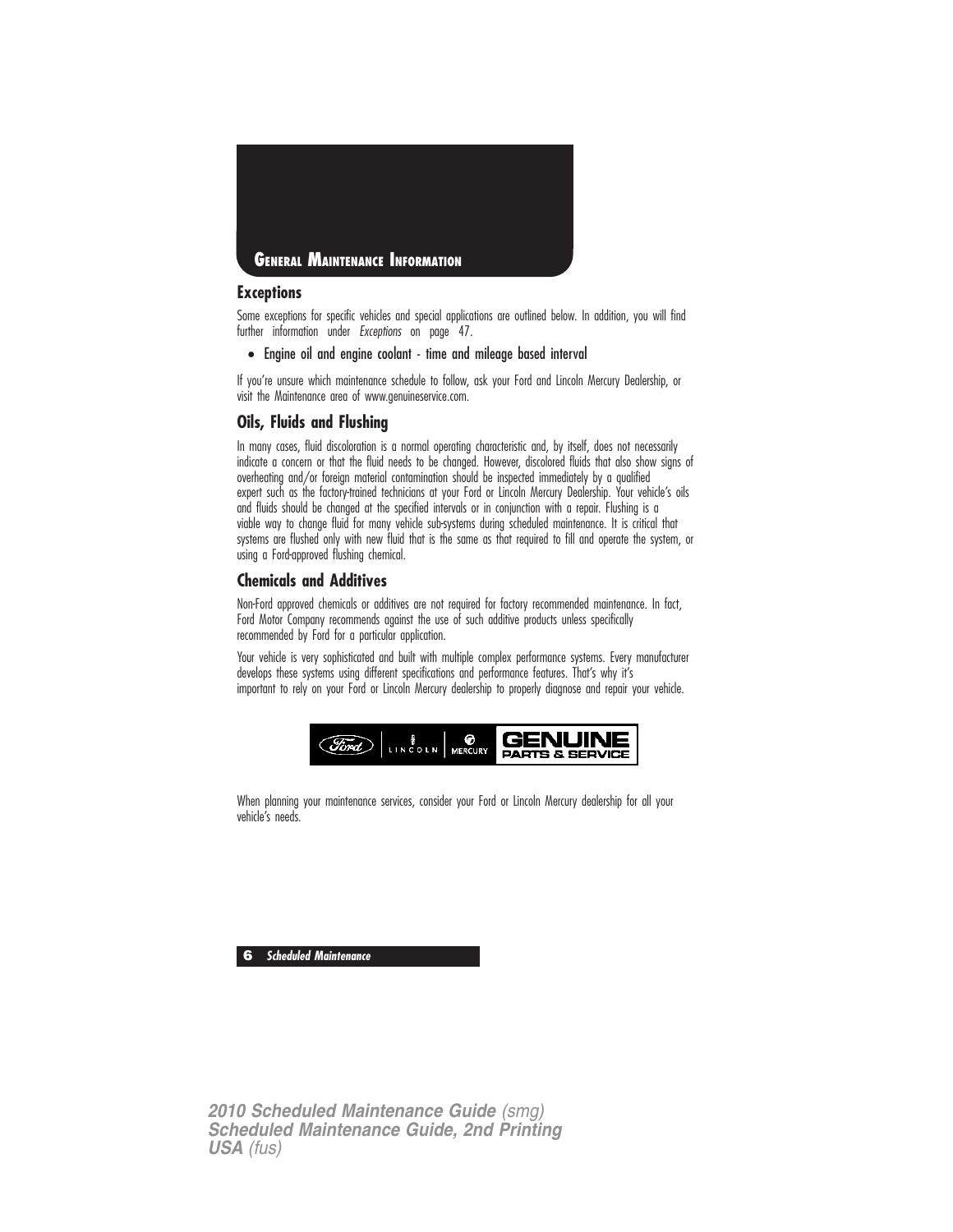

## **Get the most from your service and maintenance visits**

There are a lot of reasons why visiting your Ford or Lincoln Mercury Dealership for all your service needs is a great way to help keep your vehicle running great.

### **Convenience**

Many Dealerships have extended evening and Saturday hours to make your service visit more convenient. How's that for quality service?

## **Factory-trained Technicians**

Ford and Lincoln Mercury service technicians participate in extensive factory-sponsored certification training to help them become experts on the operation of your vehicle. Ask your Dealership about the training and certification their technicians have received.

## **Genuine Ford and Motorcraft Replacement Parts**

Ford and Lincoln Mercury Dealerships use Ford and Motorcraft® branded replacement parts. These parts meet or exceed Ford Motor Company's specifications, and we stand behind them. Maintenance parts installed at your Ford or Lincoln Mercury dealership carry a nationwide, 12-month, 12,000-mile parts and labor limited warranty. Your dealer can give you details.

## **Value Shopping for Your Vehicle's Maintenance Needs**

Your dealership recognizes the competitive landscape of maintenance and light repair automotive services. With factory-trained technicians and one-stop service for everything from routine maintenance like oil changes and tire rotations to your most complex needs, Ford and Lincoln Mercury Dealerships offer outstanding value.

**General Owner's** Information **Information**

**Scheduled Maintenance 7**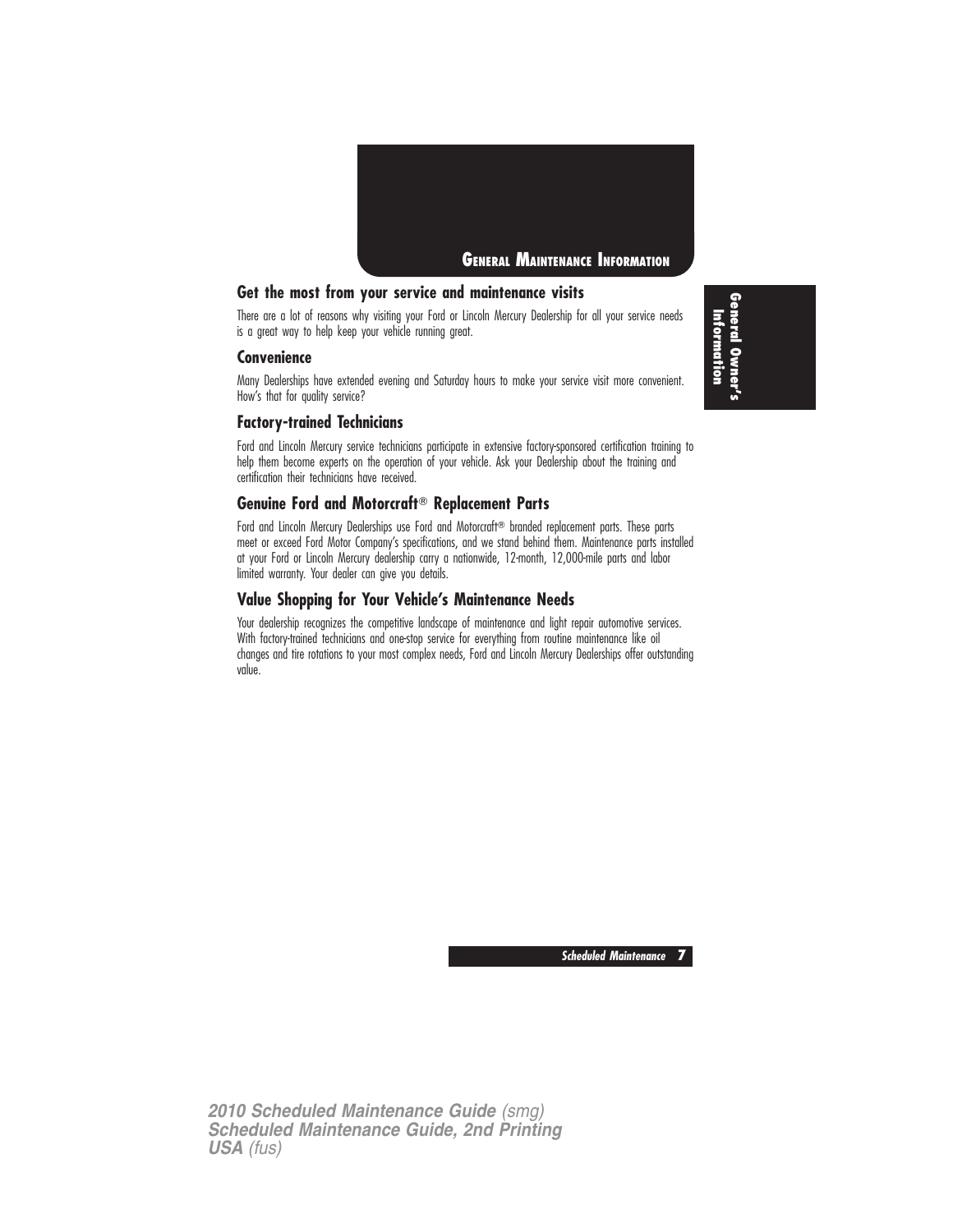

It is recommended that the following basic maintenance checks and inspections be performed at the designated time intervals. See your "Owner's Guide" for more information.

## **Check every month for all vehicles**

- ❑ Check function of all interior and exterior lights.
- ❑ Check tires for wear and proper air pressure, including spare.
- ❑ Check engine oil fluid level.
- ❑ Check windshield washer fluid level.

#### **Check every six months for all vehicles**

- ❑ Check lap/shoulder belts and seat latches for wear and proper operation.
- ❑ Check that externally mounted spare tire is properly stowed (tight) (see your Owner's Guide).
- ❑ Check power steering fluid level, if equipped.
- ❑ Check washer spray, wiper operation, and clean all wiper blades (replace blades as necessary).
- ❑ Check parking brake for proper operation.
- ❑ Check and lubricate all hinges, latches, door check straps (see dealer) and outside locks.
- ❑ Check and lubricate upper and lower sliding door tracks, if equipped.
- ❑ Check and clean sliding door contact switches, if equipped.
- ❑ Check and lubricate door rubber weatherstrips.
- ❑ Check and clean body and door drain holes.
- ❑ Check safety warning lamps (brake, ABS, airbag, safety belt) for operation.
- ❑ Check engine cooling system level and strength.
- ❑ Check battery connections and clean if necessary.
- ❑ Check clutch fluid level, if equipped.

## **Retightening lug nuts**

❑ On vehicles equipped with dual rear wheels, retighten the wheel lug nuts to the specified torque at 100 miles (160 km), and again at 500 miles (800 km) of new vehicle operation and after any wheel disturbance (tire rotation, changing a flat tire, wheel removal, etc.).

❑ Refer to Wheel Lug Nut Torque Specification in your Owner's Guide for the proper lug nut torque specification.

**8 Scheduled Maintenance**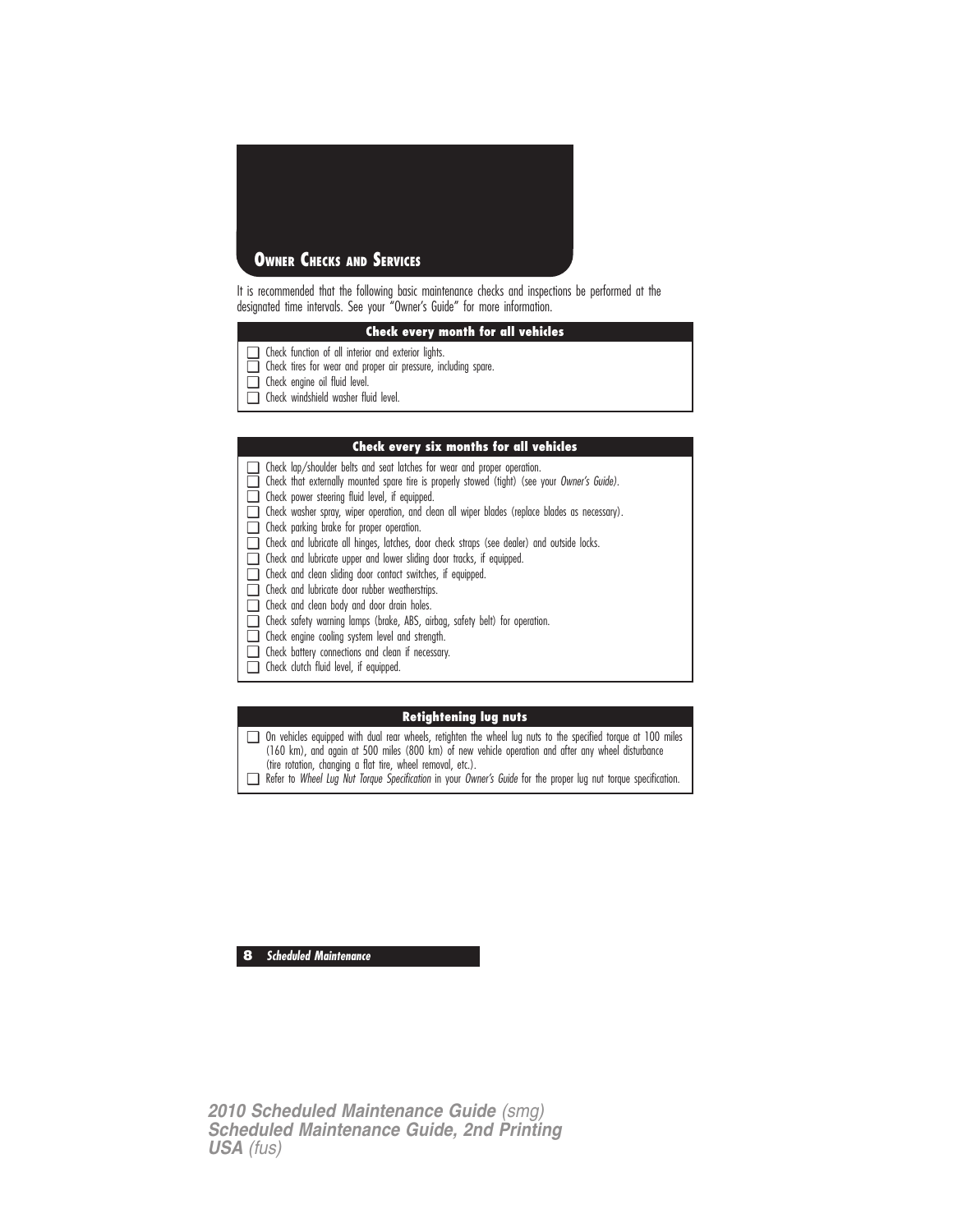

Proper tire maintenance and replacement are critical to your vehicle's performance and helps keep you and your passengers safe. Only use replacement tires and wheels that are the same size, load index, speed rating and type (such as P-metric versus LT-metric or all-season versus all-terrain) as those originally provided by Ford. The recommended tire and wheel size may be found on either the Safety Compliance Certification Label or the Tire Label which is located on the B-Pillar or edge of the driver's door. If this information is not found on these labels then you should consult your Ford Dealer. Use of any tire or wheel not recommended by Ford can affect the safety and performance of your vehicle, which could result in an increased risk of loss of vehicle control, vehicle rollover, personal injury and death. Additionally the use of non-recommended tires and wheels could cause steering, suspension, axle or transfer case/power transfer unit failure. If you have questions regarding tire replacement, see an authorized dealer. When you need to replace your tires, please visit your Ford or Lincoln Mercury Dealership for name-brand tires and people who know your vehicle.

If your Ford or Lincoln Mercury dealership sells the name-brand tire, they can also honor the tire manufacturer's warranty.

Tires degrade over time depending on many factors such as weather, storage conditions, and conditions of use (load, speed, inflation, etc.) the tires experience throughout their lives. In general, tires should be replaced after 6 years, regardless of tread wear. However, heat caused by hot climates or frequent high loading conditions can accelerate the aging process and may require the tires to be replaced more frequently. You should replace your spare tire when you replace your road tires or after 6 years due to aging even if the tire has not been used.

**Scheduled Maintenance 9**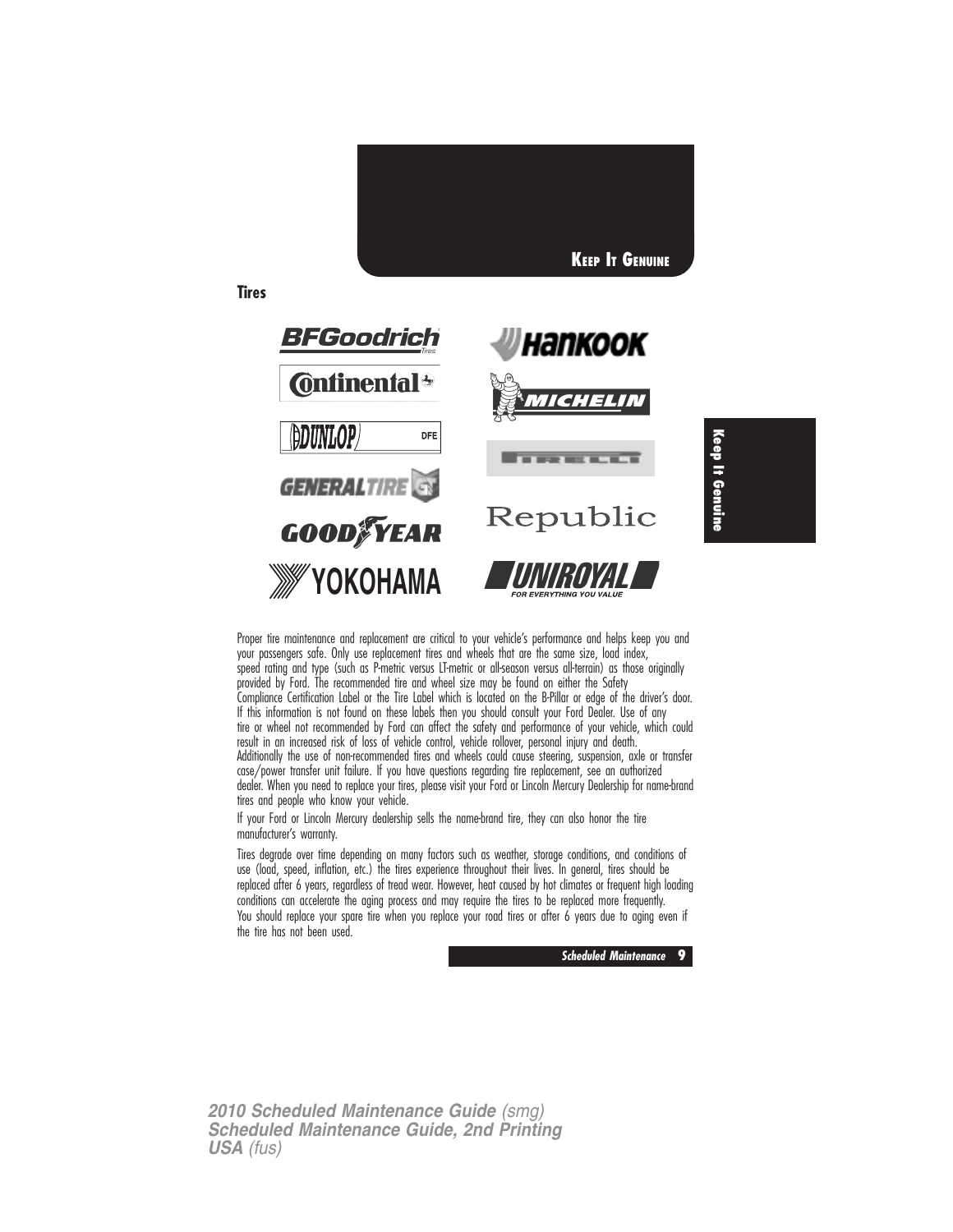

## **Batteries**



The technicians at your Ford or Lincoln Mercury dealership can determine the health of your vehicle's battery during any service visit. The Motorcraft® Tested Tough Max Series with its "long-life" design outlasted other long-life batteries by up to 200%. That's one reason why we stand behind this battery with a national, 3-year, free replacement warranty and prorated-cost replacement thereafter for up to 100 months and unlimited mileage. Should your battery need to be replaced, please consider a Motorcraft® brand battery that meets your vehicle's Ford Motor Company specifications.

## **Brakes**



Your Ford or Lincoln Mercury Dealership has the right brake parts for your vehicle and their factory-trained technicians know exactly how to install them. Ford Original Equipment and Motorcraft<sup>®</sup> replacement brake pads, shoes, rotors and drums meet the stringent standards of Ford Motor Company engineers, and they're also Federal Motor Vehicle Safety Standard (FMVSS) compliant. In addition, all Ford Original Equipment replacement brake pads, shoes, rotors, and drums are vehicle tested for durability and noise suppression. The right brake parts and installation are essential to proper brake system operation.

### **10 Scheduled Maintenance**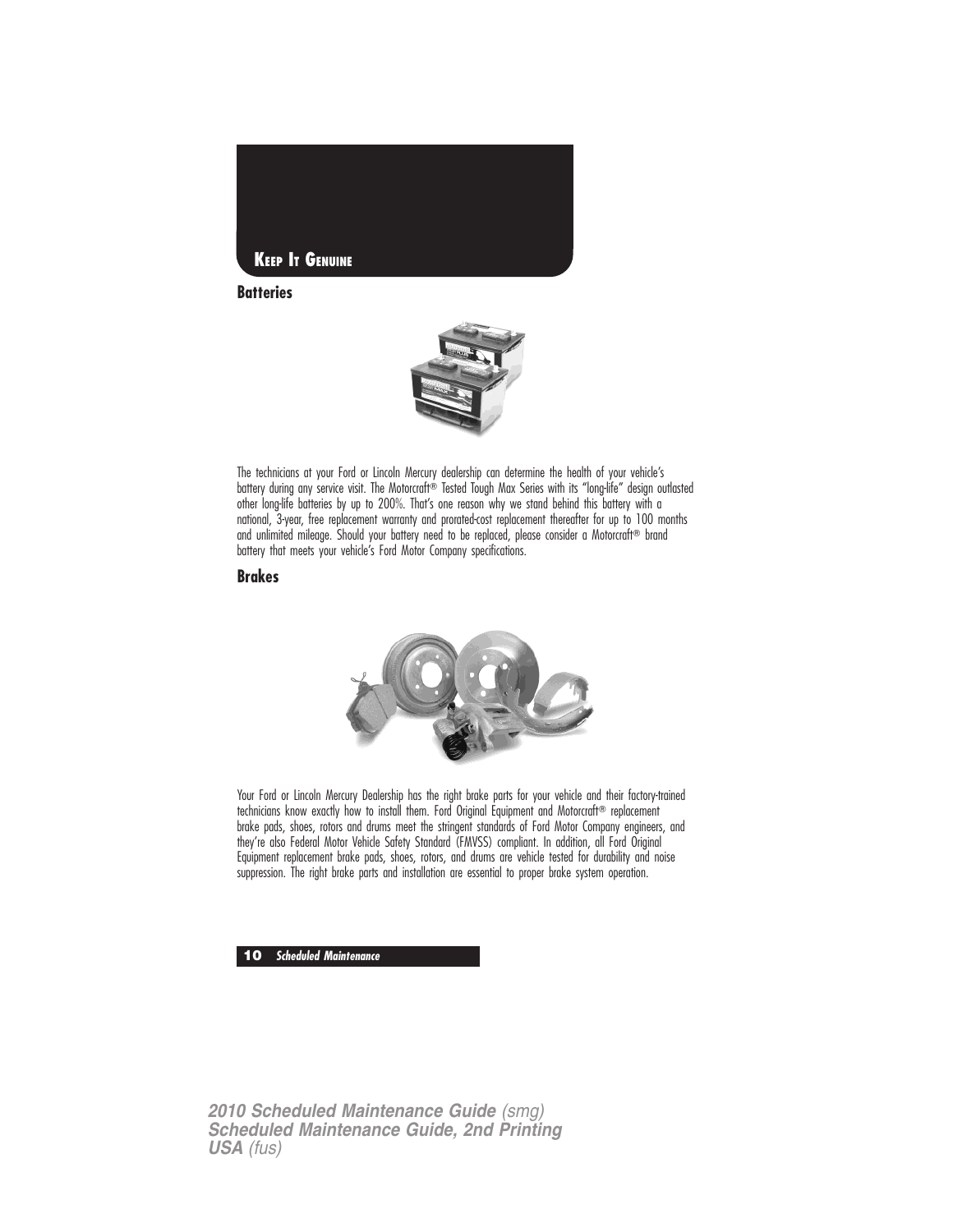

## **Oil & Lubricants**





It is important to follow a regular maintenance schedule for changing your vehicle's oil and lubricants. Motorcraft<sup>®</sup> Oils and Lubricants meet the stringent standards set by Ford Motor Company. Motorcraft<sup>®</sup> Oils are formulated to reduce engine friction, improve fuel economy, and protect against deposits and wear. The American Petroleum Industry certifies them, so you know Motorcraft<sup>®</sup> oil stands up to the tests of both Ford and independent engineers.

## **Collision**

An accident is an upsetting experience and collision repair is often complicated and confusing. Here are a few pointers to help you better understand the collision repair process and make sure your vehicle is properly repaired with the right parts. Properly repairing your vehicle will help maintain its value.

## **Your rights as a consumer**

As a consumer, you are within your rights to insist on original equipment replacement parts. These genuine parts are made by the manufacturer to meet stringent criteria for fit, finish, structural integrity, corrosion protection and dent resistance, just like the parts that were originally on your vehicle. Insist on genuine Ford replacement parts.

## **The collision shop**

Many Ford and Lincoln Mercury Dealerships offer collision repair services. Ask your selling dealership about their capabilities to help with collision repair.

**Scheduled Maintenance 11**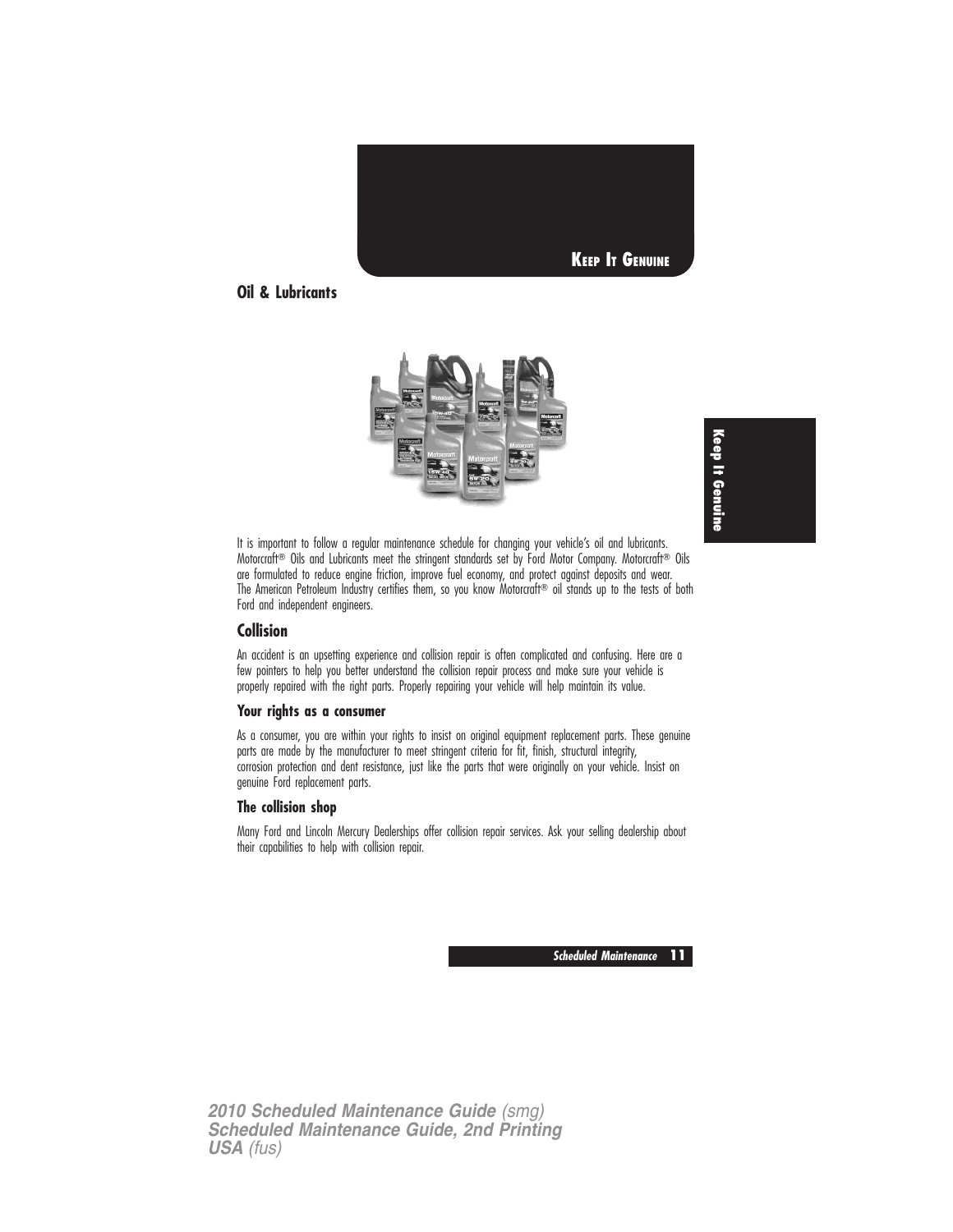

## **Parts**

Genuine Ford Collision Parts are designed, engineered, and warranted by Ford Motor Company. See your dealer for limited warranty details. They are manufactured to the same specifications as those on your vehicle when it was built. The right replacement parts will help maintain the value of your vehicle.



Ford recommended scheduled maintenance – In order to keep your vehicle running right, it is important to have the systems on your vehicle checked regularly. This can help identify potential issues and prevent major problems. Ford Motor Company recommends the following multi-point inspection be performed at every scheduled maintenance interval to help ensure your vehicle keeps running great.

| <b>MULTI-POINT INSPECTION - Recommended at every visit</b>                                                                                                                                                                                                         |  |
|--------------------------------------------------------------------------------------------------------------------------------------------------------------------------------------------------------------------------------------------------------------------|--|
| Check and top-up fluid levels: brake, coolant recovery reservoir, manual and automatic transmission (if equipped<br>with an underhood dipstick), power steering (if equipped) and window washer<br>Inspect tires for wear and check air pressure, including spare. |  |
| Check exhaust system for leaks, damage, loose parts and foreign material.                                                                                                                                                                                          |  |
| Check battery performance.                                                                                                                                                                                                                                         |  |
| Check operation of horn, exterior lamps, turn signals and hazard warning lights.                                                                                                                                                                                   |  |
| Check radiator, coolers, heater and air conditioning hoses.                                                                                                                                                                                                        |  |
| Inspect windshield washer spray and wiper operation.                                                                                                                                                                                                               |  |
| Check windshield for cracks, chips and pitting.                                                                                                                                                                                                                    |  |
| Inspect for oil and fluid leaks.                                                                                                                                                                                                                                   |  |
| Inspect engine air filter.                                                                                                                                                                                                                                         |  |
| Inspect half shaft dust boots, if equipped.                                                                                                                                                                                                                        |  |
| Check shocks and struts and other suspension components for leaks and damage.                                                                                                                                                                                      |  |
| Inspect steering and linkage.                                                                                                                                                                                                                                      |  |
| Inspect accessory drive belt(s).                                                                                                                                                                                                                                   |  |
| Inspect clutch operation, if equipped.                                                                                                                                                                                                                             |  |

### **12 Scheduled Maintenance**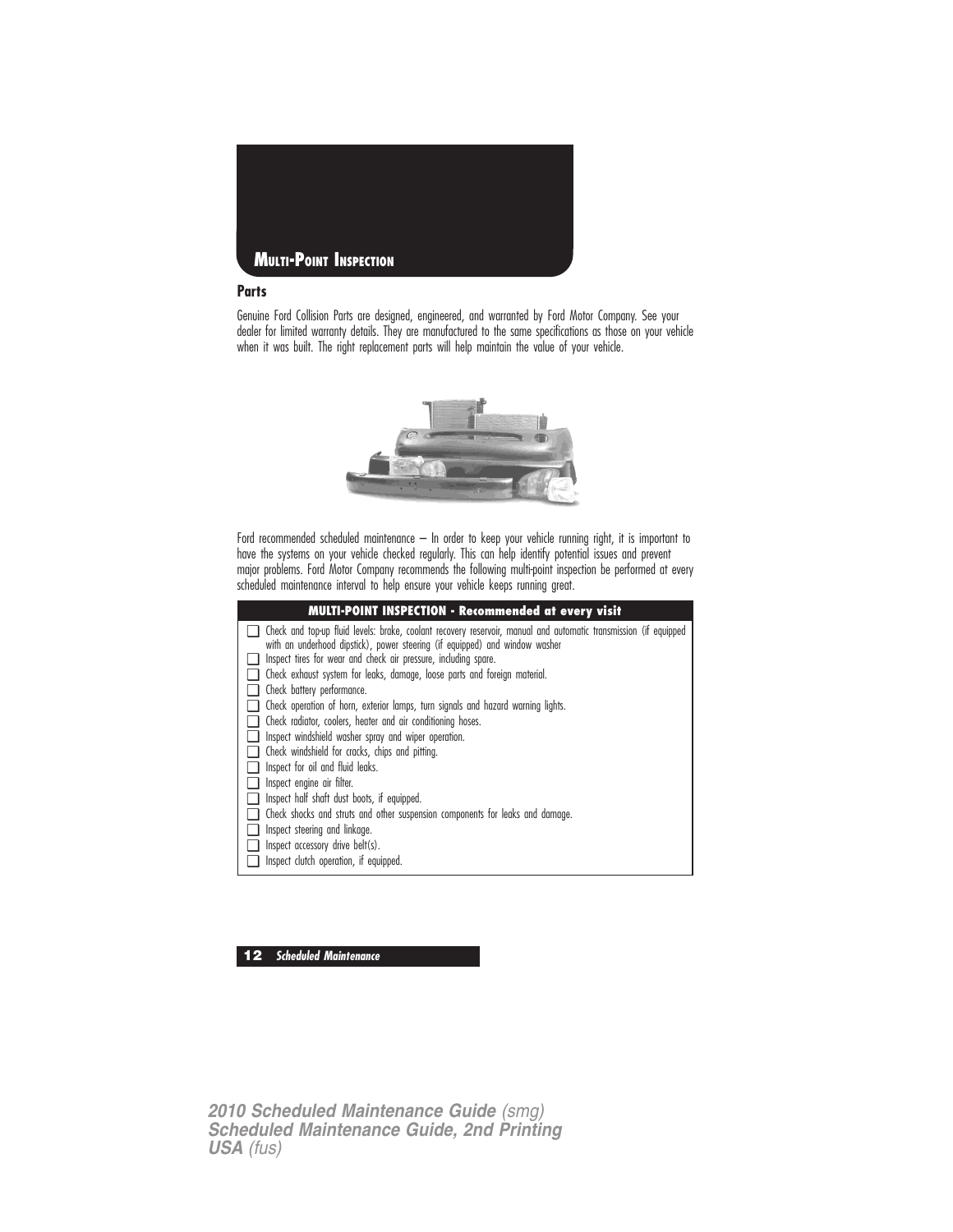

Be sure to ask your Ford or Lincoln Mercury Dealership Service Advisor or Technician about the multi-point vehicle inspection. It's a comprehensive way to perform a thorough inspection of your vehicle. It's your checklist that gives you immediate feedback on the overall condition of your vehicle. You'll know what's been checked, what's okay, as well as those things that may require future or immediate attention. The multi-point vehicle inspection is one more way to keep your vehicle running great!

|                                                                                                                                                                     | <b>Bougarts Service Balance-</b><br>Multi-Point Inspection Report Card as Recommended by Ford Motor Company                               |
|---------------------------------------------------------------------------------------------------------------------------------------------------------------------|-------------------------------------------------------------------------------------------------------------------------------------------|
|                                                                                                                                                                     | Today's<br>Date<br>Sixte inspection                                                                                                       |
| Home-                                                                                                                                                               | <b>FAVEAS</b><br>North                                                                                                                    |
| E-Mail Address:                                                                                                                                                     | Helse Model/Vast:<br><b>Nikone</b>                                                                                                        |
| CHEDULED MAINTEKAN<br>DUE FOR SERVICING ON T<br><b>NRB</b><br>SERGED   ME<br><b>STATE</b><br>œ                                                                      | <b>VEHICLE HEALTH REPORT [VHR]</b><br>EV.<br>WRAdividion<br>l™<br>7m<br>Tres                                                              |
| Cabia Air Filter<br>00 Fifter                                                                                                                                       |                                                                                                                                           |
| Endne Air Etike<br>Spork Place                                                                                                                                      | <b>Cleaders and</b><br>Hay repire<br>Regular<br>Of at this time.<br>tekes situation<br>ing a scholar of land and                          |
| <b>Engine Content</b><br><b>Tre Relation</b>                                                                                                                        | Contributes to noticle efficiency and a green environment                                                                                 |
| <b>Rual Filter</b><br>Transactsston Fifter                                                                                                                          | CHECK FOLLOWING SYSTEMS/COMPONENTS<br>医电线回目<br>1.333                                                                                      |
| Di Change<br><b>Transmission Fluid</b>                                                                                                                              | Brake system (including lines, hoses, and parking brake).                                                                                 |
| This is only a partial list of vehicle maintenance items and is NOT all-inclusive.<br>Please consult your Owners Hanual or visit www.genuineasretox.com for vehicle | <b>STEERING AND SUSPENSION</b><br>аX                                                                                                      |
| apecific maintenance requirements.<br>CHECK FLUID LEVELS AND FILL                                                                                                   | Shecks/struts and other suspension components for leaks.<br>and/or damage                                                                 |
| Oil and/or that leaks.                                                                                                                                              | Slassing, sheeting indexpos and halfpinits                                                                                                |
| 東田<br>ण<br>m u<br>Transmission                                                                                                                                      | <b>EXHAUST SYSTEM</b>                                                                                                                     |
| <b>Targetti</b><br><b>Domest School Inc.</b><br>Feoggest all dustrial                                                                                               | Exhaust system (keiks, damage, loose parts).                                                                                              |
| <b>Bake Rowmoir</b><br><b>Madre Waster</b><br><b>Coolant Fleoces to Fleocratic</b><br><b>PATTERY</b>                                                                | <b>TRANSMISSION AND DRIVE AXLE</b><br>$-111$<br>Chulch sparshen (flequippad)                                                              |
| <b>State of Health</b><br><b>Condition of Terminals</b>                                                                                                             | Constant valority (CV) drive sale boots (if equipped)                                                                                     |
| Good<br><b>TRZS</b>                                                                                                                                                 | <b>but</b><br>Entre shalt, transmission, u-joint and shiftlinkage iti equipped.                                                           |
| (Daughtmeensure)                                                                                                                                                    | and lubricate (as usede di<br><b>DSHIFLD</b>                                                                                              |
| Factory speciald cearbing smass<br>Achalooki cranking super                                                                                                         | Operation efform, infantor lights, exterior langes, turn signals,                                                                         |
| <b>EXTERIOR BODY</b><br>Note any existing exterior body damage or defects on diagram                                                                                | herard and brake larger<br>Mudshield wesher spray, wiper operation and wiper blades                                                       |
| n                                                                                                                                                                   | Mudshield for crastes, chips and pitting                                                                                                  |
|                                                                                                                                                                     | <b>BELTSINOSES/MOUNTS</b>                                                                                                                 |
|                                                                                                                                                                     | HWC system and boses/based to leaks and/or durings                                                                                        |
|                                                                                                                                                                     | Engine Cooling system, radiator, huses and olamps                                                                                         |
| П                                                                                                                                                                   | Accessory drive bellips                                                                                                                   |
| <b>BRAKE LINING</b>                                                                                                                                                 | 医高线目<br>3 is See and 27 is 300° (Res) or 1.81 to See (Rese) or 200° to 202°. Local than Small or 400° (Chas) or form or 200° or form (Dru |
| 737770                                                                                                                                                              | 62'442                                                                                                                                    |
| LEFT FRONT<br>The Tread Depth                                                                                                                                       | <b>SHIT!</b><br><b>SEPA GE</b><br>RIGHT FRONT<br>132<br>The Tread Depth<br>m                                                              |
| The West Polletts Damage                                                                                                                                            | The West Pattern Damage                                                                                                                   |
|                                                                                                                                                                     |                                                                                                                                           |
| The Pressure - set to factory recommended PSI                                                                                                                       | The Proseure - soft to techny recommended PSI                                                                                             |
| Brake Uning<br>TIRE MEAD IMMOUNTER<br>1227612<br><b>LEET READ</b>                                                                                                   | 132<br>Brake Lining<br>m<br>m<br>197<br>9139.07<br>年齢班<br><b>IR6547</b><br>READ                                                           |
| Abgroent check pacched<br>The Tread Depth                                                                                                                           | The Tread Depth<br>132<br>/32                                                                                                             |
| Wheel training e-moded<br>The West Pollotts Damage                                                                                                                  | The West Patiern Districts                                                                                                                |
| The report needed<br>The Pressure - set to factory recommended PSI                                                                                                  | The Proseure - soft is techny recommended PST                                                                                             |
| Brake messurements net<br>taken this service visit<br>Brake Lining                                                                                                  | 132<br>Brake Lining<br>m<br>m<br>732                                                                                                      |
|                                                                                                                                                                     |                                                                                                                                           |
| Comments:                                                                                                                                                           |                                                                                                                                           |
|                                                                                                                                                                     |                                                                                                                                           |
| Service Advisor: ______                                                                                                                                             | Customer Signature:                                                                                                                       |
| Technician:                                                                                                                                                         |                                                                                                                                           |
| 2111806 Roy, 1089 C2039, Ford Motor Company, All Rights Reserved                                                                                                    | 12-XXXXXXXX<br><b>Customer Copy</b>                                                                                                       |

**Scheduled Maintenance 13**

**Keep It Genuine**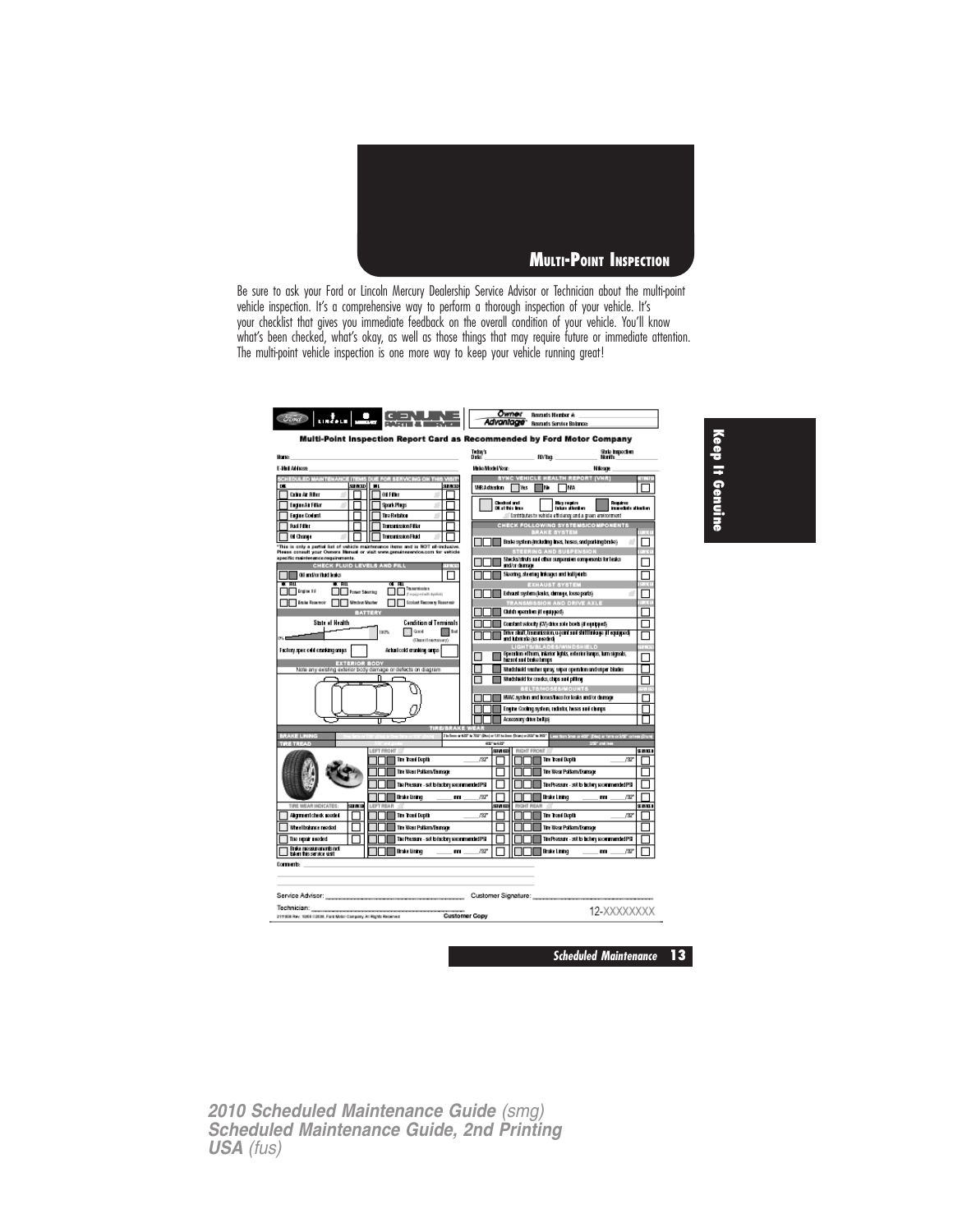# **NORMAL SCHEDULE TRUCKS, FULLSIZE VANS & SUVS**

|                                                                                                                                                                                                                                                                                                           | <b>7,500 miles</b> |                                        |  |
|-----------------------------------------------------------------------------------------------------------------------------------------------------------------------------------------------------------------------------------------------------------------------------------------------------------|--------------------|----------------------------------------|--|
| $\Box$ Change engine oil and replace oil filter<br>Inspect cabin air filter (if equipped)<br>Rotate tires, inspect tires for wear and measure<br>tread depth<br>Inspect the wheels and related components for<br>abnormal noise, wear, looseness, or drag<br>Perform multi-point inspection (recommended) | <b>RO#:</b>        | <b>DEALER VALIDATION:</b><br>P&A CODE: |  |
|                                                                                                                                                                                                                                                                                                           |                    |                                        |  |
|                                                                                                                                                                                                                                                                                                           | DATE:              | MILEAGE:                               |  |
|                                                                                                                                                                                                                                                                                                           |                    |                                        |  |



## **14 Scheduled Maintenance**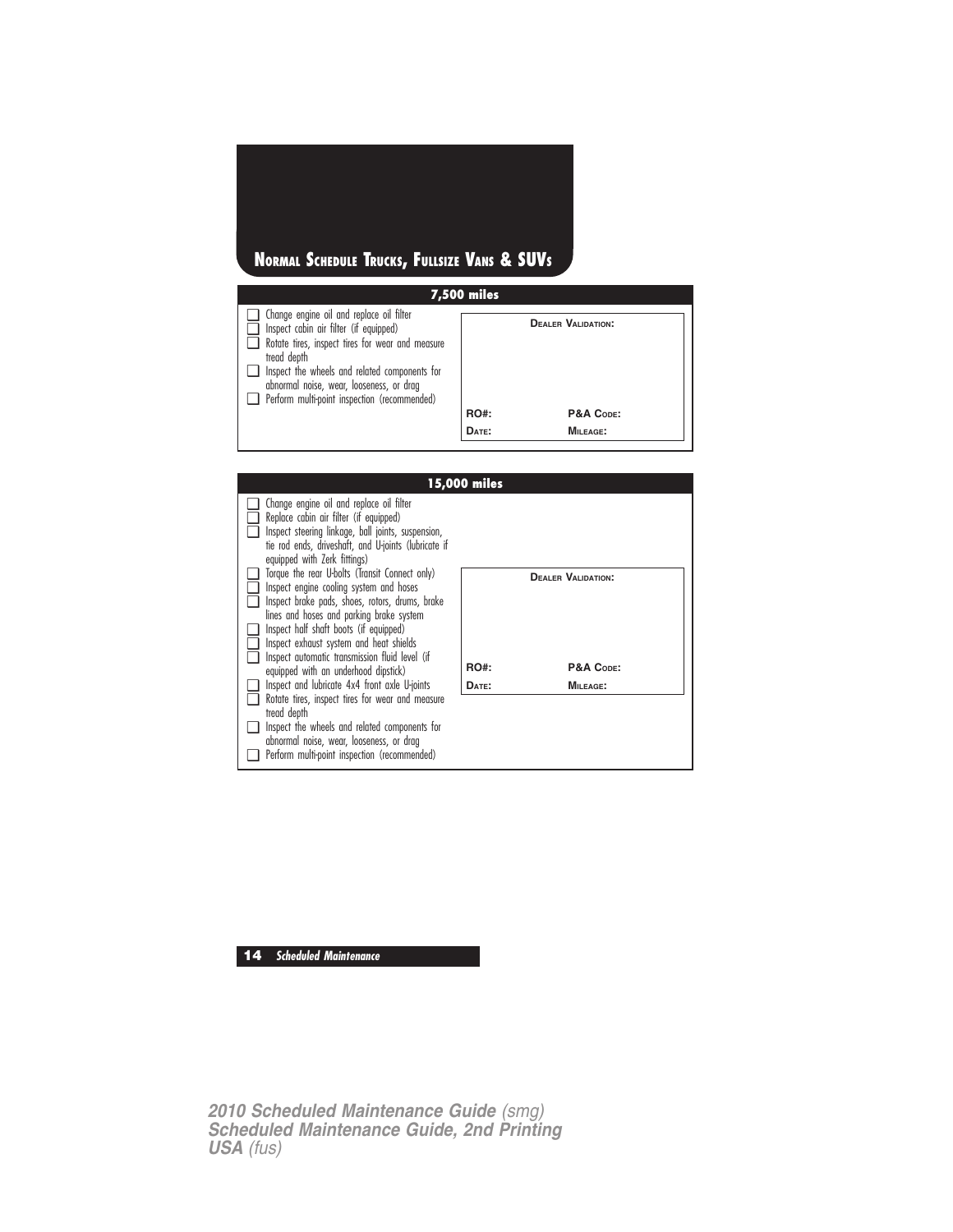

## **Tires**

When your tires need to be replaced, consider visiting your Ford or Lincoln Mercury dealership for name-brand tires and people who know your vehicle. And if your Ford or Lincoln Mercury dealership sells the name-brand tire, they can also honor the tire manufacturer's warranty.



|                                                                                                                                                                                                                                                                                                    | <b>22,500 miles</b> |                           |   |
|----------------------------------------------------------------------------------------------------------------------------------------------------------------------------------------------------------------------------------------------------------------------------------------------------|---------------------|---------------------------|---|
| Change engine oil and replace oil filter<br>Inspect cabin air filter (if equipped)<br>Rotate tires, inspect tires for wear and measure<br>tread depth<br>Inspect the wheels and related components for<br>abnormal noise, wear, looseness, or drag<br>Perform multi-point inspection (recommended) |                     | <b>DEALER VALIDATION:</b> | œ |
|                                                                                                                                                                                                                                                                                                    | <b>RO#:</b>         | P&A CODE:                 |   |
|                                                                                                                                                                                                                                                                                                    | DATE:               | <b>MILEAGE:</b>           |   |
|                                                                                                                                                                                                                                                                                                    |                     |                           |   |

**Scheduled Maintenance 15**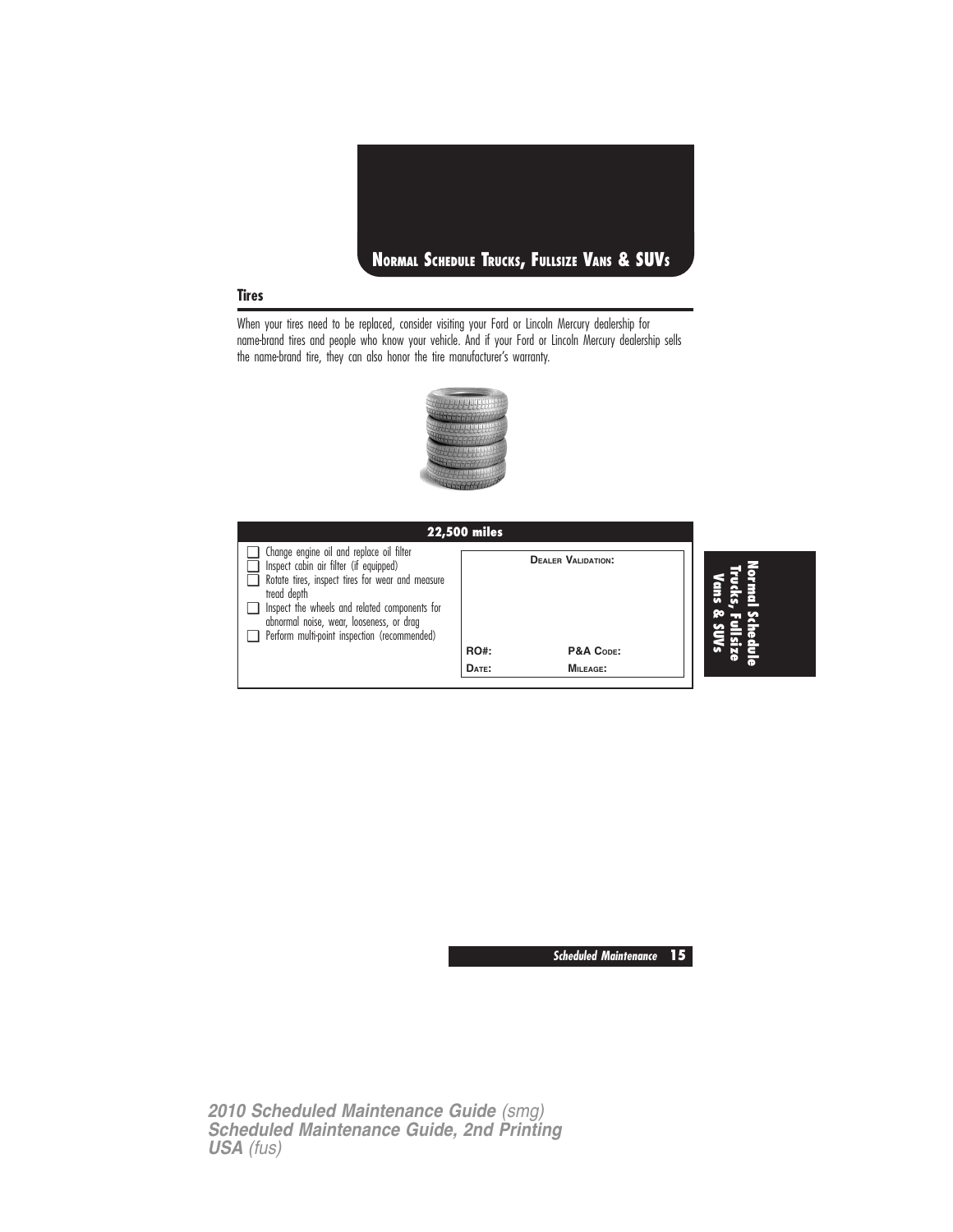# **NORMAL SCHEDULE TRUCKS, FULLSIZE VANS & SUVS**

|                                 |                                                                                                                                                                                                                                                                                                                                                    | 30,000 miles |                           |
|---------------------------------|----------------------------------------------------------------------------------------------------------------------------------------------------------------------------------------------------------------------------------------------------------------------------------------------------------------------------------------------------|--------------|---------------------------|
|                                 | Change engine oil and replace oil filter<br>Inspect automatic transmission fluid level on<br>vehicles if equipped with dipstick. Consult                                                                                                                                                                                                           |              |                           |
| $\blacksquare$                  | your dealer for particular requirements.<br>Replace cabin air filter (if equipped)<br>Replace climate-controlled seat filter (if equipped)<br>Replace engine air filter<br>Replace fuel filter (except Escape, Mariner,<br>F-Series [non Super Duty],                                                                                              |              |                           |
|                                 | Expedition/Navigator [short wheel base only],<br>E-Series and Transit Connect)<br>Inspect steering linkage, ball joints, suspension,<br>tie rod ends, driveshaft, and U-joints (lubricate if<br>equipped with Zerk fittings)<br>Torque the rear U-bolts (Transit Connect only)                                                                     |              | <b>DEALER VALIDATION:</b> |
|                                 | Inspect engine cooling system and hoses                                                                                                                                                                                                                                                                                                            | <b>RO#:</b>  | P&A CODE:                 |
| $\Box$                          | Inspect brake pads, shoes, rotors, drums, brake<br>lines and hoses and parking brake system.                                                                                                                                                                                                                                                       | DATE:        | <b>MILEAGE:</b>           |
| ப<br>ப<br>. .<br>$\blacksquare$ | Inspect half shaft boots (if equipped)<br>Inspect exhaust system and heat shields<br>Inspect and lubricate 4x4 front axle U-joints<br>Rotate tires, inspect tires for wear and measure<br>tread depth<br>Inspect the wheels and related components for<br>abnormal noise, wear, looseness, or drag<br>Perform multi-point inspection (recommended) |              |                           |

|                                                                                                                                                                                                                                                                                                    | 37,500 miles |                           |  |
|----------------------------------------------------------------------------------------------------------------------------------------------------------------------------------------------------------------------------------------------------------------------------------------------------|--------------|---------------------------|--|
| Change engine oil and replace oil filter<br>Inspect cabin air filter (if equipped)<br>Rotate tires, inspect tires for wear and measure<br>tread depth<br>Inspect the wheels and related components for<br>abnormal noise, wear, looseness, or drag<br>Perform multi-point inspection (recommended) |              | <b>DEALER VALIDATION:</b> |  |
|                                                                                                                                                                                                                                                                                                    | <b>RO#:</b>  | P&A CODE:                 |  |
|                                                                                                                                                                                                                                                                                                    | DATE:        | MILEAGE:                  |  |

## **16 Scheduled Maintenance**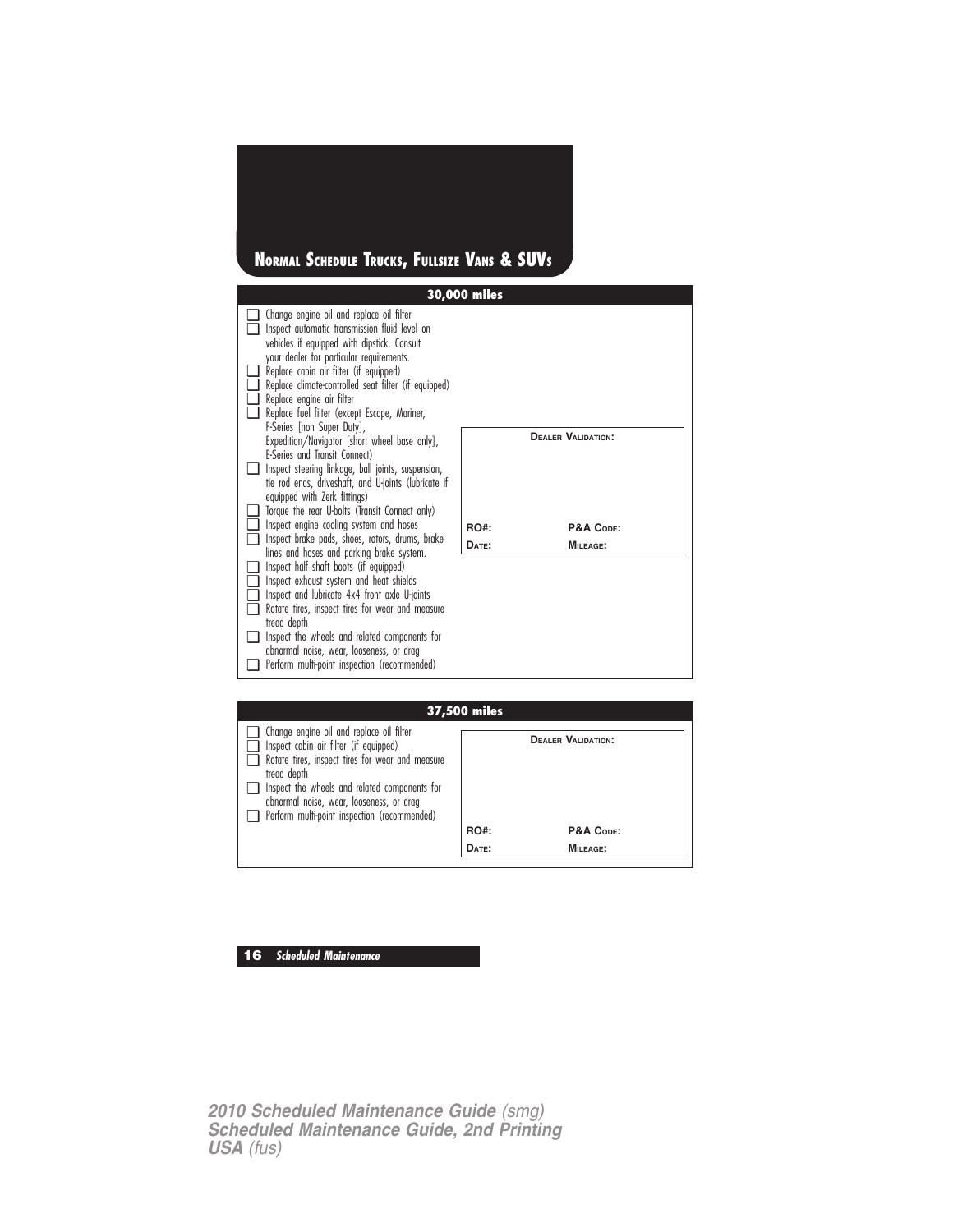

## **Oil & Lubricants**

It is important to stick to a regular maintenance schedule for changing your vehicle's oil and lubricants. Motorcraft<sup>®</sup> Oils and Lubricants meet the stringent standards set by Ford Motor Company. Motorcraft<sup>®</sup> Oils are formulated to reduce engine friction, improve fuel economy, and protect against deposits and wear. The American Petroleum Industry certifies them, so you know Motorcraft® oil stands up to the tests of both Ford and independent engineers.



**NormalSchedule Trucks,Fullsize Vans&SUVs**

**Scheduled Maintenance 17**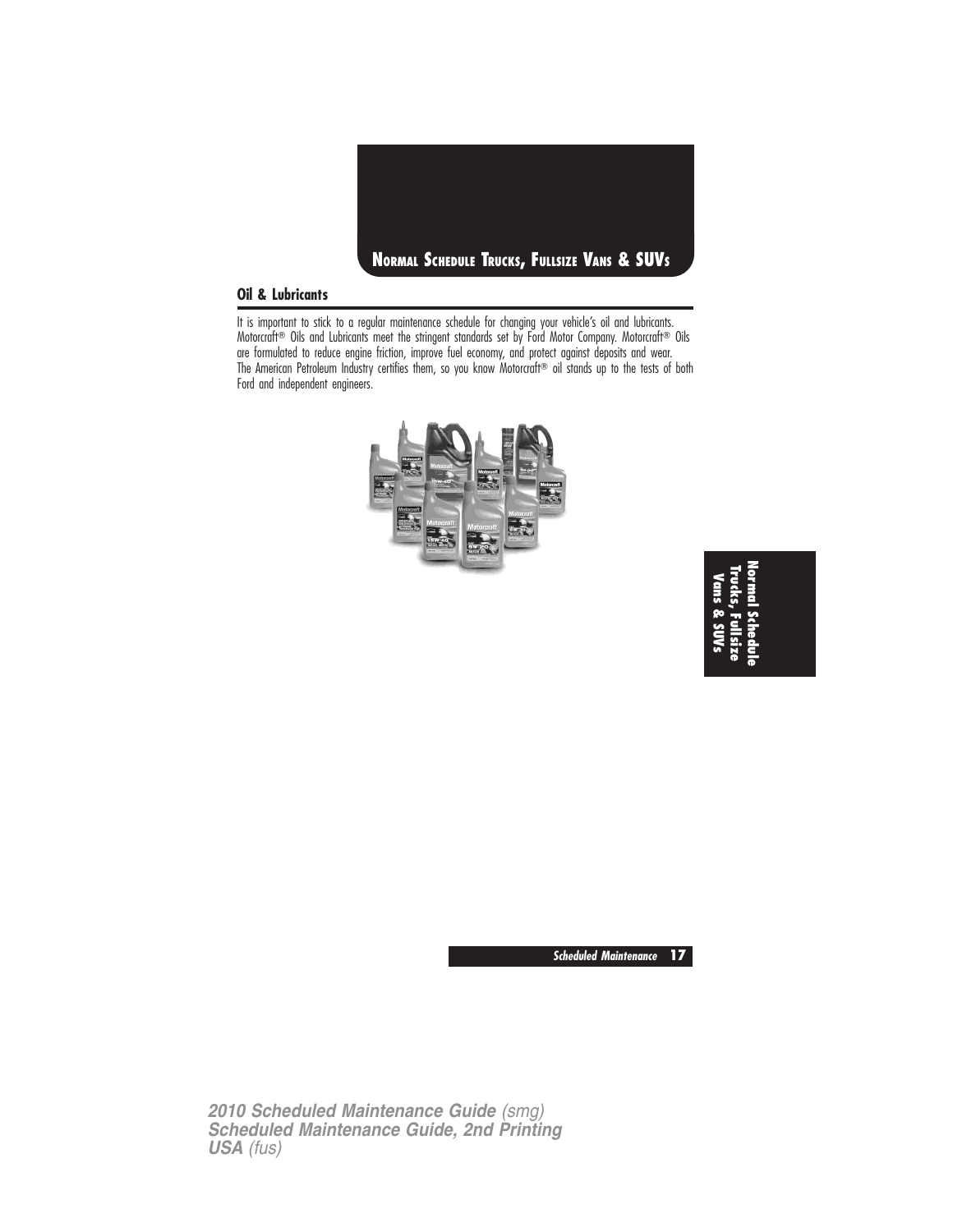

## **Batteries**

The technicians at your Ford and Lincoln Mercury dealership can determine the health of your vehicle's battery during any service visit. The Motorcraft® Tested Tough Max Series with its "long-life" design outlasted other long-life batteries by up to 200%. That's one reason why we stand behind this battery with a national 3 year, free-replacement and prorated-cost thereafter up to 100 months with unlimited mileage. Should your battery need to be replaced, consider any one of the batteries that bear the Motorcraft® name.



|                                                                                                                                                                                                                                                                                                                                  | 45,000 miles |                           |
|----------------------------------------------------------------------------------------------------------------------------------------------------------------------------------------------------------------------------------------------------------------------------------------------------------------------------------|--------------|---------------------------|
| Change engine oil and replace oil filter<br>Replace cabin air filter (if equipped)<br>Inspect steering linkage, ball joints, suspension,<br>tie rod ends, driveshaft, and U-joints (lubricate if<br>equipped with Zerk fittings)                                                                                                 |              |                           |
| Torque the rear U-bolts (Transit Connect only)<br>Inspect engine cooling system and hoses<br>Inspect brake pads, shoes, rotors, drums, brake<br>lines and hoses and parking brake system.<br>Inspect half shaft boots (if equipped)<br>Inspect exhaust system and heat shields<br>Inspect automatic transmission fluid level (if |              | <b>DEALER VALIDATION:</b> |
| equipped with an underhood dipstick)                                                                                                                                                                                                                                                                                             | <b>RO#:</b>  | P&A CODE:                 |
| Inspect and lubricate 4x4 front axle U-joints                                                                                                                                                                                                                                                                                    | DATE:        | MILEAGE:                  |
| Rotate tires, inspect tires for wear and measure<br>tread depth                                                                                                                                                                                                                                                                  |              |                           |
| Inspect the wheels and related components for<br>abnormal noise, wear, looseness, or drag                                                                                                                                                                                                                                        |              |                           |
| Perform multi-point inspection (recommended)                                                                                                                                                                                                                                                                                     |              |                           |

## **18 Scheduled Maintenance**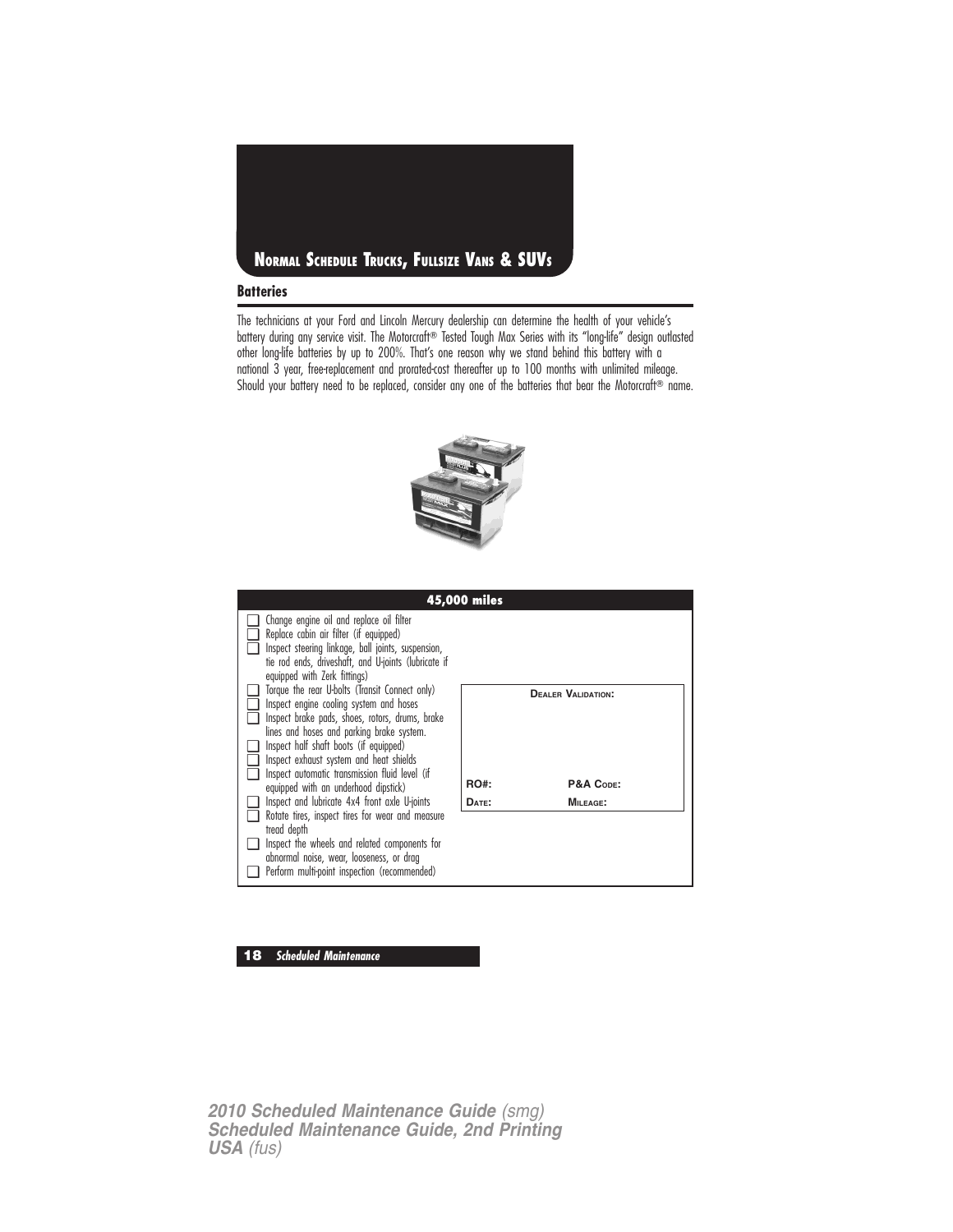# **NORMAL SCHEDULE TRUCKS, FULLSIZE VANS & SUVS**

|                                                                                                                                                                                                                                                                                                                  | 52,500 miles         |                                                    |
|------------------------------------------------------------------------------------------------------------------------------------------------------------------------------------------------------------------------------------------------------------------------------------------------------------------|----------------------|----------------------------------------------------|
| $\Box$ Change engine oil and replace oil filter<br>Inspect cabin air filter (if equipped)<br>Rotate tires, inspect tires for wear and measure<br>tread depth<br>$\Box$ Inspect the wheels and related components for<br>abnormal noise, wear, looseness, or drag<br>Perform multi-point inspection (recommended) | <b>RO#:</b><br>DATE: | <b>DEALER VALIDATION:</b><br>P&A CODE:<br>MILEAGE: |



**NormalSchedule Trucks,Fullsize Vans & SUVs**

*2010 Scheduled Maintenance Guide (smg) Scheduled Maintenance Guide, 2nd Printing USA (fus)*

**Scheduled Maintenance 19**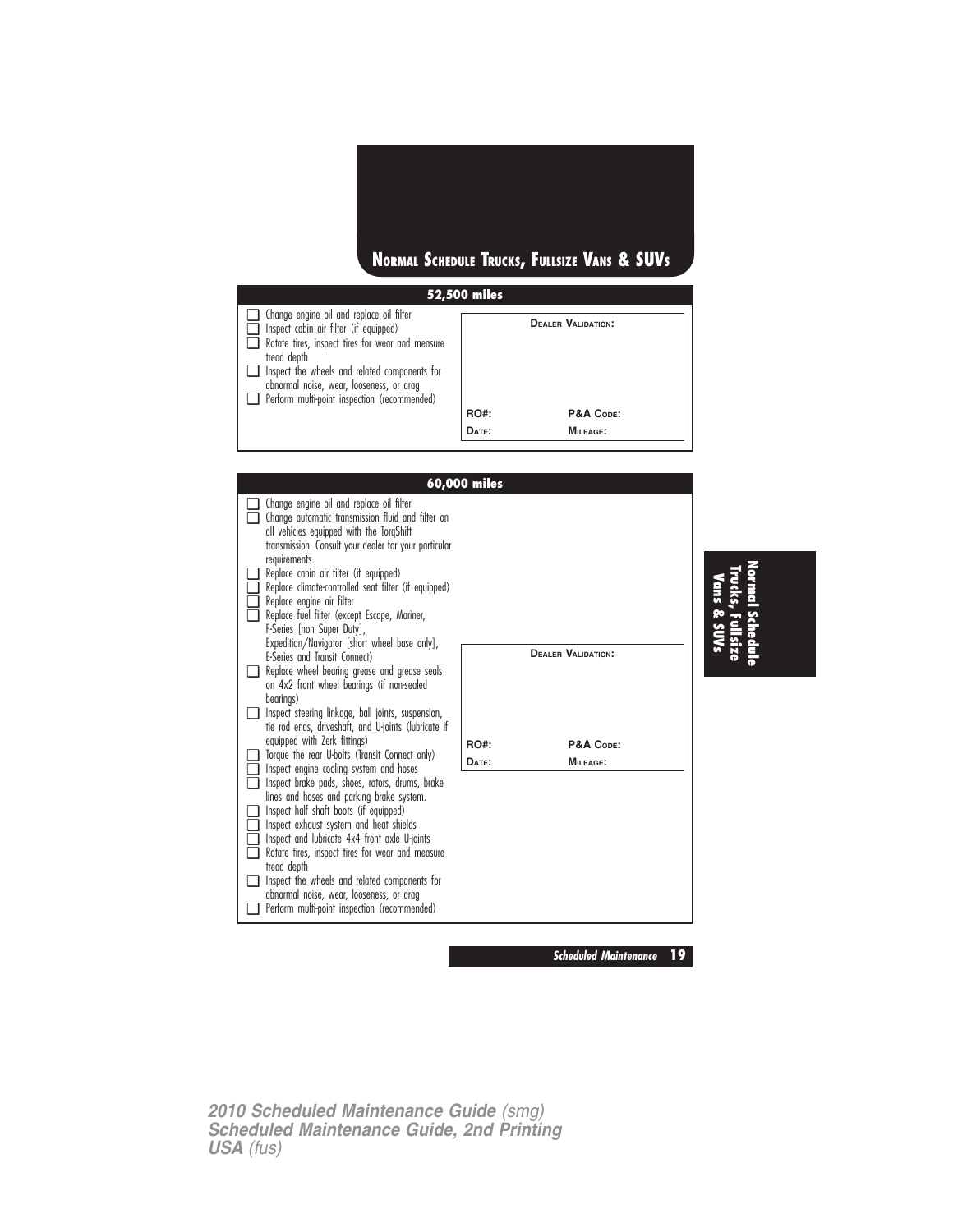

## **Brakes**

Technicians at your Ford or Lincoln Mercury dealer can install the right brake parts for your vehicle. Ford Original Equipment and Motorcraft® replacement brake pads, shoes, rotors, and drums meet the stringent standards of Ford Motor Company engineers.

In addition, all Ford Original Equipment replacement brake pads, shoes, rotors, and drums are vehicle tested for durability and noise suppression while being Federal Motor Vehicle Safety Standard (FMVSS) compliant. The right brake parts and repair work are essential to ensure your brake system operates as it should.



|                                                                                                                                                       | 67,500 miles |                           |
|-------------------------------------------------------------------------------------------------------------------------------------------------------|--------------|---------------------------|
| Change engine oil and replace oil filter<br>Inspect cabin air filter (if equipped)<br>Rotate tires, inspect tires for wear and measure<br>tread depth |              | <b>DEALER VALIDATION:</b> |
| Inspect the wheels and related components for<br>abnormal noise, wear, looseness, or drag                                                             |              |                           |
| Perform multi-point inspection (recommended)                                                                                                          | <b>RO#:</b>  | P&A CODE:                 |
|                                                                                                                                                       | DATE:        | MILEAGE:                  |

## **20 Scheduled Maintenance**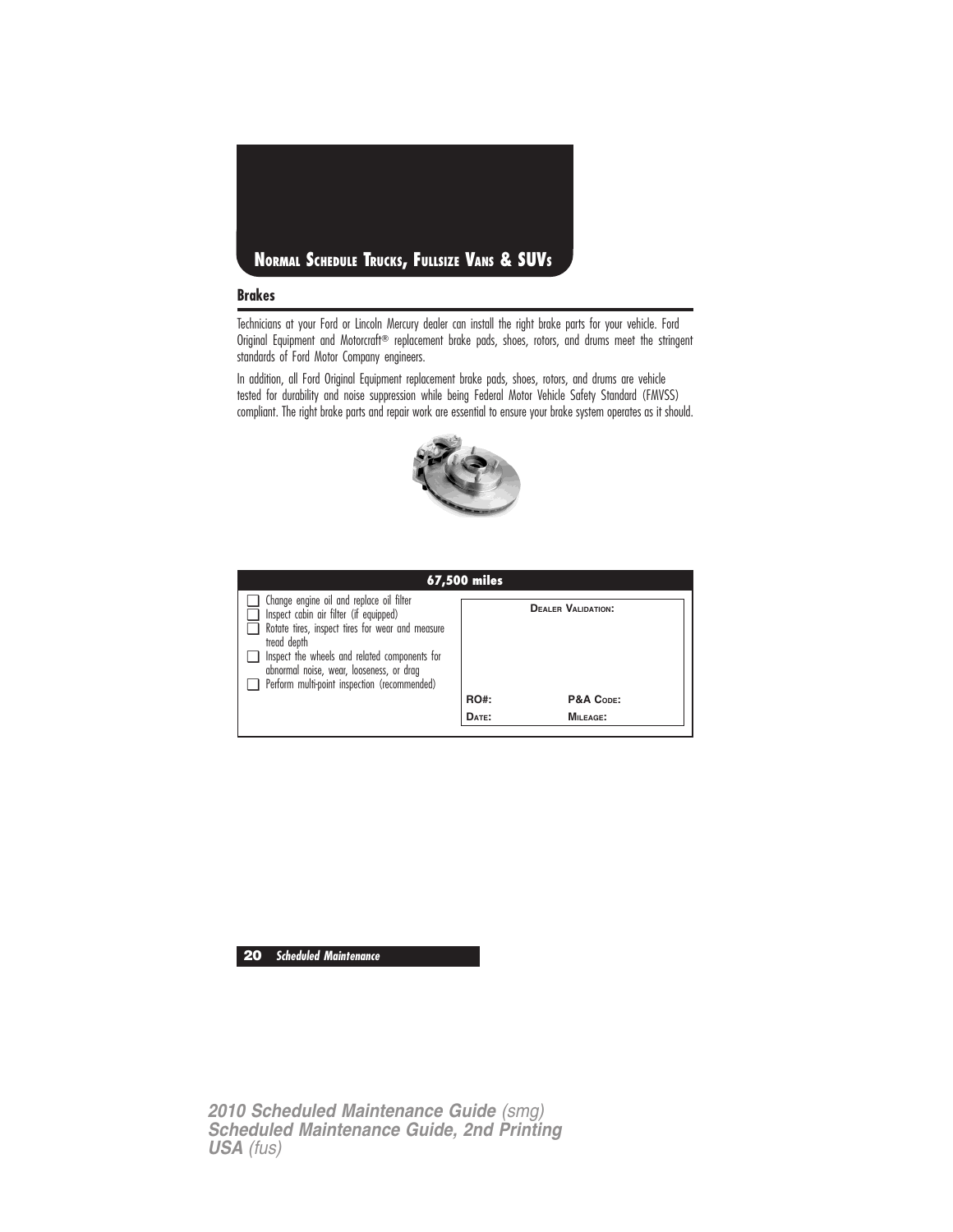# **NORMAL SCHEDULE TRUCKS, FULLSIZE VANS & SUVS**

|               |                                                                                                                                                                                                                                                                                                    | 75,000 miles |                           |             |
|---------------|----------------------------------------------------------------------------------------------------------------------------------------------------------------------------------------------------------------------------------------------------------------------------------------------------|--------------|---------------------------|-------------|
|               | Change engine oil and replace oil filter<br>Replace cabin air filter (if equipped)<br>Inspect steering linkage, ball joints, suspension,<br>tie rod ends, driveshaft, and U-joints (lubricate if<br>equipped with Zerk fittings)                                                                   |              |                           |             |
| n.<br>n.<br>□ | Torque the rear U-bolts (Transit Connect only)<br>Inspect engine cooling system and hoses<br>Inspect brake pads, shoes, rotors, drums, brake<br>lines and hoses and parking brake system.<br>Inspect half shaft boots (if equipped)<br>Inspect exhaust system and heat shields                     |              | <b>DEALER VALIDATION:</b> |             |
| □             | Inspect automatic transmission fluid level (if                                                                                                                                                                                                                                                     | <b>RO#:</b>  | P&A CODE:                 |             |
| n             | equipped with an underhood dipstick)<br>Inspect and lubricate 4x4 front axle U-joints                                                                                                                                                                                                              | DATE:        | <b>MILEAGE:</b>           |             |
| $\mathbf{L}$  | Rotate tires, inspect tires for wear and measure<br>tread depth                                                                                                                                                                                                                                    |              |                           |             |
|               | Inspect the wheels and related components for                                                                                                                                                                                                                                                      |              |                           |             |
|               | abnormal noise, wear, looseness, or drag<br>Perform multi-point inspection (recommended)                                                                                                                                                                                                           |              |                           |             |
|               |                                                                                                                                                                                                                                                                                                    |              |                           |             |
|               |                                                                                                                                                                                                                                                                                                    | 82,500 miles |                           |             |
| ∣ 1           | Change engine oil and replace oil filter<br>Inspect cabin air filter (if equipped)<br>Rotate tires, inspect tires for wear and measure<br>tread depth<br>Inspect the wheels and related components for<br>abnormal noise, wear, looseness, or drag<br>Perform multi-point inspection (recommended) |              | <b>DEALER VALIDATION:</b> | Vans & SUVs |
|               |                                                                                                                                                                                                                                                                                                    | <b>RO#:</b>  | P&A CODE:                 |             |
|               |                                                                                                                                                                                                                                                                                                    | DATE:        | <b>MILEAGE:</b>           |             |

**Normal Schedule Trucks,Fullsize**

**Scheduled Maintenance 21**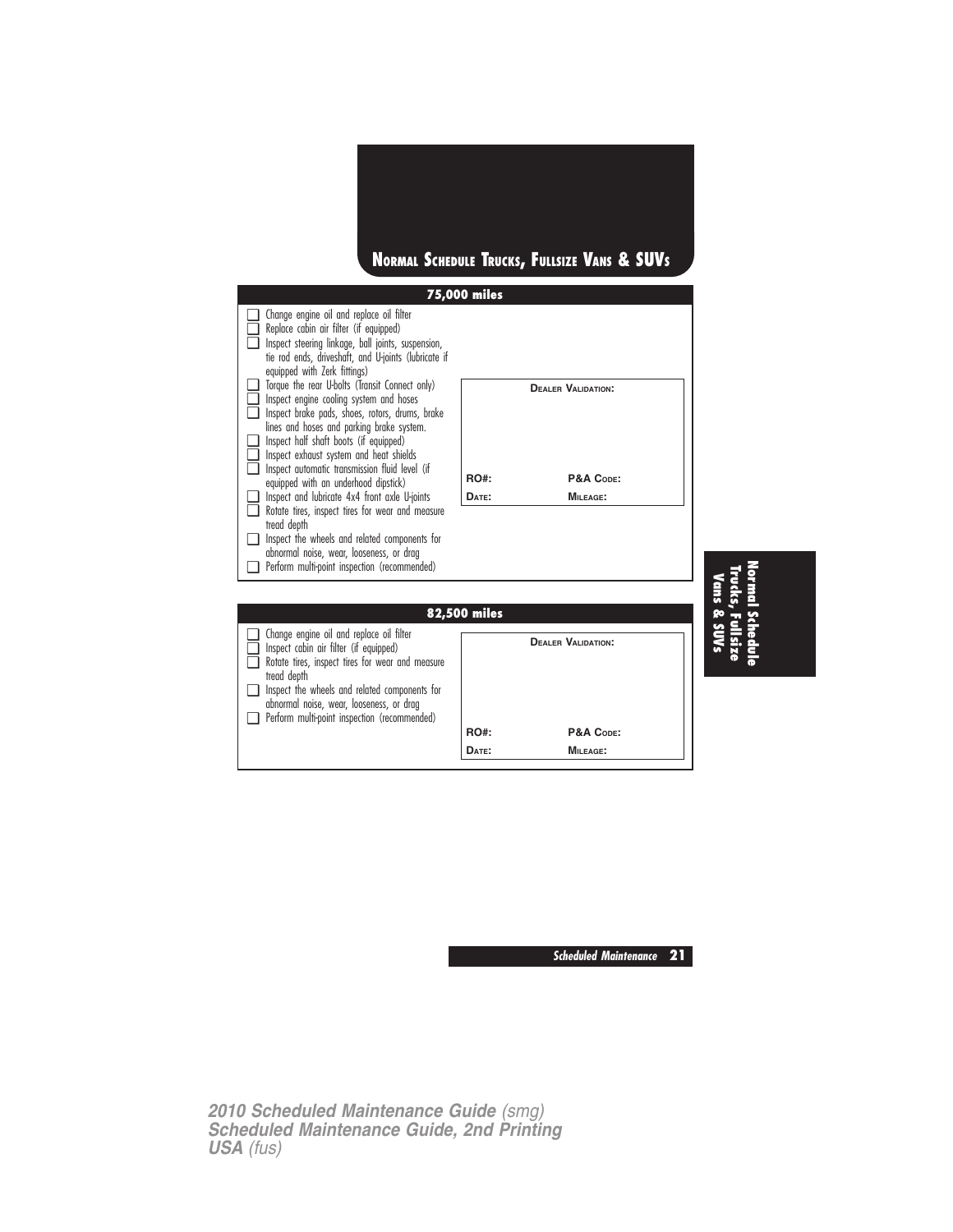# **NORMAL SCHEDULE TRUCKS, FULLSIZE VANS & SUVS**

| 97,500 miles                                                                                                                                                 |             |                           |  |  |
|--------------------------------------------------------------------------------------------------------------------------------------------------------------|-------------|---------------------------|--|--|
| $\Box$ Change engine oil and replace oil filter<br>Inspect cabin air filter (if equipped)<br>Rotate tires, inspect tires for wear and measure<br>tread depth |             | <b>DEALER VALIDATION:</b> |  |  |
| Inspect the wheels and related components for<br>abnormal noise, wear, looseness, or drag                                                                    |             |                           |  |  |
| Perform multi-point inspection (recommended)                                                                                                                 |             |                           |  |  |
|                                                                                                                                                              | <b>RO#:</b> | P&A CODE:                 |  |  |
|                                                                                                                                                              | DATE:       | MILEAGE:                  |  |  |
|                                                                                                                                                              |             |                           |  |  |

**22 Scheduled Maintenance**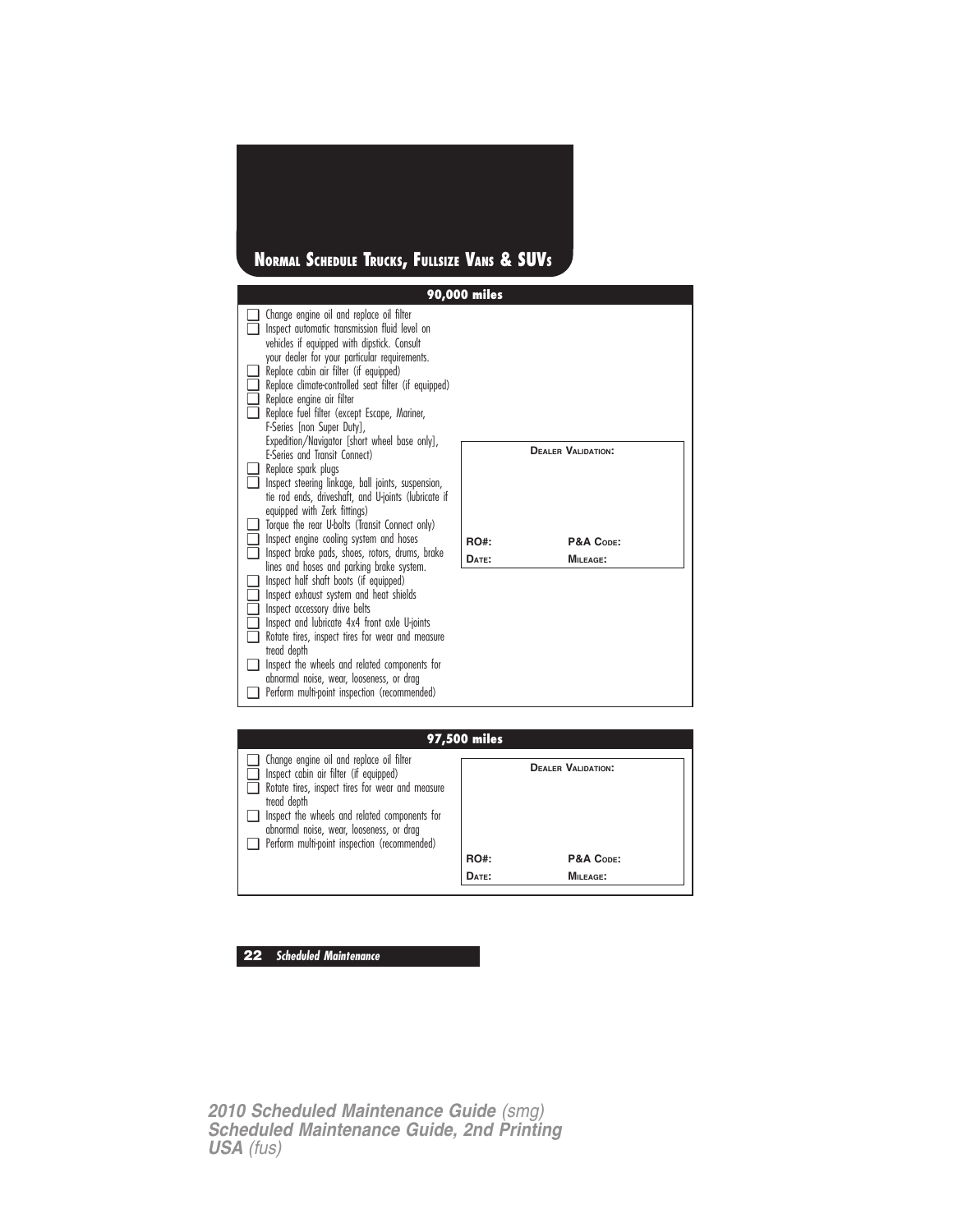



**NormalSchedule Fullsize**

| 112,500 miles                                                                                                                                                                                                                                                                                      |             |                           |  |  |
|----------------------------------------------------------------------------------------------------------------------------------------------------------------------------------------------------------------------------------------------------------------------------------------------------|-------------|---------------------------|--|--|
| Change engine oil and replace oil filter<br>Inspect cabin air filter (if equipped)<br>Rotate tires, inspect tires for wear and measure<br>tread depth<br>Inspect the wheels and related components for<br>abnormal noise, wear, looseness, or drag<br>Perform multi-point inspection (recommended) |             | <b>DEALER VALIDATION:</b> |  |  |
|                                                                                                                                                                                                                                                                                                    | <b>RO#:</b> | P&A CODE:                 |  |  |
|                                                                                                                                                                                                                                                                                                    | DATE:       | MILEAGE:                  |  |  |

**Scheduled Maintenance 23**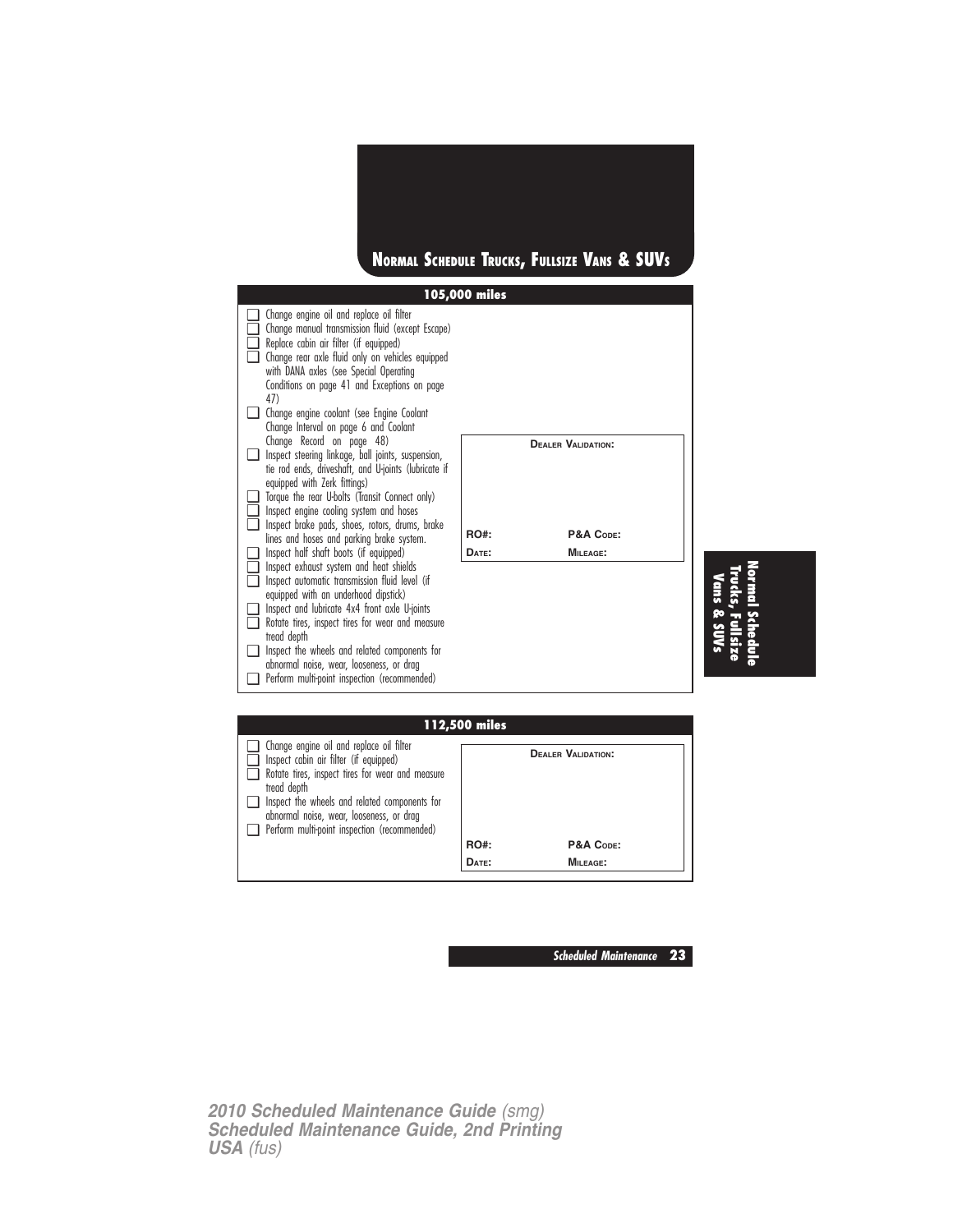# **NORMAL SCHEDULE TRUCKS, FULLSIZE VANS & SUVS**

|     |                                                                                                                                                                                                          | 120,000 miles |                           |
|-----|----------------------------------------------------------------------------------------------------------------------------------------------------------------------------------------------------------|---------------|---------------------------|
|     | Change engine oil and replace oil filter<br>Replace cabin air filter (if equipped)<br>Replace climate-controlled seat filters (if<br>equipped)                                                           |               |                           |
|     | Replace engine air filter<br>Replace fuel filter (except Escape, Mariner,<br>F-Series [non Super Duty],<br>Expedition/Navigator [short wheel base only],                                                 |               |                           |
|     | E-Series and Transit Connect)<br>Change automatic transmission fluid and filter on<br>all vehicles equipped with the TorgShift<br>transmission. Consult your dealer for your particular<br>requirements. |               |                           |
|     | Replace wheel bearing grease and grease seals<br>on 4x2 front wheel bearings (if non-sealed<br>bearings)                                                                                                 |               | <b>DEALER VALIDATION:</b> |
|     | Inspect steering linkage, ball joints, suspension,<br>tie rod ends, driveshaft, and U-joints (lubricate if<br>equipped with Zerk fittings)                                                               |               |                           |
|     | Torque the rear U-bolts Transit Connect only)                                                                                                                                                            | <b>RO#:</b>   | P&A CODE:                 |
|     | Inspect engine cooling system and hoses<br>Inspect brake pads, shoes, rotors, drums, brake                                                                                                               | DATE:         | <b>MILEAGE:</b>           |
|     | lines and hoses and parking brake system.                                                                                                                                                                |               |                           |
|     | Inspect half shaft boots (if equipped)                                                                                                                                                                   |               |                           |
|     | Inspect exhaust system and heat shields<br>Inspect accessory drive belts                                                                                                                                 |               |                           |
| l I | Inspect automatic transmission fluid level (if                                                                                                                                                           |               |                           |
|     | equipped with an underhood dipstick)<br>Inspect and lubricate 4x4 front axle U-joints                                                                                                                    |               |                           |
| □   | Rotate tires, inspect tires for wear and measure                                                                                                                                                         |               |                           |
|     | tread depth                                                                                                                                                                                              |               |                           |
|     | Inspect the wheels and related components for<br>abnormal noise, wear, looseness, or drag                                                                                                                |               |                           |
|     | Perform multi-point inspection (recommended)                                                                                                                                                             |               |                           |

## **24 Scheduled Maintenance**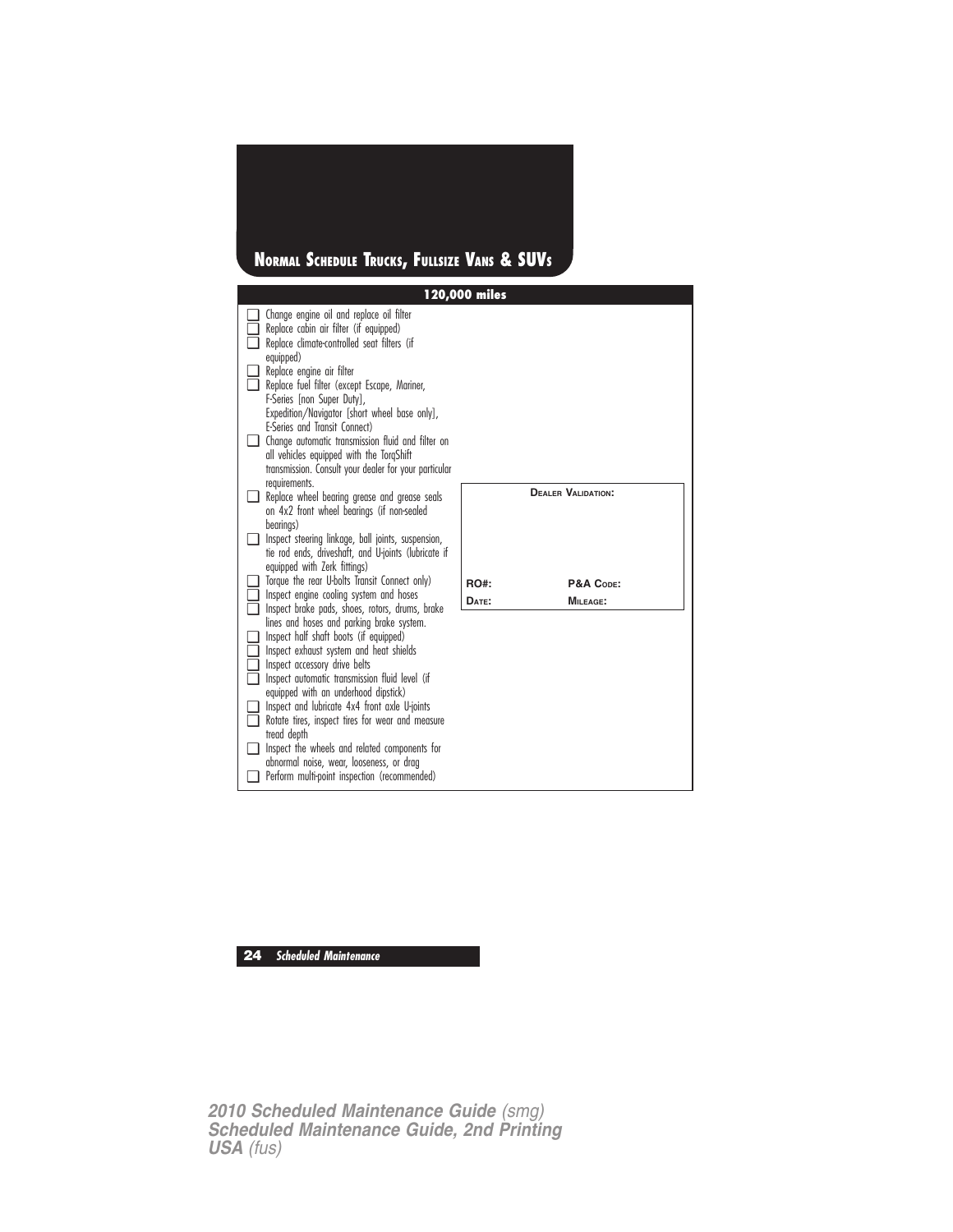

**RO#: P&A CODE: DATE: MILEAGE: 135,000 miles** ❑ Change engine oil and replace oil filter ❑ Replace cabin air filter (if equipped) ❑ Inspect steering linkage, ball joints, suspension, tie rod ends, driveshaft, and U-joints (lubricate if equipped with Zerk fittings) ❑ Torque the rear U-bolts (Transit Connect only) □ Inspect engine cooling system and hoses □ Inspect brake pads, shoes, rotors, drums, brake **DEALER VALIDATION:**



❑ Perform multi-point inspection (recommended)

❑ Perform multi-point inspection (recommended)

**NormalSchedule Trucks,Fullsize Vans & SUVs**

**Scheduled Maintenance 25**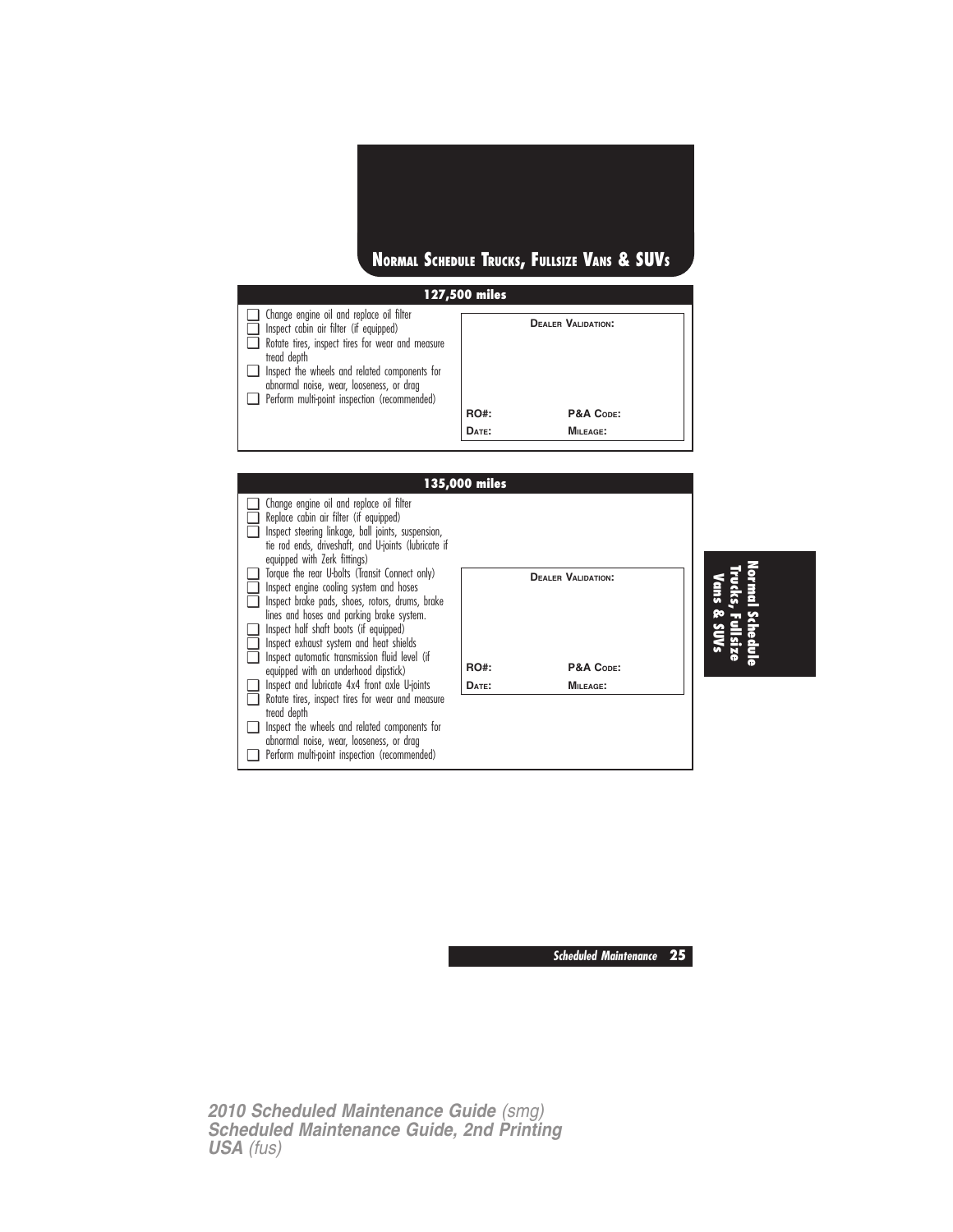# **142,500 miles NORMAL SCHEDULE TRUCKS, FULLSIZE VANS & SUVS**

| $\Box$ Change engine oil and replace oil filter<br>Inspect cabin air filter (if equipped)<br>Rotate tires, inspect tires for wear and measure<br>tread depth |             | <b>DEALER VALIDATION:</b> |
|--------------------------------------------------------------------------------------------------------------------------------------------------------------|-------------|---------------------------|
| Inspect the wheels and related components for                                                                                                                |             |                           |
| abnormal noise, wear, looseness, or drag                                                                                                                     |             |                           |
| Perform multi-point inspection (recommended)                                                                                                                 |             |                           |
|                                                                                                                                                              | <b>RO#:</b> | P&A CODE:                 |
|                                                                                                                                                              | DATE:       | MILEAGE:                  |

## **Tires**

When your tires need to be replaced, consider visiting your Ford or Lincoln Mercury dealership for name-brand tires and people who know your vehicle. And if your Ford or Lincoln Mercury dealership sells the name-brand tire, they can also honor the tire manufacturer's warranty.



**26 Scheduled Maintenance**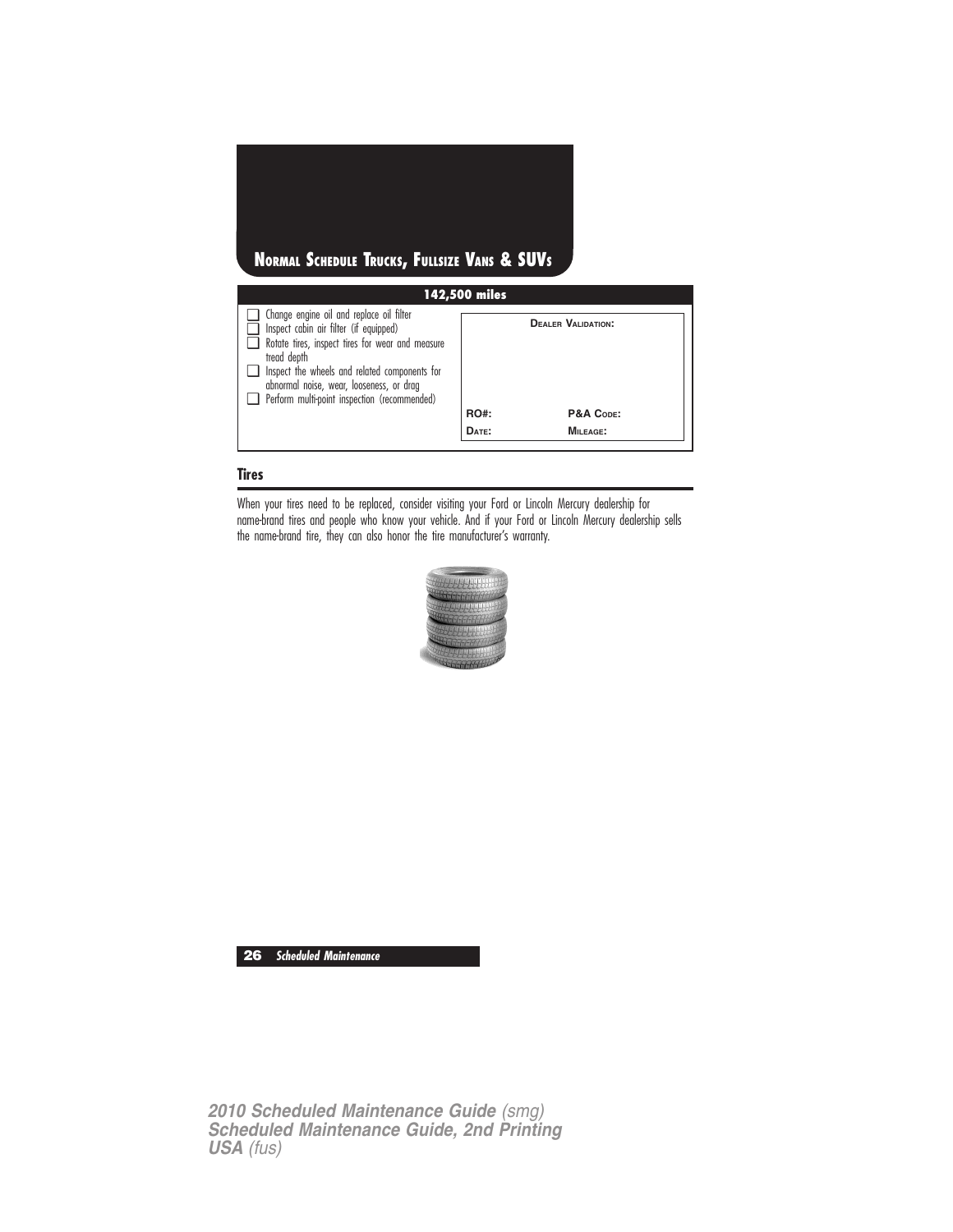

**Scheduled Maintenance 27**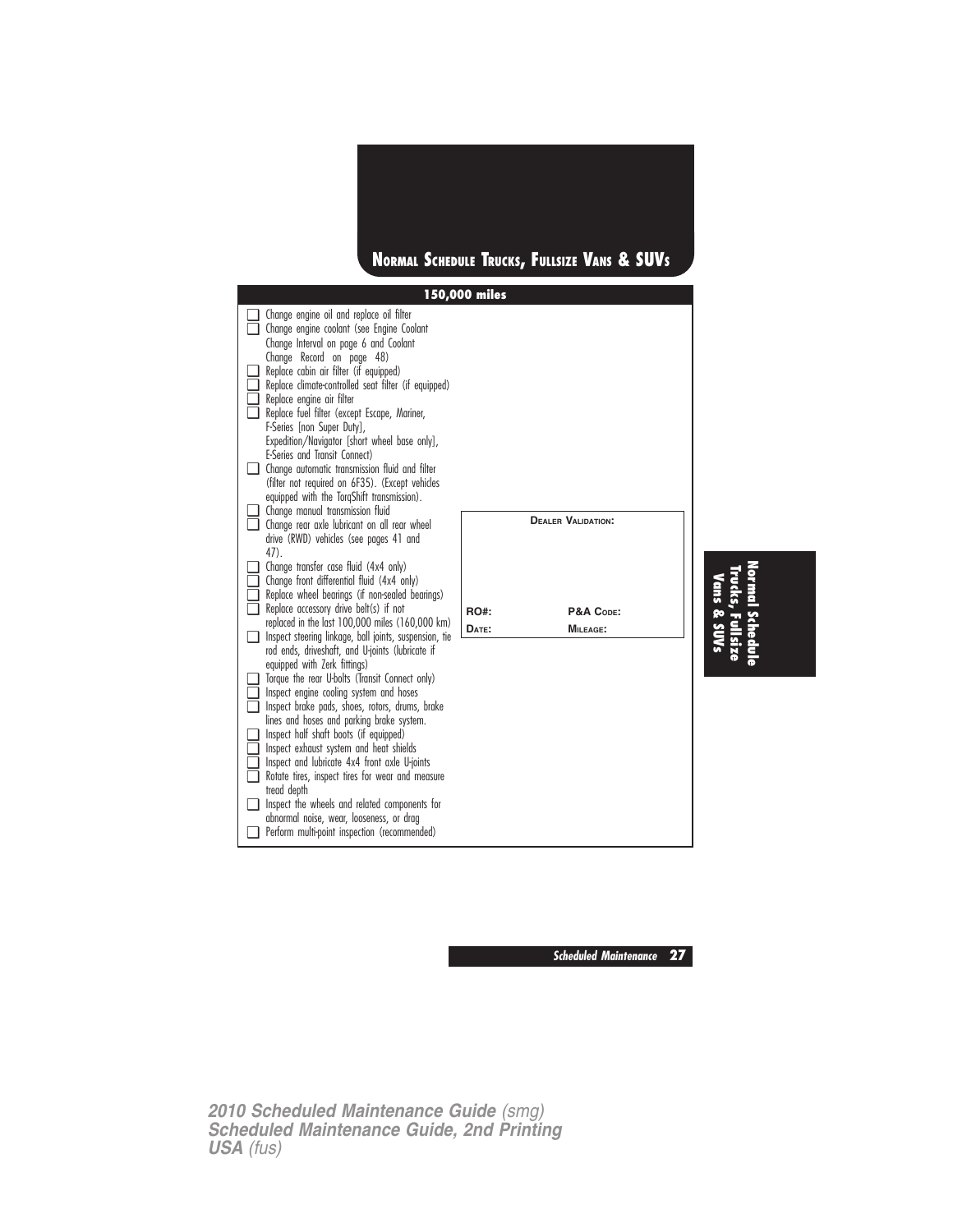

## **Brakes**

Technicians at your Ford or Lincoln Mercury dealer can install the right brake parts for your vehicle. Ford Original Equipment and Motorcraft® replacement brake pads, shoes, rotors, and drums meet the stringent standards of Ford Motor Company engineers.

In addition, all Ford Original Equipment replacement brake pads, shoes, rotors, and drums are vehicle tested for durability and noise suppression while being Federal Motor Vehicle Safety Standard (FMVSS) compliant. The right brake parts and repair work are essential to ensure your brake system operates as it should.



**28 Scheduled Maintenance**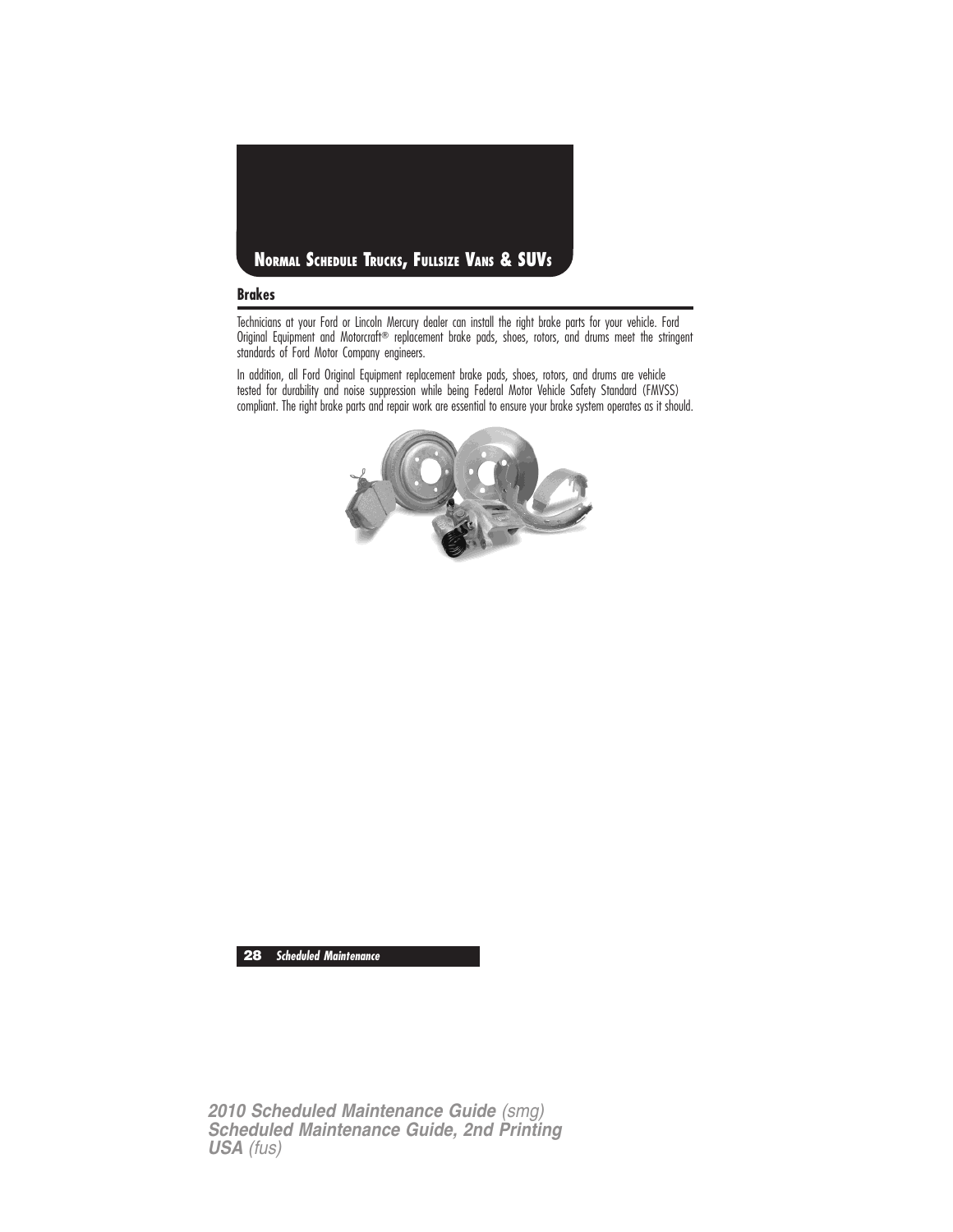

**Normal Schedule Cars & CUVs**

**Scheduled Maintenance 29**

*2010 Scheduled Maintenance Guide (smg) Scheduled Maintenance Guide, 2nd Printing USA (fus)*

❑ Perform multi-point inspection (recommended)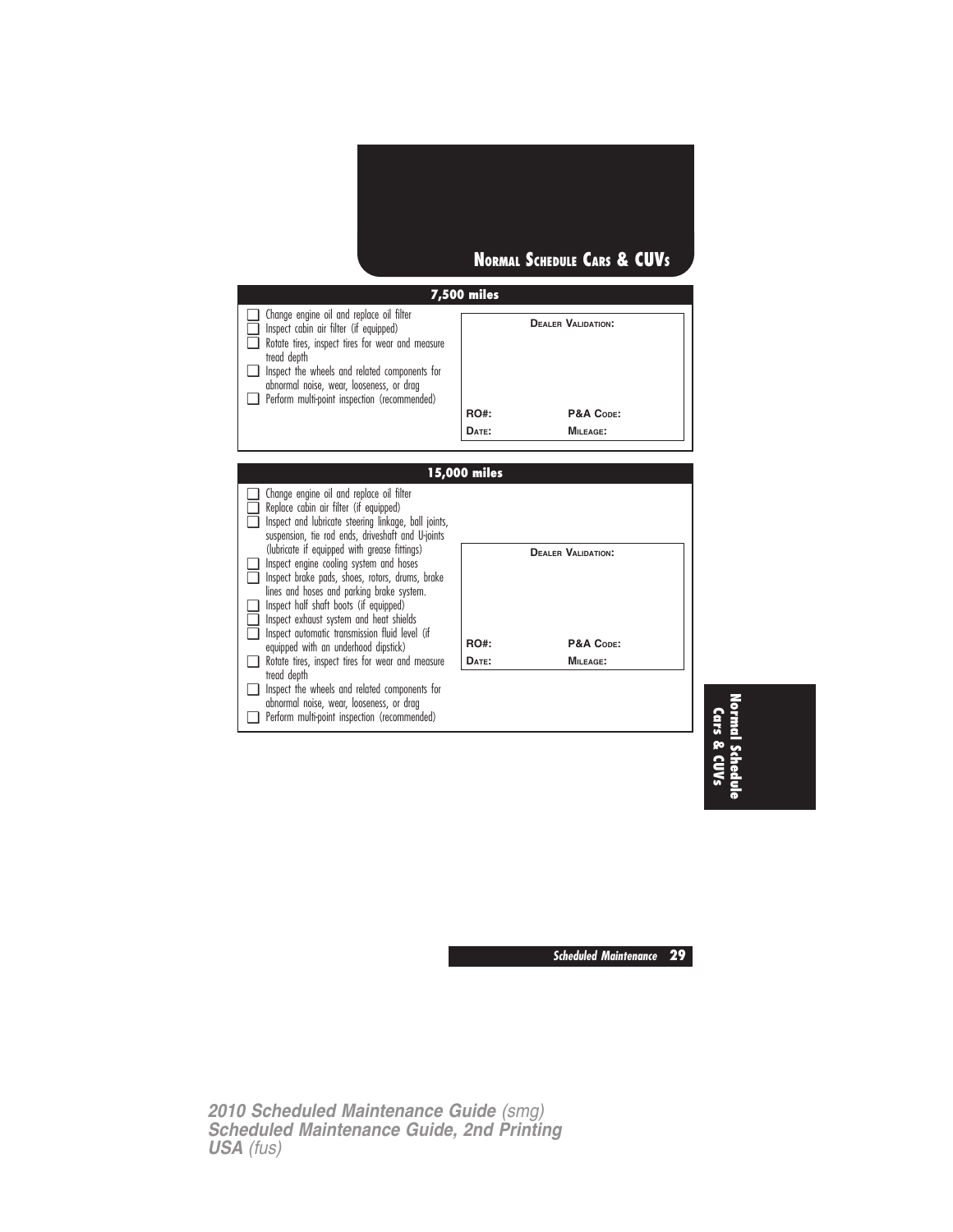

When your tires need to be replaced, consider visiting your Ford or Lincoln Mercury dealership for name-brand tires and people who know your vehicle. And if your Ford or Lincoln Mercury dealership sells the name-brand tire, they can also honor the tire manufacturer's warranty.



| <b>22,500 miles</b>                                                                                                                                   |             |                           |  |  |
|-------------------------------------------------------------------------------------------------------------------------------------------------------|-------------|---------------------------|--|--|
| Change engine oil and replace oil filter<br>Inspect cabin air filter (if equipped)<br>Rotate tires, inspect tires for wear and measure<br>tread depth |             | <b>DEALER VALIDATION:</b> |  |  |
| Inspect the wheels and related components for<br>abnormal noise, wear, looseness, or drag<br>Perform multi-point inspection (recommended)             |             |                           |  |  |
|                                                                                                                                                       | <b>RO#:</b> | P&A CODE:                 |  |  |
|                                                                                                                                                       | DATE:       | MILEAGE:                  |  |  |

**30 Scheduled Maintenance**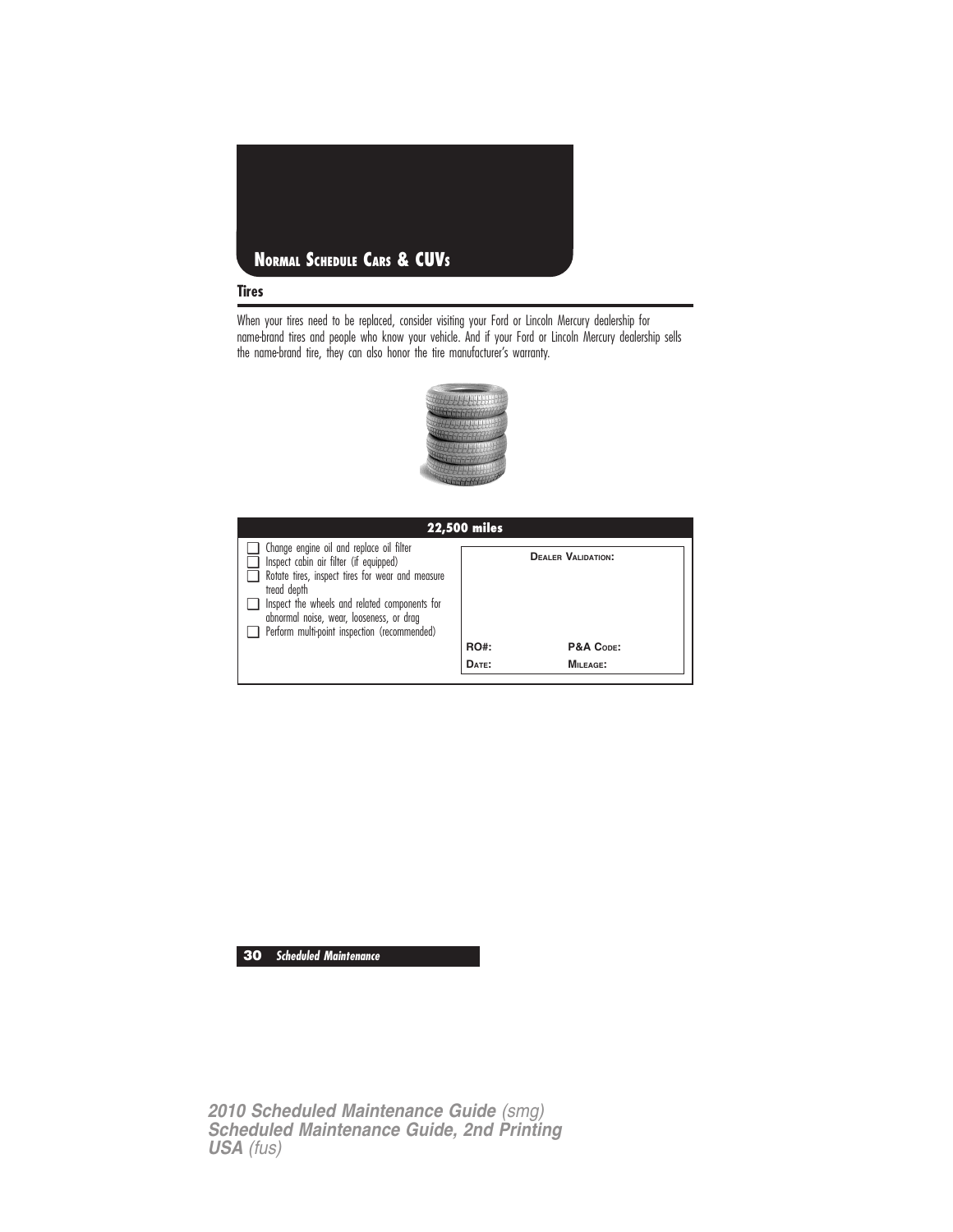



| 37,500 miles                                                                                                                                          |             |                           |  |  |
|-------------------------------------------------------------------------------------------------------------------------------------------------------|-------------|---------------------------|--|--|
| Change engine oil and replace oil filter<br>Inspect cabin air filter (if equipped)<br>Rotate tires, inspect tires for wear and measure<br>tread depth |             | <b>DEALER VALIDATION:</b> |  |  |
| Inspect the wheels and related components for<br>abnormal noise, wear, looseness, or drag                                                             |             |                           |  |  |
| Perform multi-point inspection (recommended)                                                                                                          | <b>RO#:</b> | P&A CODE:                 |  |  |
|                                                                                                                                                       | DATE:       | MILEAGE:                  |  |  |

**Scheduled Maintenance 31**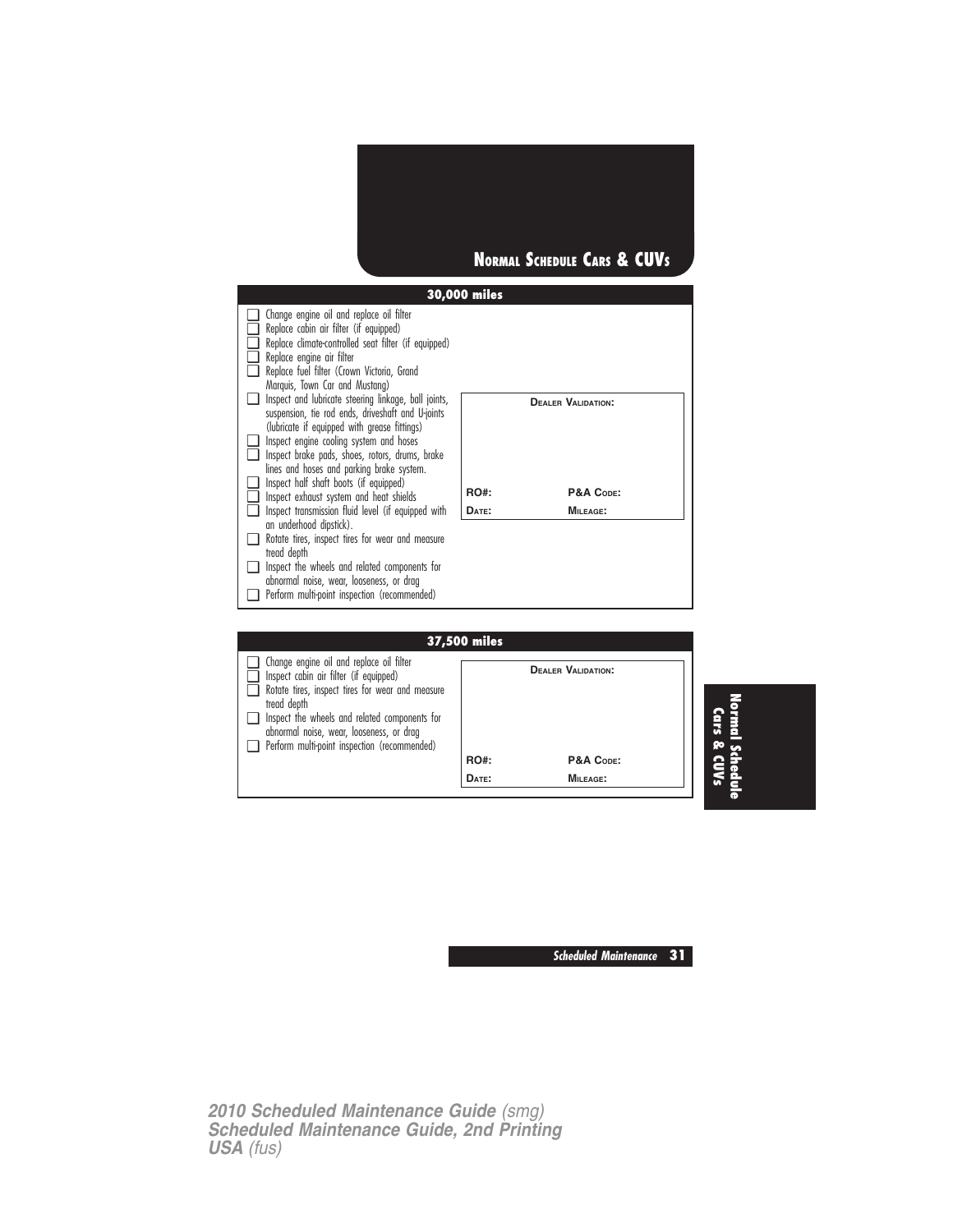

## **Batteries**

The technicians at your Ford and Lincoln Mercury dealership can determine the health of your vehicle's battery during any service visit. The Motorcraft® Tested Tough Max Series with its "long-life" design outlasted other long-life batteries by up to 200%. That's one reason why we stand behind this battery with a national 3 year, free-replacement and prorated-cost thereafter up to 100 months with unlimited mileage. Should your battery need to be replaced, consider any one of the batteries that bear the Motorcraft® name.



**32 Scheduled Maintenance**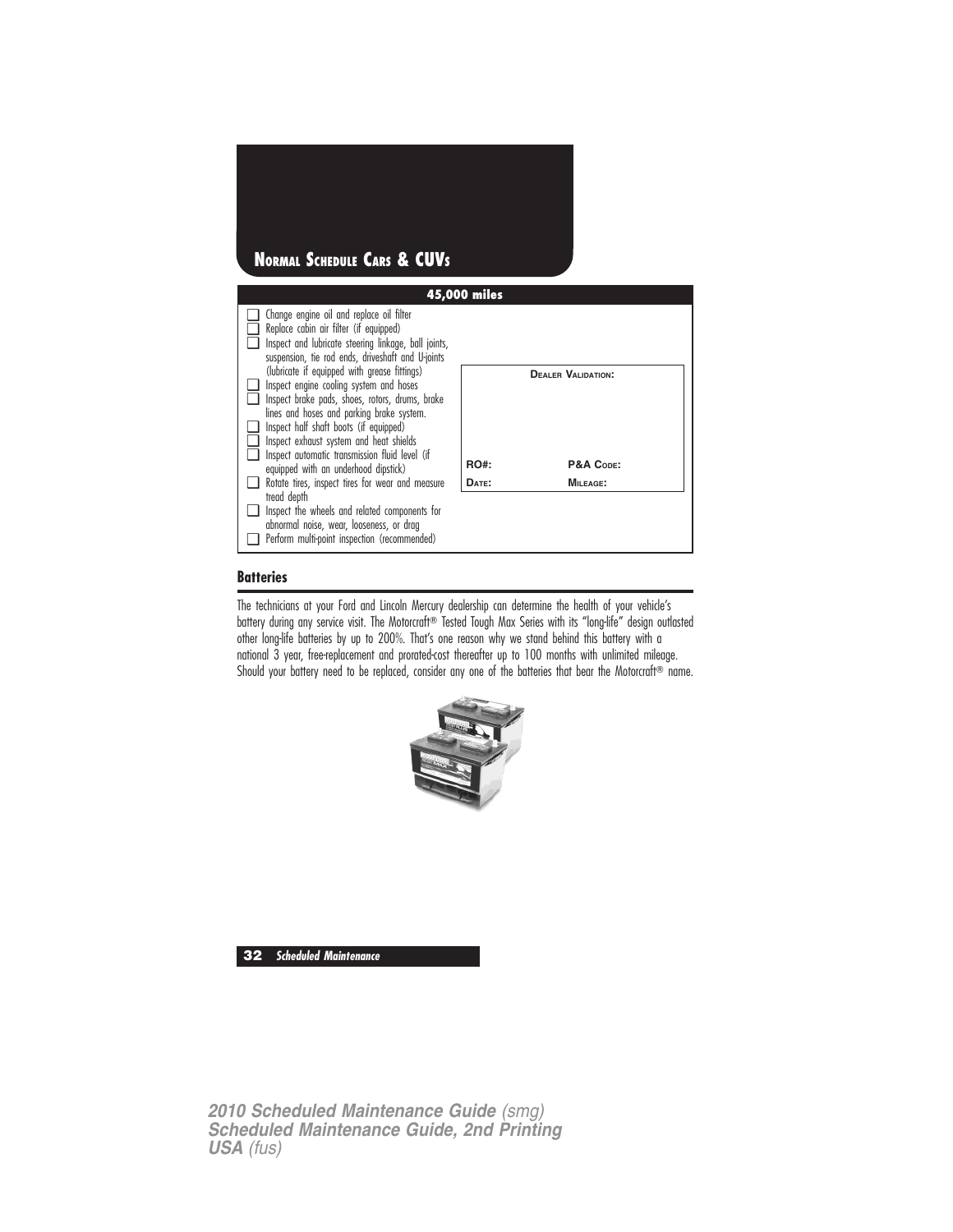# **52,500 miles NORMAL SCHEDULE CARS & CUVS**

| Change engine oil and replace oil filter<br>Inspect cabin air filter (if equipped)<br>Rotate tires, inspect tires for wear and measure<br>tread depth<br>Inspect the wheels and related components for<br>abnormal noise, wear, looseness, or drag |             | <b>DEALER VALIDATION:</b> |
|----------------------------------------------------------------------------------------------------------------------------------------------------------------------------------------------------------------------------------------------------|-------------|---------------------------|
| Perform multi-point inspection (recommended)                                                                                                                                                                                                       |             |                           |
|                                                                                                                                                                                                                                                    | <b>RO#:</b> | P&A CODE:                 |
|                                                                                                                                                                                                                                                    | DATE:       | <b>MILEAGE:</b>           |

| 60,000 miles                                                                |             |                           |  |  |
|-----------------------------------------------------------------------------|-------------|---------------------------|--|--|
| Change engine oil and replace oil filter                                    |             |                           |  |  |
| Replace climate-controlled seat filter (if equipped)                        |             |                           |  |  |
| Replace cabin air filter (if equipped)                                      |             |                           |  |  |
| Replace engine air filter<br>Replace fuel filter (Crown Victoria, Grand     |             |                           |  |  |
| Marquis, Town Car and Mustang)                                              |             |                           |  |  |
| Inspect and lubricate steering linkage, ball joints,                        |             | <b>DEALER VALIDATION:</b> |  |  |
| suspension, tie rod ends, driveshaft and U-joints                           |             |                           |  |  |
| (lubricate if equipped with grease fittings)                                |             |                           |  |  |
| Inspect engine cooling system and hoses                                     |             |                           |  |  |
| Inspect brake pads, shoes, rotors, drums, brake                             |             |                           |  |  |
| lines and hoses and parking brake system.                                   |             |                           |  |  |
| Inspect half shaft boots (if equipped)                                      | <b>RO#:</b> | P&A CODE:                 |  |  |
| Inspect exhaust system and heat shields                                     |             |                           |  |  |
| Inspect transmission fluid level (if equipped with                          | DATE:       | MILEAGE:                  |  |  |
| an underhood dipstick).<br>Rotate tires, inspect tires for wear and measure |             |                           |  |  |
| tread depth                                                                 |             |                           |  |  |
| Inspect the wheels and related components for                               |             |                           |  |  |
| abnormal noise, wear, looseness, or drag                                    |             |                           |  |  |
| Perform multi-point inspection (recommended)                                |             |                           |  |  |

**Normal Schedule Cars & CUVs**

**Scheduled Maintenance 33**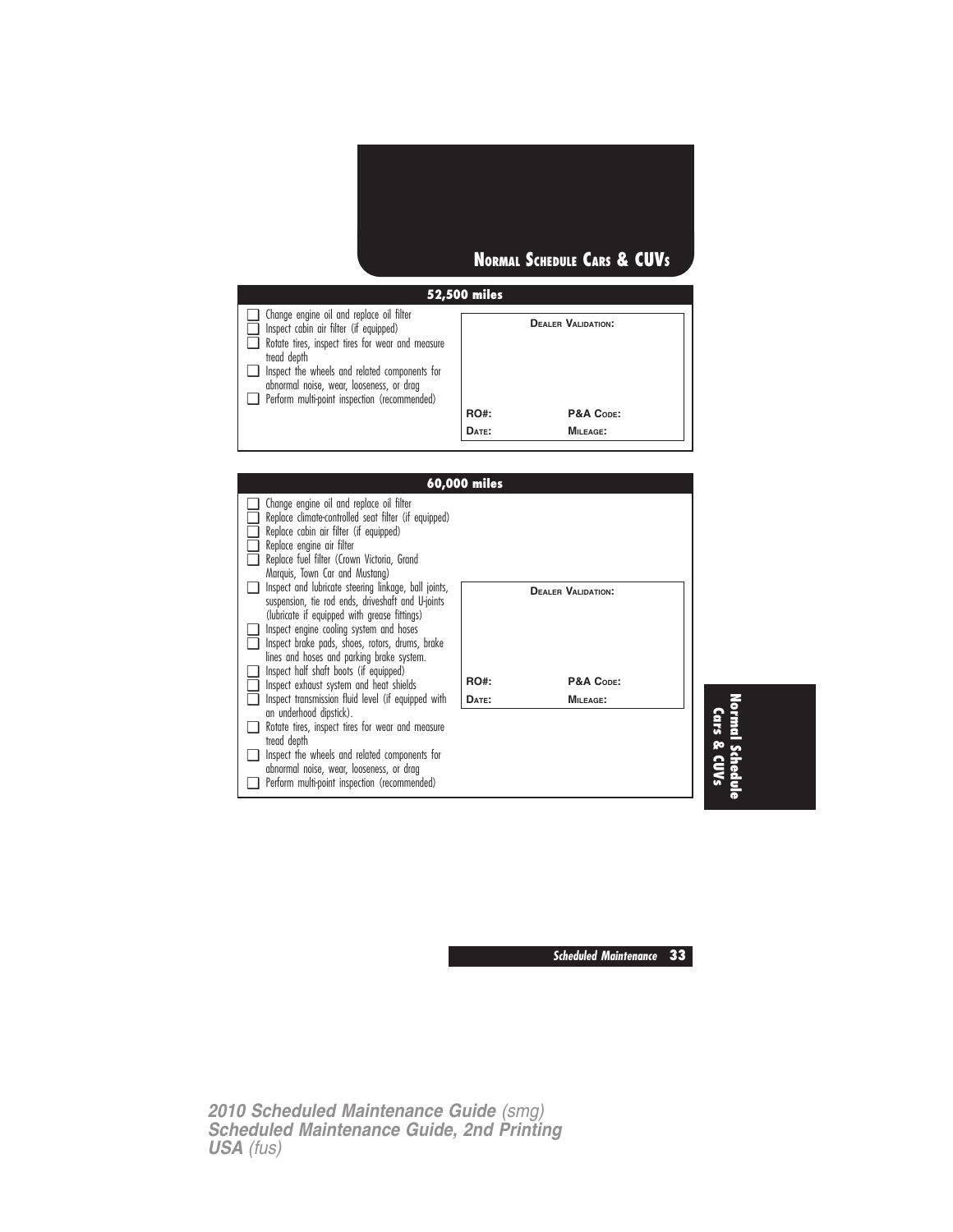## **NORMAL SCHEDULE CARS & CUVS**





abnormal noise, wear, looseness, or drag ❑ Perform multi-point inspection (recommended) **RO#: P&A CODE: DATE: MILEAGE:**

**34 Scheduled Maintenance**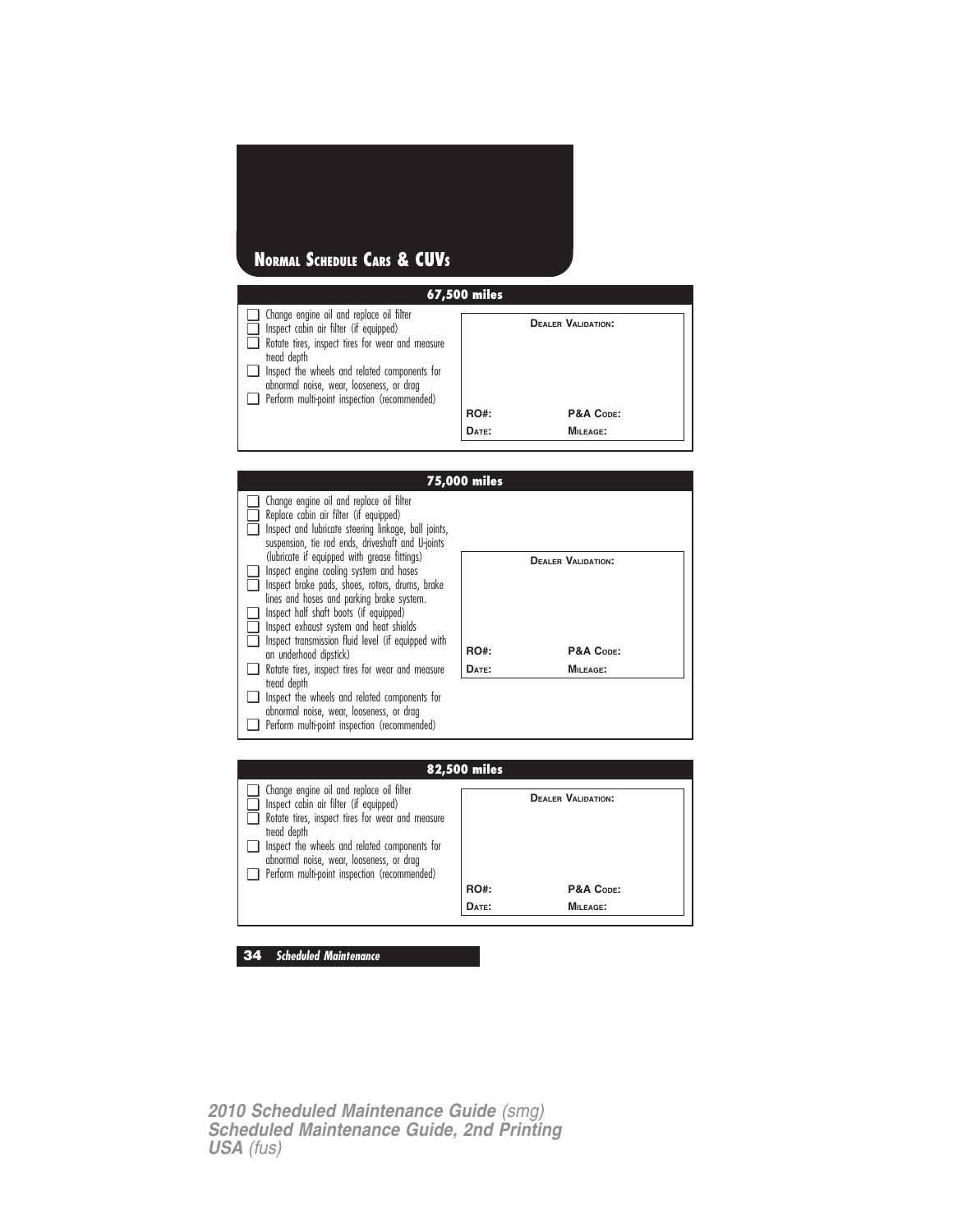

| ❏<br>❏<br>$\Box$<br>ō<br>$\Box$<br>❏ | Change engine oil and replace oil filter<br>Replace climate-controlled seat filter (if equipped)<br>Replace engine air filter<br>Replace cabin air filter (if equipped)<br>Replace fuel filter (Crown Victoria, Grand<br>Marquis, Town Car and Mustang)<br>Replace spark plugs                                                                 |              |                           |  |
|--------------------------------------|------------------------------------------------------------------------------------------------------------------------------------------------------------------------------------------------------------------------------------------------------------------------------------------------------------------------------------------------|--------------|---------------------------|--|
| $\Box$<br>⊔<br>❏<br>❏                | Inspect and lubricate steering linkage, ball joints,<br>suspension, tie rod ends, driveshaft and U-joints<br>(lubricate if equipped with grease fittings)<br>Inspect engine cooling system and hoses<br>Inspect brake pads, shoes, rotors, drums, brake<br>lines and hoses and parking brake system.<br>Inspect half shaft boots (if equipped) |              | <b>DEALER VALIDATION:</b> |  |
| $\Box$                               | Inspect exhaust system and heat shields                                                                                                                                                                                                                                                                                                        | <b>RO#:</b>  | P&A CODE:                 |  |
| Q.                                   | Inspect accessory drive belt(s)                                                                                                                                                                                                                                                                                                                | DATE:        | <b>MILEAGE:</b>           |  |
| ❏                                    | Inspect transmission fluid level (if equipped with<br>an underhood dipstick).                                                                                                                                                                                                                                                                  |              |                           |  |
| ❏                                    | Rotate tires, inspect tires for wear and measure                                                                                                                                                                                                                                                                                               |              |                           |  |
|                                      | tread depth                                                                                                                                                                                                                                                                                                                                    |              |                           |  |
| ❏                                    | Inspect the wheels and related components for                                                                                                                                                                                                                                                                                                  |              |                           |  |
|                                      | abnormal noise, wear, looseness, or drag                                                                                                                                                                                                                                                                                                       |              |                           |  |
| ப                                    | Perform multi-point inspection (recommended)                                                                                                                                                                                                                                                                                                   |              |                           |  |
|                                      |                                                                                                                                                                                                                                                                                                                                                |              |                           |  |
|                                      |                                                                                                                                                                                                                                                                                                                                                |              |                           |  |
|                                      |                                                                                                                                                                                                                                                                                                                                                | 97,500 miles |                           |  |

| Change engine oil and replace oil filter<br>n.<br>Inspect cabin air filter (if equipped)<br>Rotate tires, inspect tires for wear and measure<br>tread depth<br>Inspect the wheels and related components for<br>n |             | <b>DEALER VALIDATION:</b> |  |
|-------------------------------------------------------------------------------------------------------------------------------------------------------------------------------------------------------------------|-------------|---------------------------|--|
| abnormal noise, wear, looseness, or drag<br>Perform multi-point inspection (recommended)<br>n.                                                                                                                    |             |                           |  |
|                                                                                                                                                                                                                   | <b>RO#:</b> | P&A CODE:                 |  |
|                                                                                                                                                                                                                   | DATE:       | <b>MILEAGE:</b>           |  |

**Normal Schedule Cars & CUVs**

**Scheduled Maintenance 35**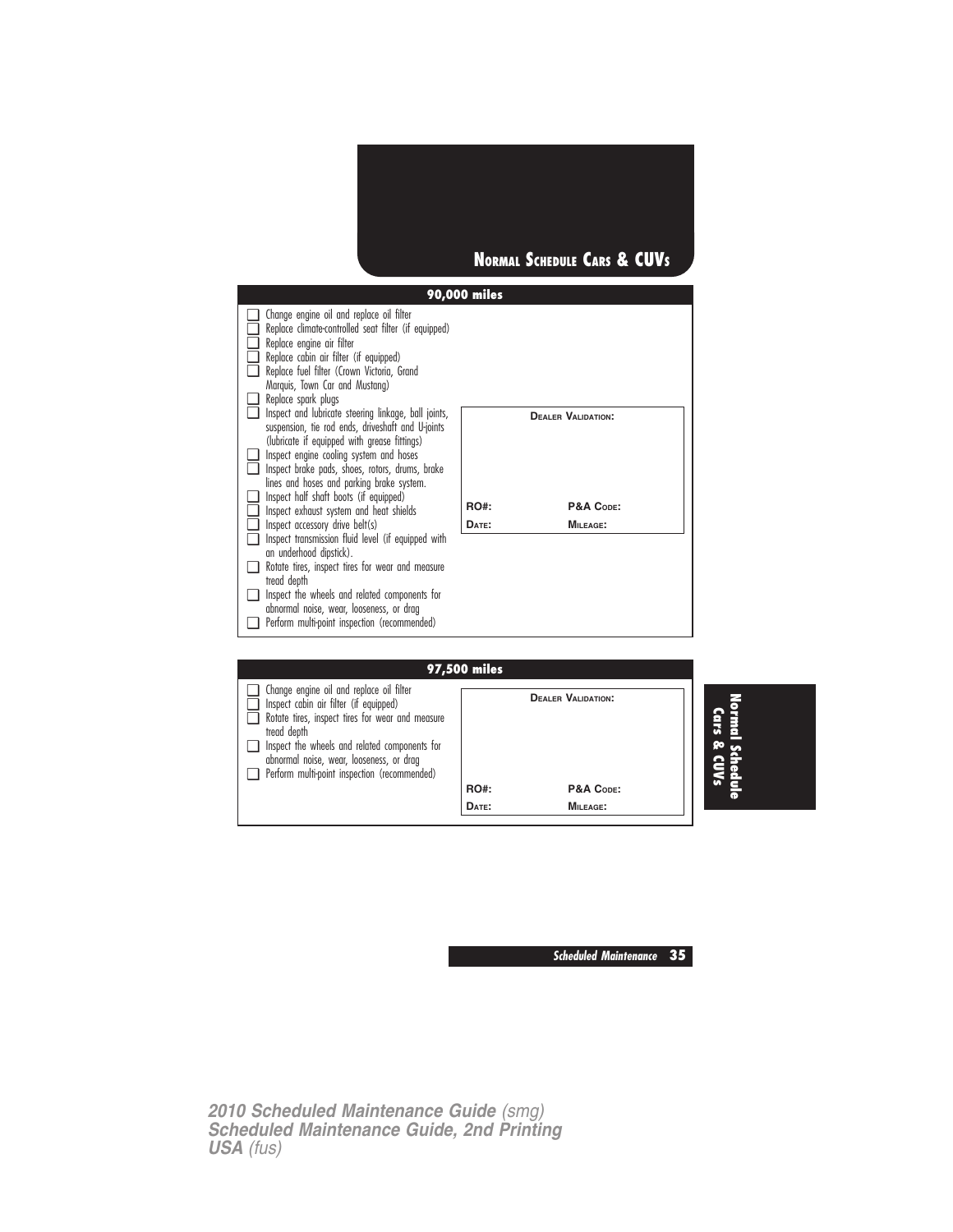# **NORMAL SCHEDULE CARS & CUVS**

|                                                                                                                                                                                          | 105,000 miles |                           |
|------------------------------------------------------------------------------------------------------------------------------------------------------------------------------------------|---------------|---------------------------|
| Change engine oil and replace oil filter<br>Change engine coolant (see Engine Coolant<br>Change Interval on page 6 and Engine                                                            |               |                           |
| Coolant Change Record on page 48)<br>Replace cabin air filter (if equipped)<br>Inspect and lubricate steering linkage, ball joints,<br>suspension, tie rod ends, driveshaft and U-joints |               | <b>DEALER VALIDATION:</b> |
| (lubricate if equipped with grease fittings)<br>Inspect engine cooling system and hoses<br>Inspect brake pads, shoes, rotors, drums, brake<br>lines and hoses and parking brake system.  |               |                           |
| Inspect half shaft boots (if equipped)<br>Inspect exhaust system and heat shields<br>Inspect transmission fluid level (if equipped with                                                  | RO#:          | P&A CODE:<br>MILEAGE:     |
| an underhood dipstick)<br>Rotate tires, inspect tires for wear and measure<br>tread depth                                                                                                | DATE:         |                           |
| Inspect the wheels and related components for<br>abnormal noise, wear, looseness, or drag                                                                                                |               |                           |
| Perform multi-point inspection (recommended)                                                                                                                                             |               |                           |
|                                                                                                                                                                                          | 112,500 miles |                           |

| 112,500 miles |                                                                                                                                                       |             |                           |  |
|---------------|-------------------------------------------------------------------------------------------------------------------------------------------------------|-------------|---------------------------|--|
|               | Change engine oil and replace oil filter<br>Inspect cabin air filter (if equipped)<br>Rotate tires, inspect tires for wear and measure<br>tread depth |             | <b>DEALER VALIDATION:</b> |  |
|               | Inspect the wheels and related components for<br>abnormal noise, wear, looseness, or drag                                                             |             |                           |  |
|               | Perform multi-point inspection (recommended)                                                                                                          |             |                           |  |
|               |                                                                                                                                                       | <b>RO#:</b> | P&A CODE:                 |  |
|               |                                                                                                                                                       | DATE:       | MILEAGE:                  |  |
|               |                                                                                                                                                       |             |                           |  |

## **36 Scheduled Maintenance**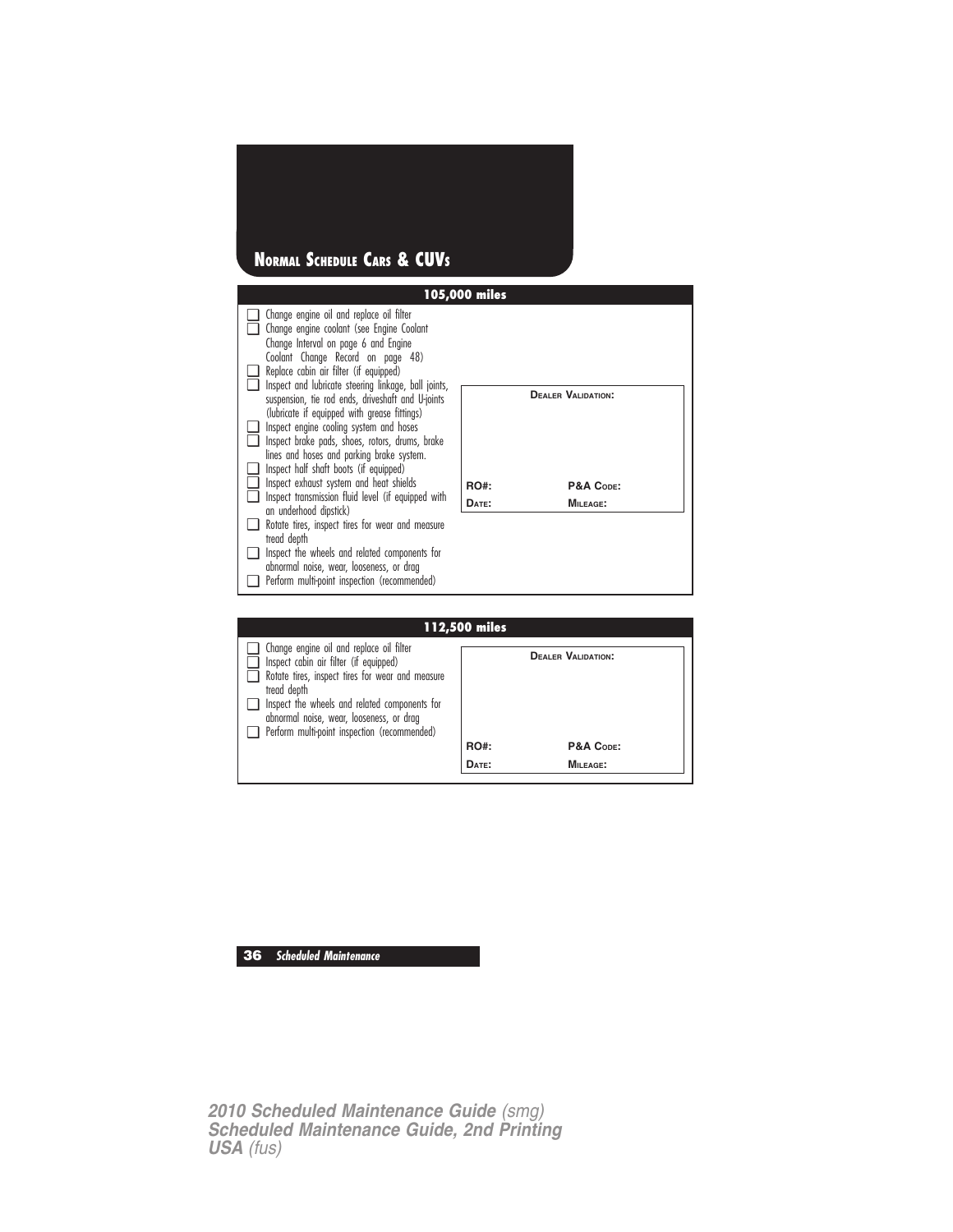

| ⊔<br>⊔<br>⊔<br>Q.<br>$\Box$ | Change engine oil and replace oil filter<br>Replace climate-controlled seat filter (if equipped)<br>Replace engine air filter<br>Replace cabin air filter (if equipped)<br>Replace fuel filter (Crown Victoria, Grand |             |                           |
|-----------------------------|-----------------------------------------------------------------------------------------------------------------------------------------------------------------------------------------------------------------------|-------------|---------------------------|
|                             | Marquis, Town Car and Mustang)                                                                                                                                                                                        |             |                           |
| Q.                          | Inspect and lubricate steering linkage, ball joints,<br>suspension, tie rod ends, driveshaft and U-joints<br>(lubricate if equipped with grease fittings)                                                             |             | <b>DEALER VALIDATION:</b> |
| ⊔                           | Inspect engine cooling system and hoses                                                                                                                                                                               |             |                           |
| □.                          | Inspect brake pads, shoes, rotors, drums, brake                                                                                                                                                                       |             |                           |
|                             | lines and hoses and parking brake system.                                                                                                                                                                             |             |                           |
| ❏                           | Inspect half shaft boots (if equipped)                                                                                                                                                                                |             |                           |
| ❏                           | Inspect exhaust system and heat shields                                                                                                                                                                               | <b>RO#:</b> | P&A CODE:                 |
|                             | $\Box$ Inspect accessory drive belt(s)                                                                                                                                                                                | DATE:       | <b>MILEAGE:</b>           |
| □.                          | Inspect transmission fluid level (if equipped with<br>an underhood dipstick).                                                                                                                                         |             |                           |
|                             | $\Box$ Rotate tires, inspect tires for wear and measure                                                                                                                                                               |             |                           |
|                             | tread depth                                                                                                                                                                                                           |             |                           |
| o.                          | Inspect the wheels and related components for                                                                                                                                                                         |             |                           |
|                             | abnormal noise, wear, looseness, or drag                                                                                                                                                                              |             |                           |
|                             | $\Box$ Perform multi-point inspection (recommended)                                                                                                                                                                   |             |                           |

**Normal Schedule Cars & CUVs**

**Scheduled Maintenance 37**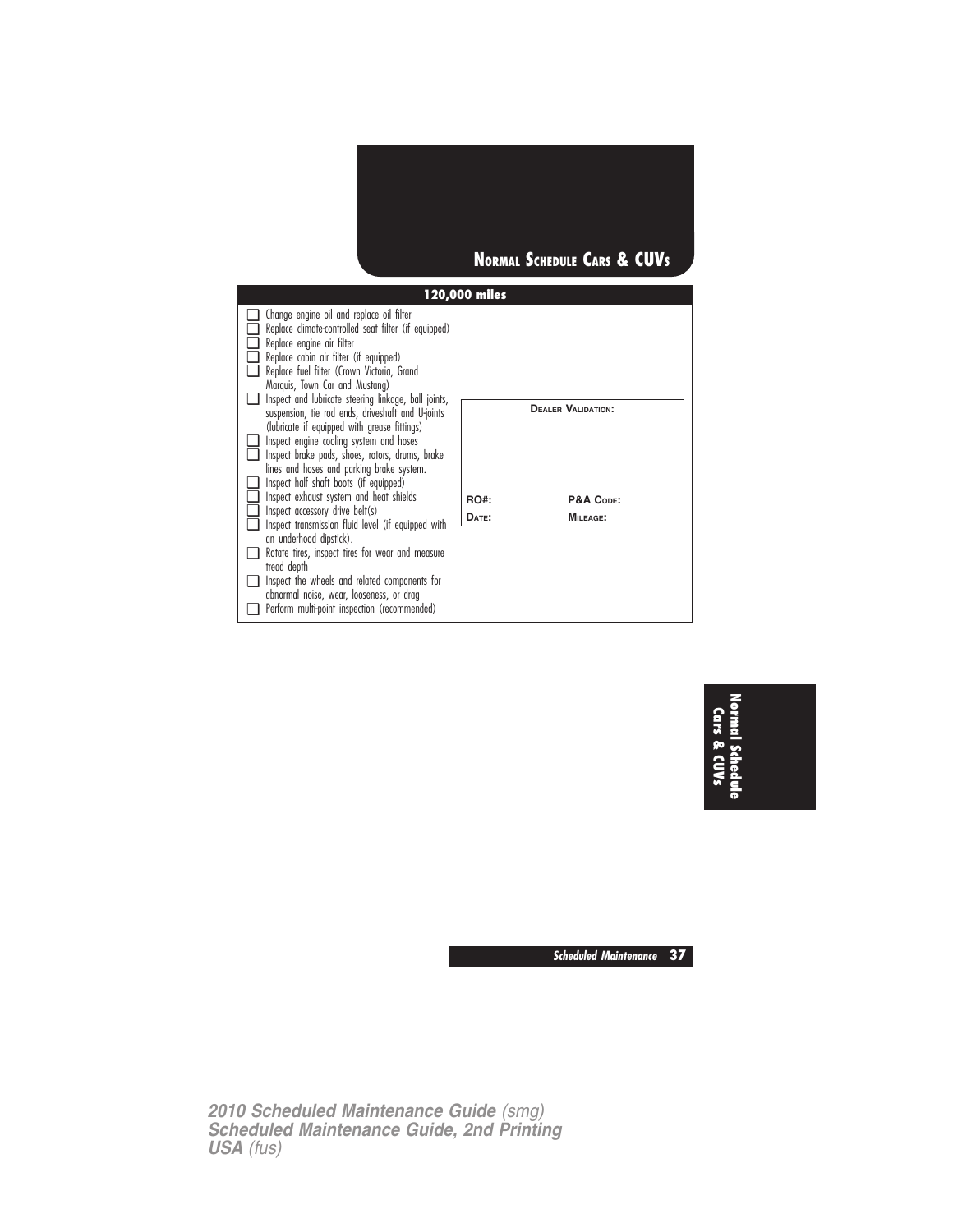

## **Oil & Lubricants**

It is important to stick to a regular maintenance schedule for changing your vehicle's oil and lubricants. Motorcraft<sup>®</sup> Oils and Lubricants meet the stringent standards set by Ford Motor Company. Motorcraft<sup>®</sup> Oils are formulated to reduce engine friction, improve fuel economy, and protect against deposits and wear. The American Petroleum Industry certifies them, so you know Motorcraft<sup>®</sup> oil stands up to the tests of both Ford and independent engineers.



| 127,500 miles                                                                                                                                                                                                                                                                                      |                      |                                                           |  |  |
|----------------------------------------------------------------------------------------------------------------------------------------------------------------------------------------------------------------------------------------------------------------------------------------------------|----------------------|-----------------------------------------------------------|--|--|
| Change engine oil and replace oil filter<br>Inspect cabin air filter (if equipped)<br>Rotate tires, inspect tires for wear and measure<br>tread depth<br>Inspect the wheels and related components for<br>abnormal noise, wear, looseness, or drag<br>Perform multi-point inspection (recommended) | <b>RO#:</b><br>DATE: | <b>DEALER VALIDATION:</b><br>P&A CODE:<br><b>MILEAGE:</b> |  |  |
|                                                                                                                                                                                                                                                                                                    |                      |                                                           |  |  |

## **38 Scheduled Maintenance**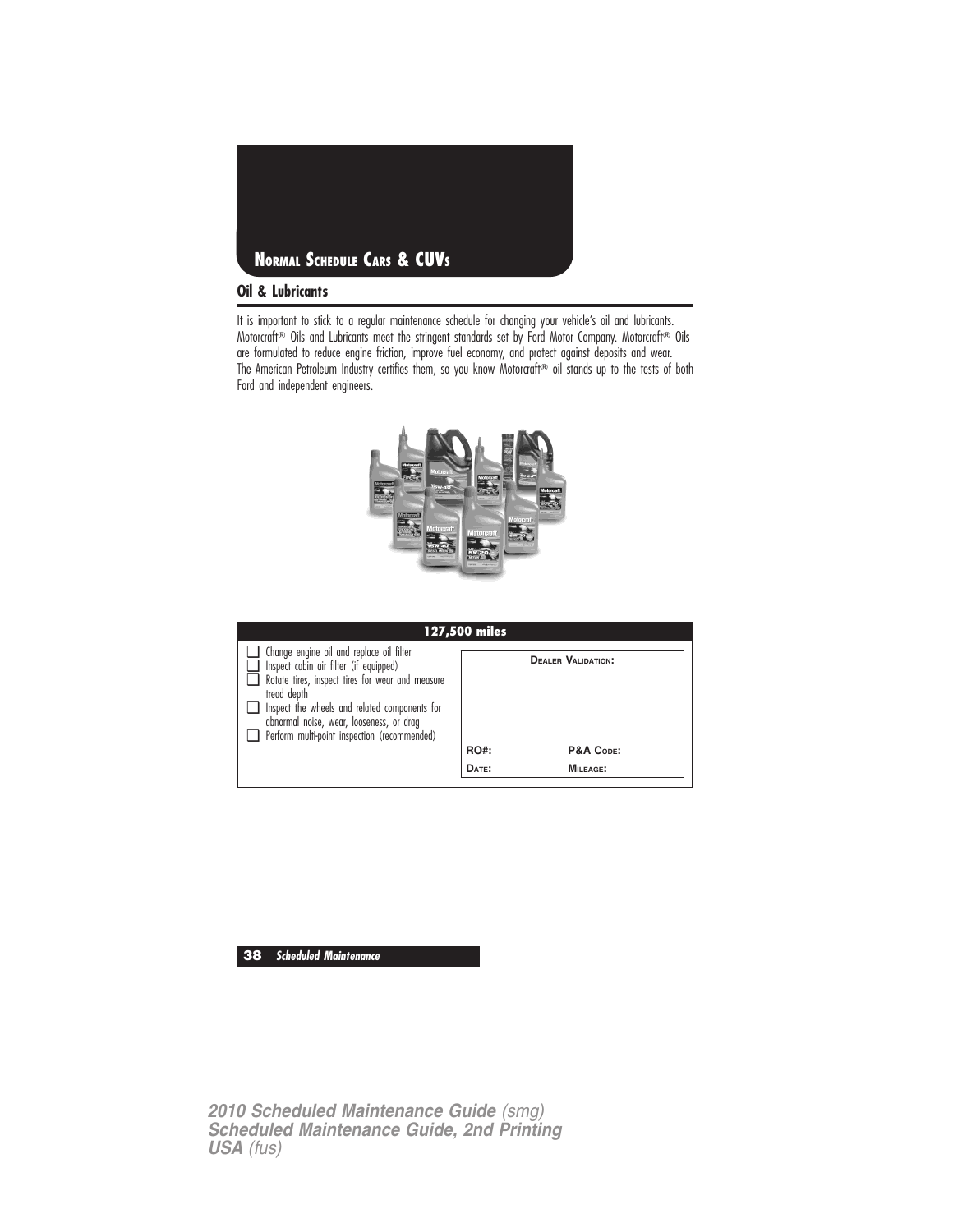



**DATE: MILEAGE:**

**Normal Schedule Cars & CUVs**

**Scheduled Maintenance 39**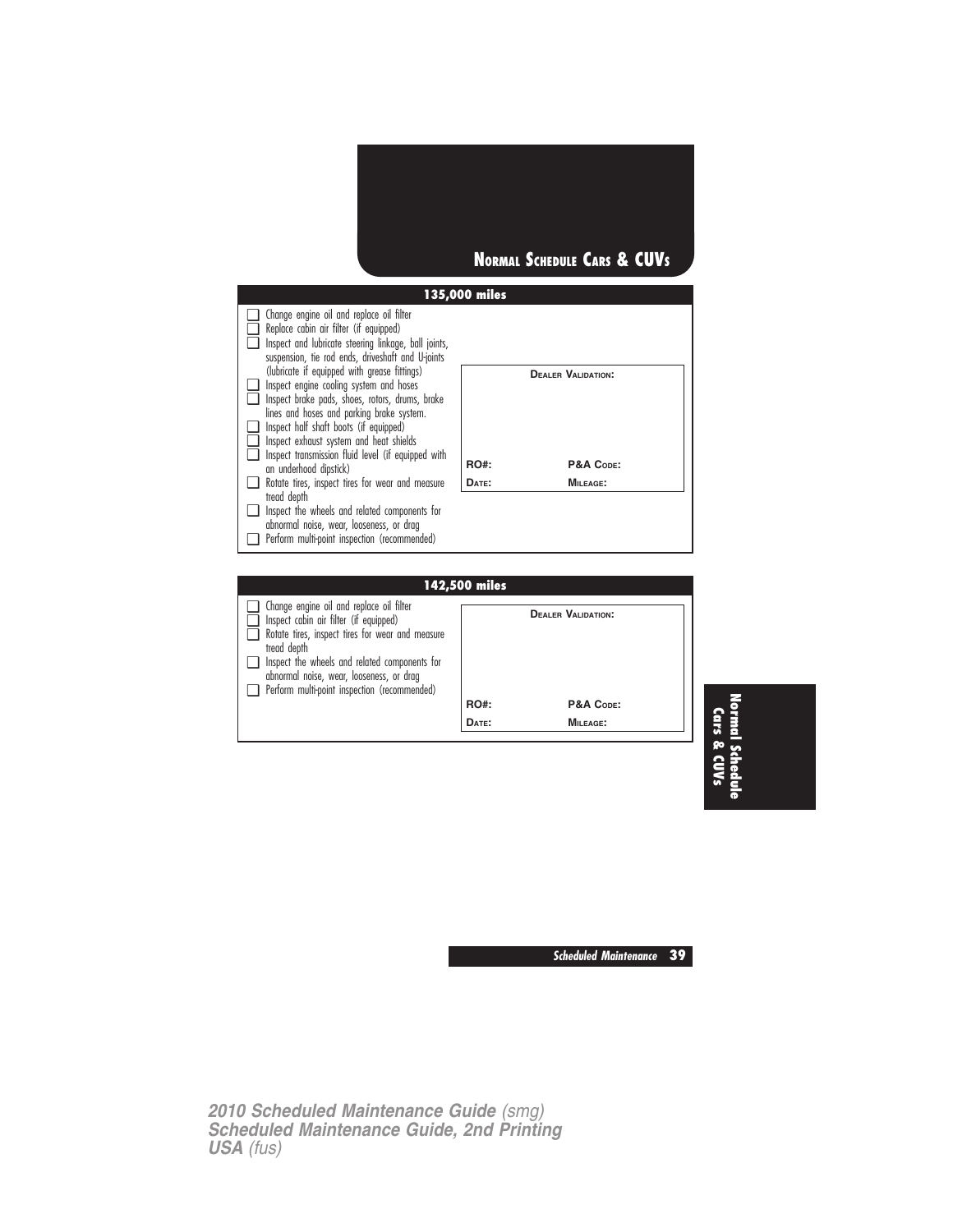# **NORMAL SCHEDULE CARS & CUVS**

|             |                                                                                                                                                                                                                                                                                                                                                                                                                                                                                              | 150,000 miles |                                        |
|-------------|----------------------------------------------------------------------------------------------------------------------------------------------------------------------------------------------------------------------------------------------------------------------------------------------------------------------------------------------------------------------------------------------------------------------------------------------------------------------------------------------|---------------|----------------------------------------|
|             | Change engine oil and replace oil filter<br>Change engine coolant (see Engine Coolant<br>Change Interval on page 6 and Engine<br>Coolant Change Record on page 48)<br>Change automatic transmission fluid<br>Replace automatic transmission fluid filter (except<br>5F55, 6F35 and AWF-21 transaxles)<br>Change manual transmission fluid<br>Replace rear axle lubricant on all rear wheel<br>drive (RWD) vehicles (see pages 41 and<br>47).                                                 |               |                                        |
| □<br>□<br>□ | Replace climate-controlled seat filter (if equipped)<br>Replace engine air filter<br>Replace cabin air filter (if equipped)<br>Replace fuel filter (Crown Victoria, Grand<br>Marquis, Town Car and Mustang)<br>Replace accessory drive belt(s) if not replaced in<br>the last 100,000 miles (160,000 km)<br>Inspect and lubricate steering linkage, ball joints,                                                                                                                             | <b>RO#:</b>   | <b>DEALER VALIDATION:</b><br>P&A CODE: |
|             | suspension, tie rod ends, driveshaft and U-joints                                                                                                                                                                                                                                                                                                                                                                                                                                            | DATE:         | <b>MILEAGE:</b>                        |
| n           | (lubricate if equipped with grease fittings)<br>Inspect engine cooling system and hoses<br>Inspect brake pads, shoes, rotors, drums, brake<br>lines and hoses and parking brake system.<br>Inspect half shaft boots (if equipped)<br>Inspect exhaust system and heat shields<br>Rotate tires, inspect tires for wear and measure<br>tread depth<br>Inspect the wheels and related components for<br>abnormal noise, wear, looseness, or drag<br>Perform multi-point inspection (recommended) |               |                                        |

**40 Scheduled Maintenance**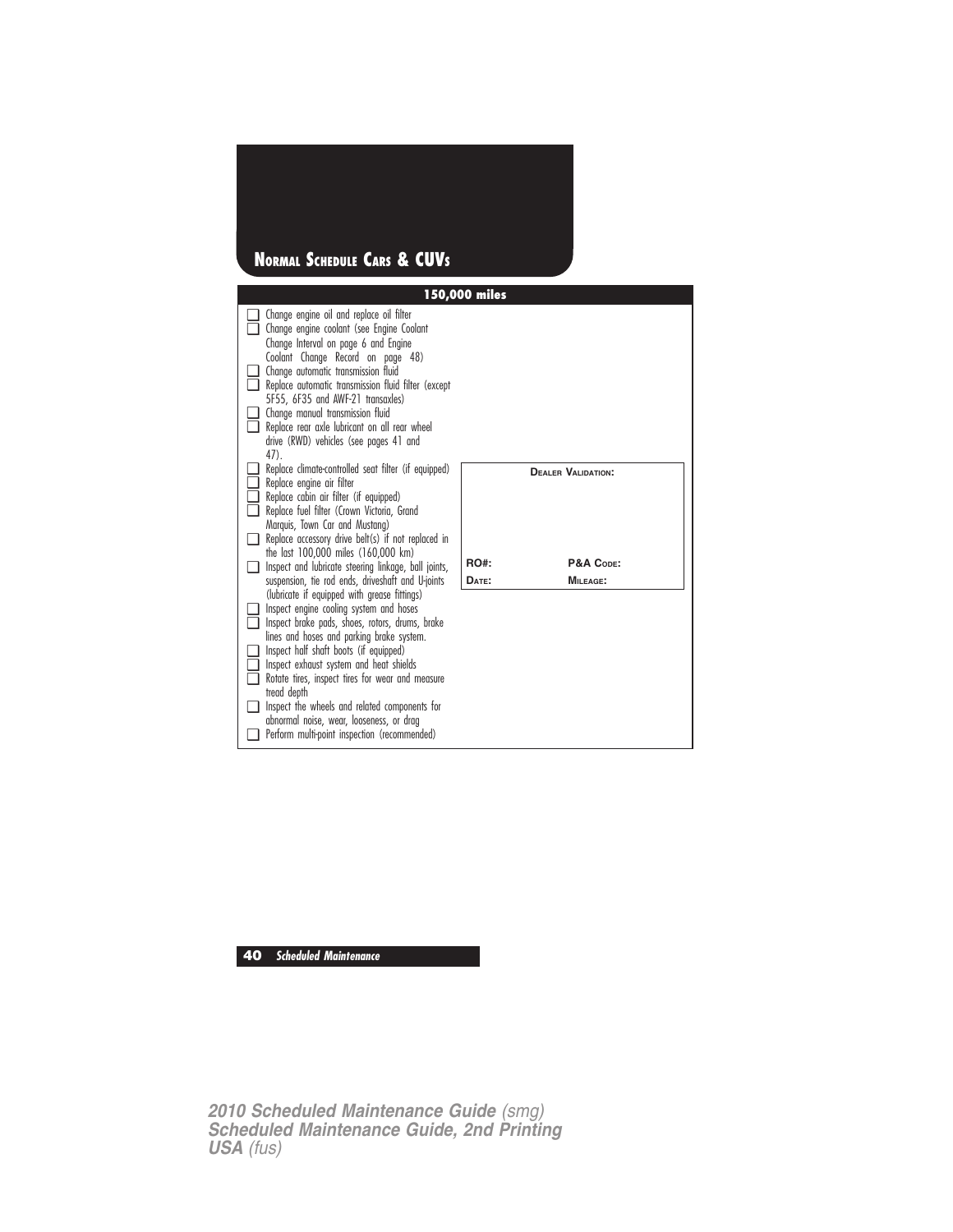

## **Items Needing Special Attention**

If you operate your Ford/Lincoln/Mercury vehicle **primarily** in one of the more demanding **Special Operating Conditions** listed below, you will need to have some items maintained more frequently. If you only **occasionally** operate your vehicle under these conditions, it is not necessary to perform the additional maintenance. For specific recommendations, see your Ford or Lincoln Mercury Dealership Service Advisor or Technician.

| Towing a trailer or using a camper or car-top carrier                                  |                                                                                                                                                                                                                                                                |  |
|----------------------------------------------------------------------------------------|----------------------------------------------------------------------------------------------------------------------------------------------------------------------------------------------------------------------------------------------------------------|--|
| <b>Inspect frequently, service as</b> $-$ Inspect and lubricate U-joints.<br>required. |                                                                                                                                                                                                                                                                |  |
|                                                                                        | - See axle maintenance items under <i>Exceptions</i> .                                                                                                                                                                                                         |  |
|                                                                                        | <b>Every 5,000 miles</b> $-$ Rotate tires, inspect tires for wear and measure<br>tread depth.<br>- Inspect the wheels and related components for<br>abnormal noise, wear, looseness or drag.                                                                   |  |
| <b>Every 5,000 miles or 6 months</b> $-$ Change engine oil and replace oil filter.     | - Inspect and lubricate U-joints.                                                                                                                                                                                                                              |  |
|                                                                                        | <b>Every 30,000 miles</b> $-$ Change automatic transmission fluid (not required<br>on 6R60/6R80/TorqShift <sup>®</sup> transmissions).<br>- Replace wheel bearing grease and grease seals on<br>4x2 front wheel bearings (if non-sealed bearings are<br>used). |  |
| <b>Every 60,000 miles</b> $-$ Change transfer case fluid.                              | - Change manual transmission fluid.                                                                                                                                                                                                                            |  |



**Scheduled Maintenance 41**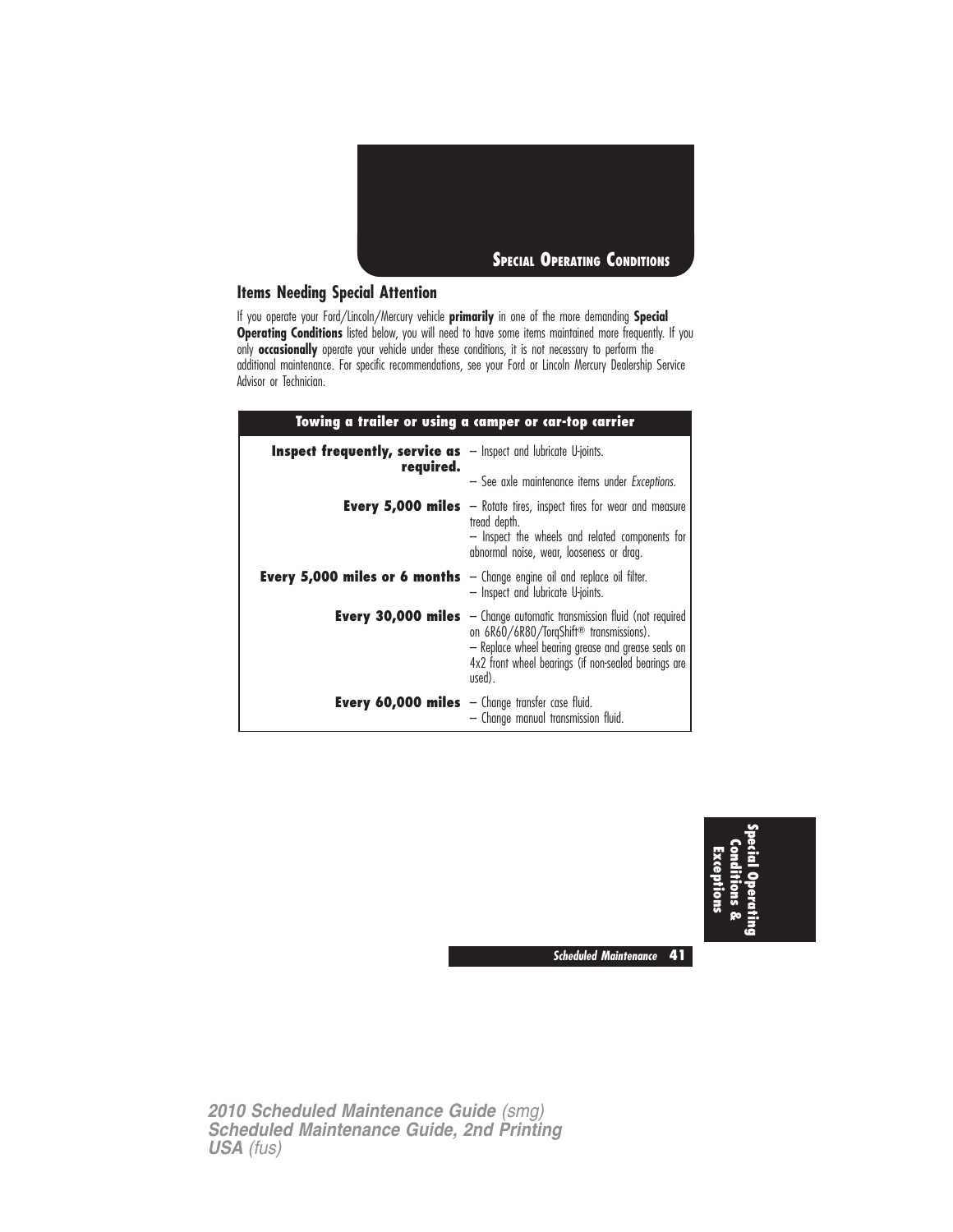| <b>SPECIAL OPERATING CONDITIONS</b>                                    |                                                                                                                                                                                 |
|------------------------------------------------------------------------|---------------------------------------------------------------------------------------------------------------------------------------------------------------------------------|
|                                                                        | Extensive idling and/or low-speed driving for long distances as in<br>heavy commercial use such as delivery, taxi, patrol car or livery                                         |
| Inspect frequently, service as - Replace cabin air filter.<br>required |                                                                                                                                                                                 |
| <b>Every 5,000 miles</b> $-$ lnspect brake system.                     | - Rotate tires, inspect tires for wear and measure<br>tread depth.<br>- Inspect the wheels and related components for<br>المستطر المستحدث والمستحدث والمنافذ والمستحدث المستحدث |

|                                                                                                                             | tread depth.<br>- Inspect the wheels and related components for<br>abnormal noise, wear, looseness or drag.<br>- Lubricate control arm and steering ball joints (if<br>equipped with grease fittings).                                                       |
|-----------------------------------------------------------------------------------------------------------------------------|--------------------------------------------------------------------------------------------------------------------------------------------------------------------------------------------------------------------------------------------------------------|
| <b>Every 5,000 miles or 6 months</b> $-$ Inspect and lubricate U-joints.                                                    |                                                                                                                                                                                                                                                              |
| <b>Every 5,000 miles, 6 months or</b> $-$ Change engine oil and replace oil filter.<br><b>200 hours of engine operation</b> |                                                                                                                                                                                                                                                              |
|                                                                                                                             | <b>Every 15,000 miles</b> $-$ Replace fuel filter (Crown Victoria, Grand Marquis,<br>Town Car, Mustang, Ranger, F-Super Duty, Expedition<br>EL and Navigator EL).                                                                                            |
|                                                                                                                             | <b>Every 30,000 miles</b> - Change automatic transmission fluid (not required<br>on 6R60/6R80/TorqShift <sup>®</sup> transmissions).<br>- Replace wheel bearing grease and grease seals on<br>4x2 front wheel bearings (if non-sealed bearings are<br>used). |
| <b>Every 60,000 miles</b> $-$ Replace spark plugs.                                                                          | - Change transfer case fluid.                                                                                                                                                                                                                                |

**42 Scheduled Maintenance**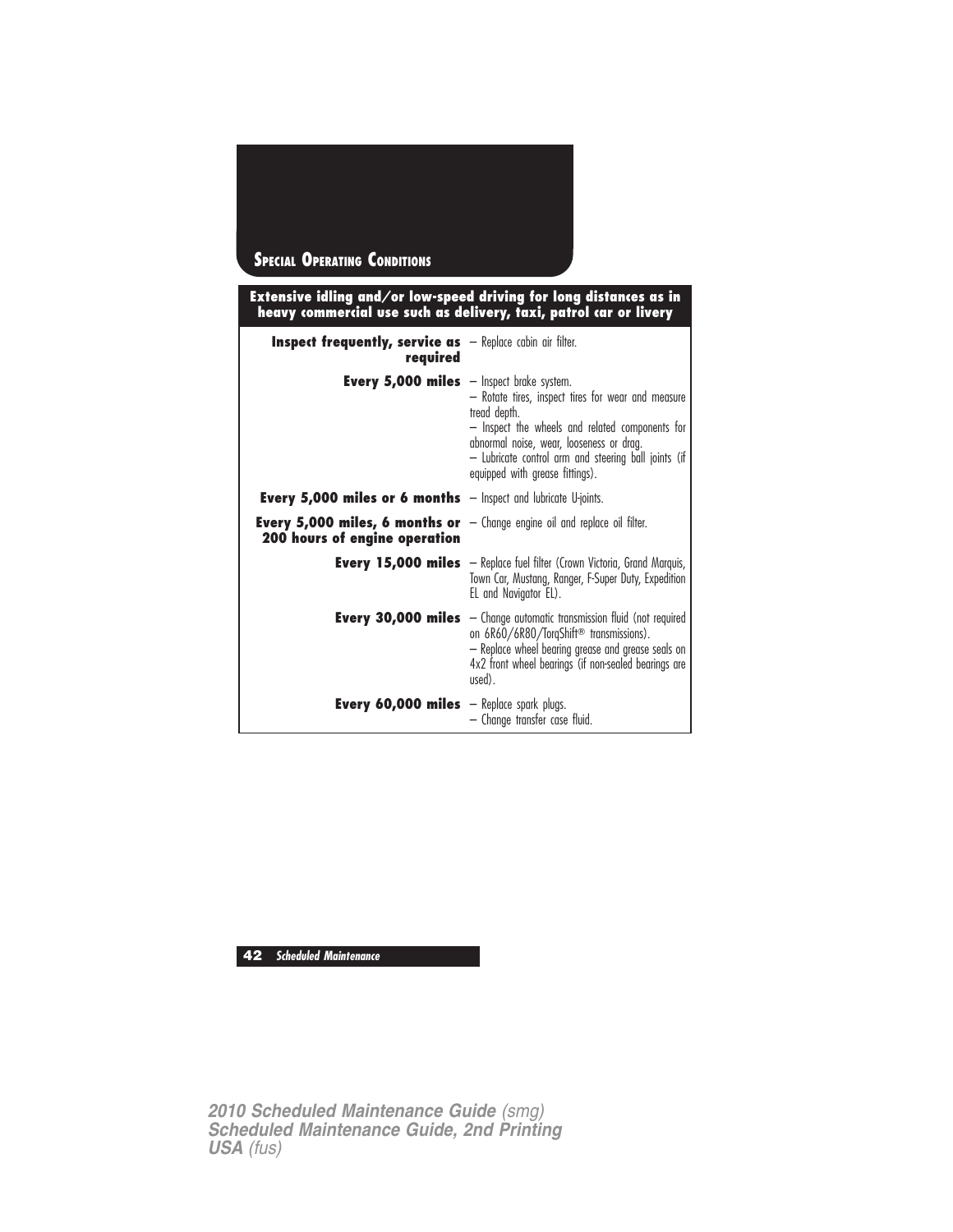

## **Crown Victoria Police Interceptor & Taxi, and Executive Series Town Car equipped with Engine Idle Hour Meter**

| <b>Inspect frequently, service as</b> $-$ Replace cabin air filter (if equipped).<br>reguired |                                                                                                                                                                                                                                                              |
|-----------------------------------------------------------------------------------------------|--------------------------------------------------------------------------------------------------------------------------------------------------------------------------------------------------------------------------------------------------------------|
| <b>Every 5,000 miles</b> $-$ Inspect brake system.                                            | - Rotate tires, inspect tires for wear and measure<br>tread depth.<br>- Inspect the wheels and related components for<br>abnormal noise, wear, looseness or drag.<br>- Lubricate control arm and steering ball joints (if<br>equipped with grease fittings). |
| <b>Every 5,000 miles or 6 months</b> $-$ Inspect and lubricate U-joints.                      |                                                                                                                                                                                                                                                              |
| as indicated by time/mileage description below).<br>calculation                               | <b>Every 5,000 miles, 6 months or</b> $-$ Change engine oil and replace oil filter (see                                                                                                                                                                      |
| <b>Every 15,000 miles</b> $-$ Replace fuel filter.                                            |                                                                                                                                                                                                                                                              |
|                                                                                               | <b>Every 30,000 miles</b> $-$ Change automatic transmission fluid.                                                                                                                                                                                           |
| <b>Every 60,000 miles</b> $-$ Replace spark plugs.                                            |                                                                                                                                                                                                                                                              |

### **ENGINE IDLE HOUR METER (IF EQUIPPED):**

Your vehicle may be equipped with an idle meter to indicate how much time the vehicle is idling in P (Park) or N (Neutral). The meter is incorporated with the vehicle odometer. Depressing the odometer-reset button once will display the trip odometer (miles followed by a "T" for trip odometer). Depressing the odometer-reset button a second time will display the idle meter (hours followed by an "H" for hours). The idle meter only accumulates time when the vehicle is in P (Park) or N (Neutral). Displayed time is cumulative for the vehicle. **It cannot be reset to zero.** Police/Fleet vehicles often experience long periods of idling, during which engine oil will continue to break down but mileage is not accumulated on the odometer.

To assist fleet managers in maintaining proper oil change intervals, the idle meter will help determine when an oil change is required. For every hour that the vehicle idles, it has accumulated the equivalent of approximately 33 miles of driving. Using the combination of the vehicle odometer and idle meter allows the fleet manager to better determine when the oil needs to be changed

## **Engine idle hour meter calculation:**

Idle hours  $x$  33 = miles equivalency

Miles driven  $+$  miles equivalency  $=$  oil change interval

**Example:** When the odometer has accumulated 3,000 miles and the idle meter shows 61 hours, a 5,000 mile oil change interval will have been reached: 3,000 road miles + (61 idle hours x 33 miles/idle hour) =  $5,013$  miles.

**SpecialOperating Conditions& Exceptions**

**Scheduled Maintenance 43**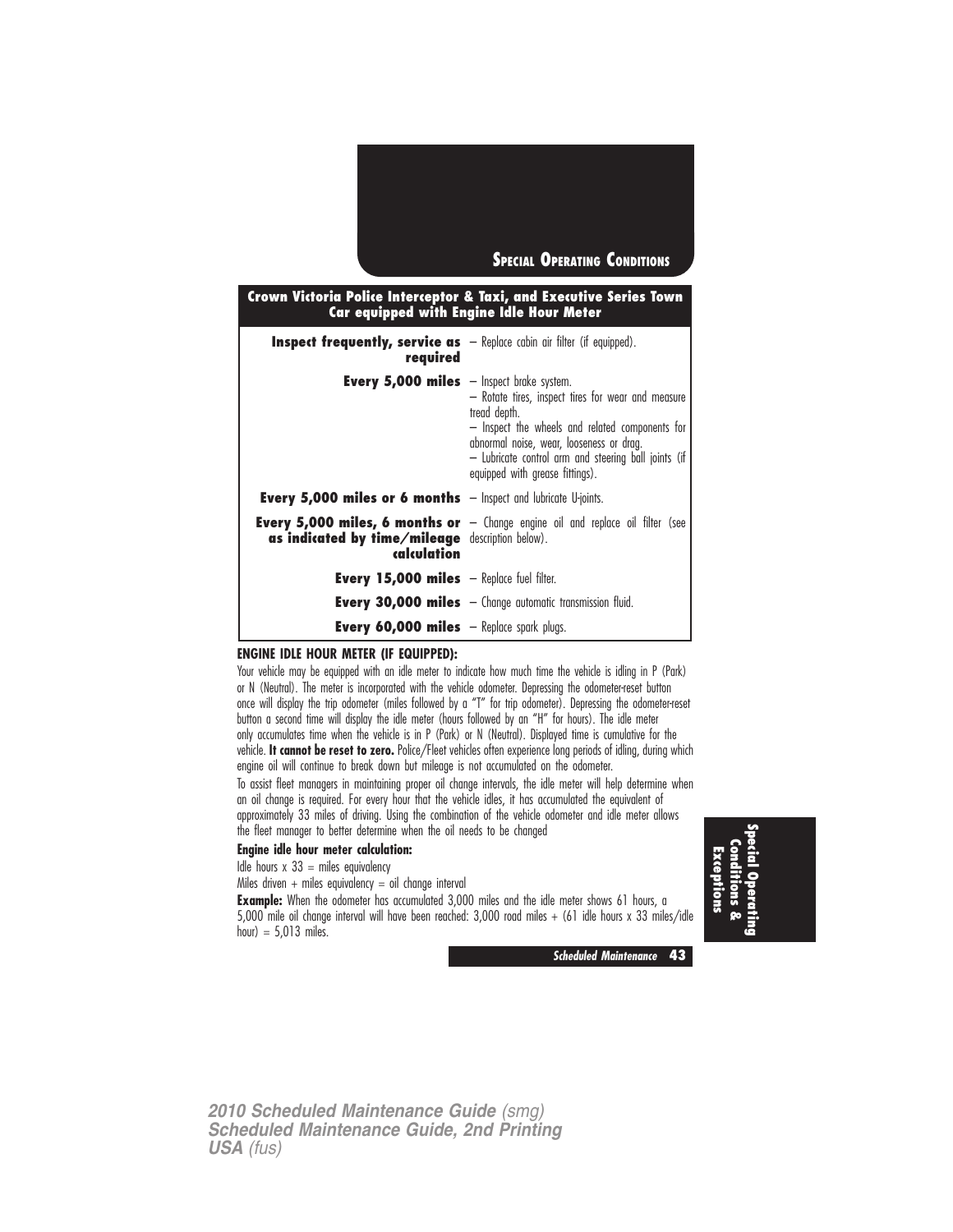# **SPECIAL OPERATING CONDITIONS**

|                                                                                    | Operating in dusty conditions such as unpaved or dusty roads                                                                                                                                                                                                   |  |
|------------------------------------------------------------------------------------|----------------------------------------------------------------------------------------------------------------------------------------------------------------------------------------------------------------------------------------------------------------|--|
| <b>Inspect frequently, service as</b> $-$ Replace engine air filter.               |                                                                                                                                                                                                                                                                |  |
| required                                                                           | - Replace cabin air filter (if equipped).                                                                                                                                                                                                                      |  |
|                                                                                    | <b>Every 5,000 miles</b> $-$ Rotate tires, inspect tires for wear and measure<br>tread depth.<br>- Inspect the wheels and related components for<br>abnormal noise, wear, looseness or drag.                                                                   |  |
| <b>Every 5,000 miles or 6 months</b> $-$ Change engine oil and replace oil filter. | - Inspect and lubricate U-joints.                                                                                                                                                                                                                              |  |
|                                                                                    | <b>Every 15,000 miles</b> Replace fuel filter (Crown Victoria, Grand Marquis,<br>Town Car, Mustang, Ranger, F-Super Duty, Expedition<br>EL and Navigator EL).                                                                                                  |  |
|                                                                                    | <b>Every 30,000 miles</b> $-$ Change automatic transmission fluid (not required<br>on 6R60/6R80/TorqShift <sup>®</sup> transmissions).<br>- Replace wheel bearing grease and grease seals on<br>4x2 front wheel bearings (if non-sealed bearings are<br>used). |  |
|                                                                                    | <b>Every 50,000 miles</b> $-$ Change manual transmission fluid.<br>- Change rear axle lubricant (E-450 and F-450/550<br>only).                                                                                                                                 |  |
| <b>Every 60,000 miles</b> $-$ Change transfer case fluid.                          |                                                                                                                                                                                                                                                                |  |

**44 Scheduled Maintenance**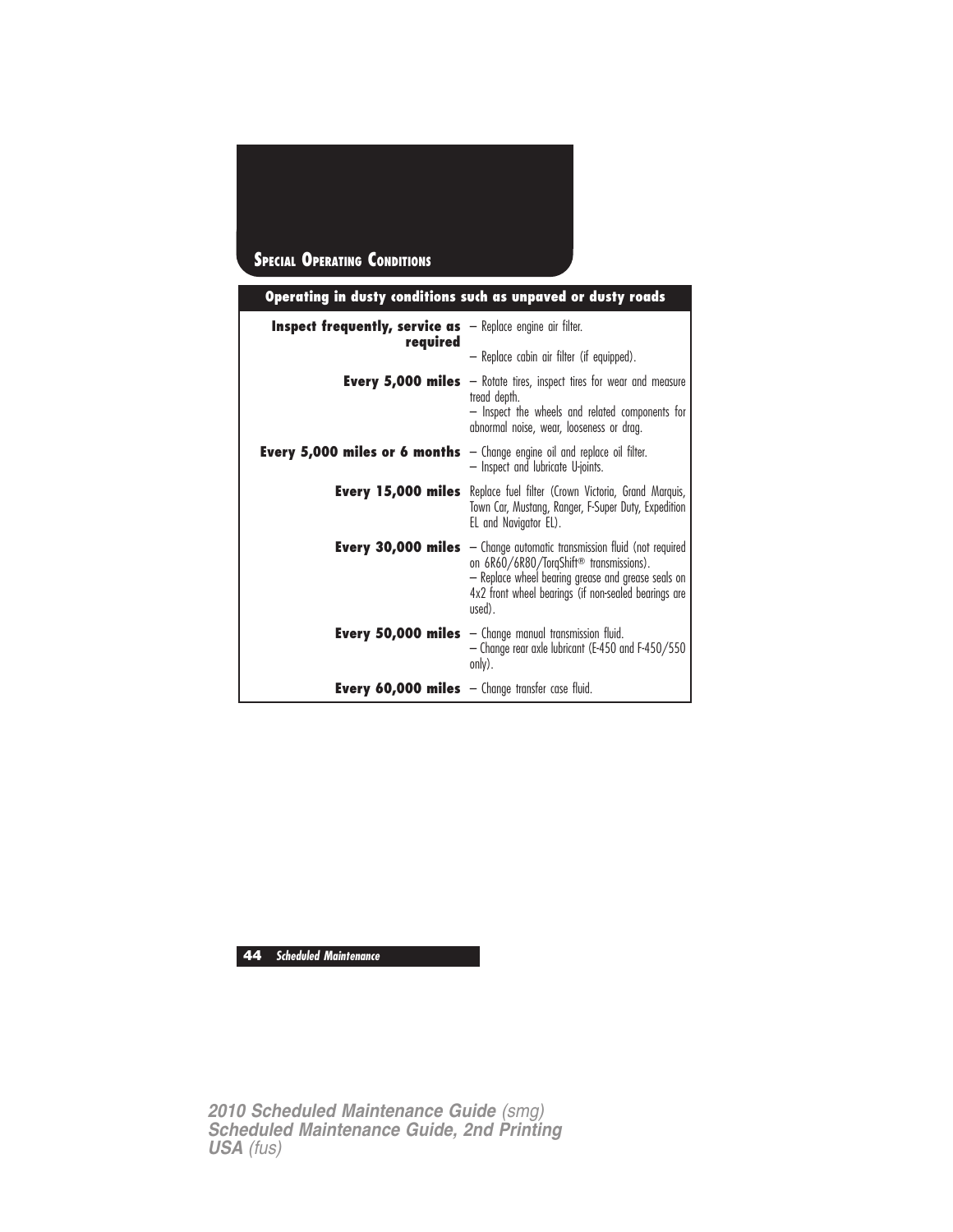## **SPECIAL OPERATING CONDITIONS**

## **Off-road operation**

| <b>Inspect frequently, service as</b> $-$ Replace cabin air filter (if equipped).<br>reguired |                                                                                                                                                                                                                                                                |
|-----------------------------------------------------------------------------------------------|----------------------------------------------------------------------------------------------------------------------------------------------------------------------------------------------------------------------------------------------------------------|
|                                                                                               | - Inspect and lubricate steering linkage ball joints<br>and U-joints (if equipped with grease fittings).                                                                                                                                                       |
| <b>Every 5,000 miles or 6 months</b> $-$ Change engine oil and replace oil filter.            | - Rotate tires, inspect tires for wear and measure<br>tread depth.<br>- Inspect the wheels and related components for<br>abnormal noise, wear, looseness or drag.                                                                                              |
|                                                                                               | <b>Every 30,000 miles</b> $-$ Change automatic transmission fluid (not required<br>on 6R60/6R80/TorqShift <sup>®</sup> transmissions).<br>- Replace wheel bearing grease and grease seals on<br>4x2 front wheel bearings (if non-sealed bearings are<br>used). |
|                                                                                               | <b>Every 50,000 miles</b> $-$ Change manual transmission fluid.<br>- Change rear axle lubricant (E-450 and F-450/550<br>only).                                                                                                                                 |
| <b>Every 60,000 miles</b> $-$ Change transfer case fluid.                                     |                                                                                                                                                                                                                                                                |

## **Use of E85 50% of the time or greater (flex fuel vehicles only)**

|                                                                                    | <b>Every 5,000 miles</b> - Rotate tires, inspect tires for wear and measure<br>tread depth.<br>- Inspect the wheels and related components for<br>abnormal noise, wear, looseness or drag. |
|------------------------------------------------------------------------------------|--------------------------------------------------------------------------------------------------------------------------------------------------------------------------------------------|
|                                                                                    | <b>Every 3,000 miles</b> $-$ If ran exclusively on E85, fill the tank full with<br>regular unleaded fuel.                                                                                  |
| <b>Every 5,000 miles or 6 months</b> $-$ Change engine oil and replace oil filter. |                                                                                                                                                                                            |

**Special.<br>尽 Conditions& Exceptions**

**Scheduled Maintenance 45**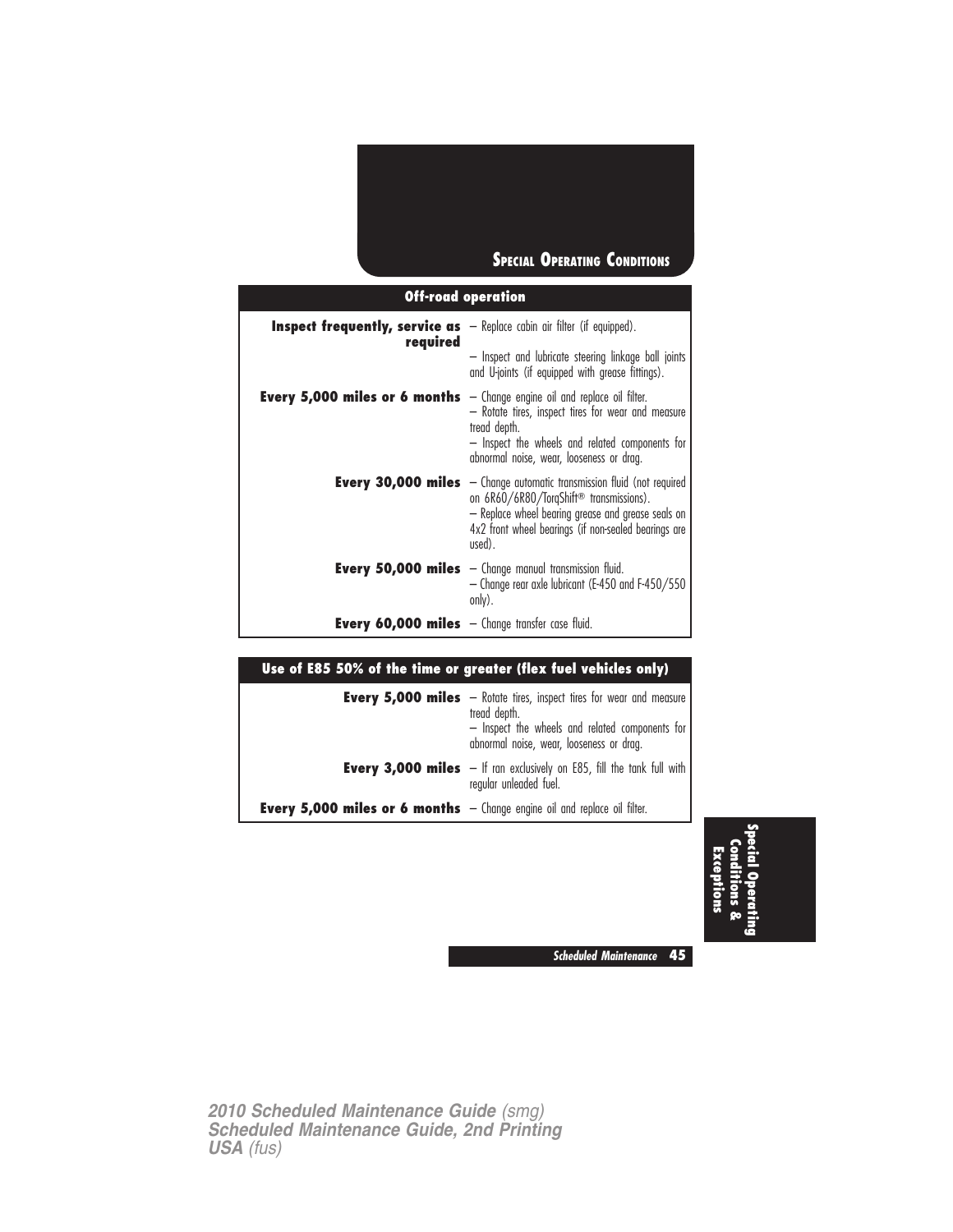

## **Special Operating Conditions Log**

|             | <b>DEALER VALIDATION:</b> |       | <b>DEALER VALIDATION:</b> |
|-------------|---------------------------|-------|---------------------------|
|             |                           |       |                           |
|             |                           |       |                           |
|             |                           |       |                           |
|             |                           |       |                           |
|             |                           |       |                           |
| <b>RO#:</b> | P&A CODE:                 | RO#:  | P&A CODE:                 |
| DATE:       | <b>MILEAGE:</b>           | DATE: | <b>MILEAGE:</b>           |
|             | <b>DEALER VALIDATION:</b> |       | <b>DEALER VALIDATION:</b> |
|             |                           |       |                           |
|             |                           |       |                           |
|             |                           |       |                           |
|             |                           |       |                           |
| <b>RO#:</b> | P&A CODE:                 | RO#:  | P&A CODE:                 |
| DATE:       |                           | DATE: | MILEAGE:                  |
|             | MILEAGE:                  |       |                           |
|             | <b>DEALER VALIDATION:</b> |       | <b>DEALER VALIDATION:</b> |
|             |                           |       |                           |
|             |                           |       |                           |
|             |                           |       |                           |
|             |                           |       |                           |
| <b>RO#:</b> | P&A CODE:                 | RO#:  | P&A CODE:                 |
| DATE:       | MILEAGE:                  | DATE: | <b>MILEAGE:</b>           |
|             | <b>DEALER VALIDATION:</b> |       | <b>DEALER VALIDATION:</b> |
|             |                           |       |                           |
|             |                           |       |                           |
|             |                           |       |                           |
|             |                           |       |                           |
|             |                           |       |                           |
| <b>RO#:</b> | P&A CODE:                 | RO#:  | P&A CODE:                 |
| DATE:       | MILEAGE:                  | DATE: | MILEAGE:                  |
|             | <b>DEALER VALIDATION:</b> |       | <b>DEALER VALIDATION:</b> |
|             |                           |       |                           |
|             |                           |       |                           |
|             |                           |       |                           |
|             |                           |       |                           |
|             |                           |       |                           |
| <b>RO#:</b> | P&A CODE:                 | RO#:  | P&A CODE:                 |
| DATE:       | <b>MILEAGE:</b>           | DATE: | <b>MILEAGE:</b>           |

**46 Scheduled Maintenance**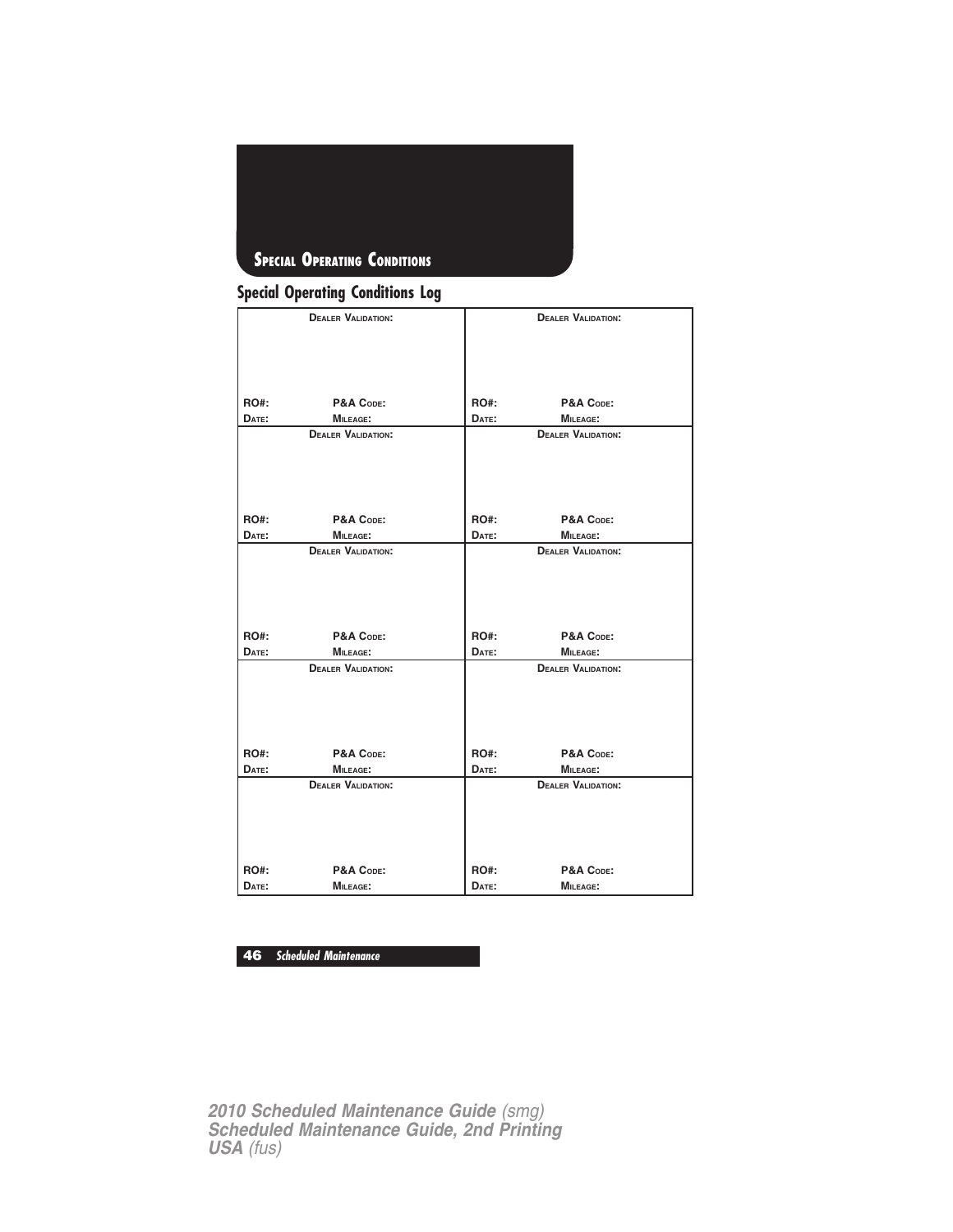

In addition, there are several exceptions to the Normal Schedule. They are listed below:

## **Normal Vehicle Axle Maintenance**

❑ Rear axles and power take-off (PTO) units containing synthetic lubricant and light duty trucks equipped with Ford-design axles are lubricated for life. These lubricants are not to be checked or changed unless a leak is suspected, service is required or the axle assembly has been submerged in water. The axle and PTO lubricant should be changed anytime the axle and PTO have been submerged in water. During extended trailer tow operation above 70°I ambient and wide open throttle for extended periods above 45 mph, non-synthetic rear axle lubricants should be replaced every 3,000 miles or 3 months, whichever occurs first. The 3,000 mile lube change interval may be waived if the axle was filled with 75W140 synthetic gear lubricant meeting Ford specification WSL-M2C192-A, part number F1TZ-19580-B or equivalent. Add friction modifier C8AZ-19B546-A (EST-M2C118-A) or equivalent for complete refill of Traction-Lok rear axles (see Owner's Guide for quantity). The axle lubricant should be changed anytime an axle has been submerged in water.

#### **Police/Taxi/Livery Vehicle Axle Maintenance**

❑ Replace rear axle lubricant every 100,000 miles. Rear axle lubricant change may be waived if the axle was filled with 75W140 synthetic gear lubricant meeting Ford specification WSL-M2C192-A, part number FITZ-19580-B or equivalent. Add four ounces of additive friction modifier C8AZ-19B546-A (EST-M2C118-A) or equivalent for complete refill of Traction-Lok rear axles. The axle lubricant should be changed anytime the axle has been submerged in water.

## **E–450 and F–450/550 Axle Maintenance**

❑ Replace rear axle lubricant every 100,000 miles under normal driving conditions on all E–450 and F–450/550 applications. For E–450 and F–450/550 vehicles operated at or near maximum Gross Vehicle Weights, the rear axle lubricant should be replaced every 50,000 miles. In addition, this 50,000 mile schedule should be observed when the vehicles are operated under the Special Operating Conditions, where noted, on page 41.

### **California Fuel Filter Replacement**

❑ If vehicle is registered in California, the California Air Resources Board has determined that the failure to perform this maintenance item will not nullify the emission warranty or limit recall liability prior to the completion of the vehicle's useful life. Ford Motor Company, however, urges you to have all recommended maintenance services performed at the specified intervals and to record all vehicle service.

### **Class A Motorhome**

- ❑ Every two years Change brake fluid
- ❑ Every 60,000 miles Change automatic transmission fluid

**Special Operating Conditions& Exceptions**

**Scheduled Maintenance 47**